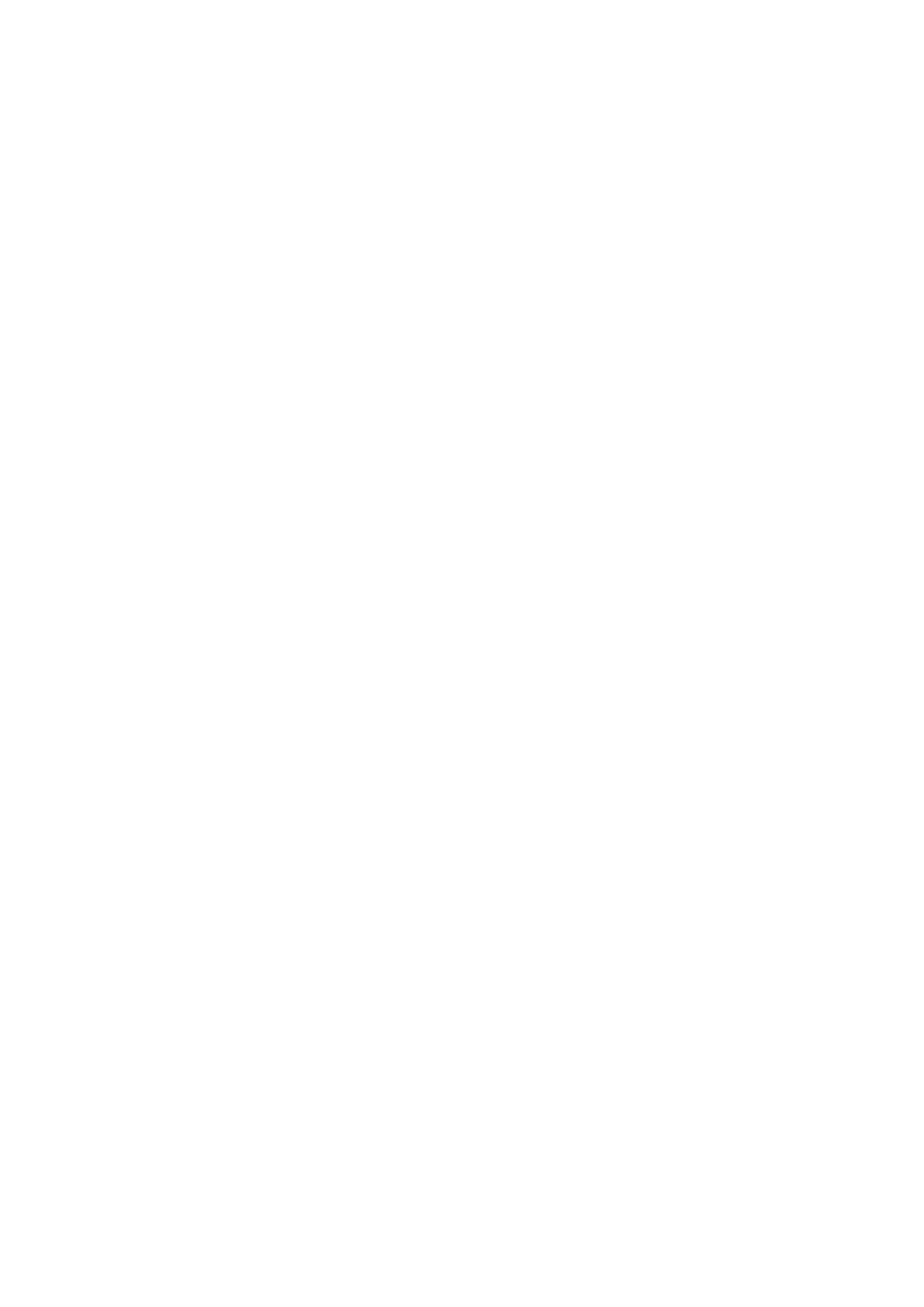Western Australia

# **Hire-Purchase Act 1959**

## **Contents**

# **Part I — Preliminary**

| 1.                   | Short title and commencement                                                                                                                                                                     | 2              |
|----------------------|--------------------------------------------------------------------------------------------------------------------------------------------------------------------------------------------------|----------------|
| $1A$ .               | Application of Act                                                                                                                                                                               | $\overline{c}$ |
| 2.                   | Terms used                                                                                                                                                                                       | $\overline{3}$ |
| $2A$ .               | Orders making Act inapplicable                                                                                                                                                                   | 8              |
|                      | <b>Part II — Formation and contents of</b>                                                                                                                                                       |                |
|                      | hire-purchase agreements                                                                                                                                                                         |                |
| 3.<br>$\mathbf{4}$ . | Preliminary requirements to entering agreement or<br>offering to hire; form and content of agreements;<br>consequences of non-conforming agreements<br>Owner to serve certain documents on hirer | 10<br>15       |
|                      | <b>Part III — Protection of hirers</b>                                                                                                                                                           |                |
|                      | Division 1 — Warranties and conditions                                                                                                                                                           |                |
| 5.                   | Conditions and warranties implied in every                                                                                                                                                       |                |
|                      | agreement                                                                                                                                                                                        | 17             |
| 6.                   | Representations etc. by owner etc. to hirer,                                                                                                                                                     |                |
|                      | consequences of                                                                                                                                                                                  | 18             |
|                      | Division $2$ — Statutory rights of hirers                                                                                                                                                        |                |
| 7.                   | Hirer entitled to copy of agreement and statement                                                                                                                                                |                |
|                      | of amounts paid, overdue and to be paid                                                                                                                                                          | 19             |
| 8.                   | Payment made under 2 or more agreements,                                                                                                                                                         |                |
|                      | apportionment of                                                                                                                                                                                 | 20             |
| 9.                   | Assigning hirer's rights under agreements                                                                                                                                                        | 21             |
| 10.                  | Court may allow goods to be moved                                                                                                                                                                | 22             |
|                      |                                                                                                                                                                                                  |                |

As at 06 Sep 2014 Version 08-e0-03 page i Published on www.legislation.wa.gov.au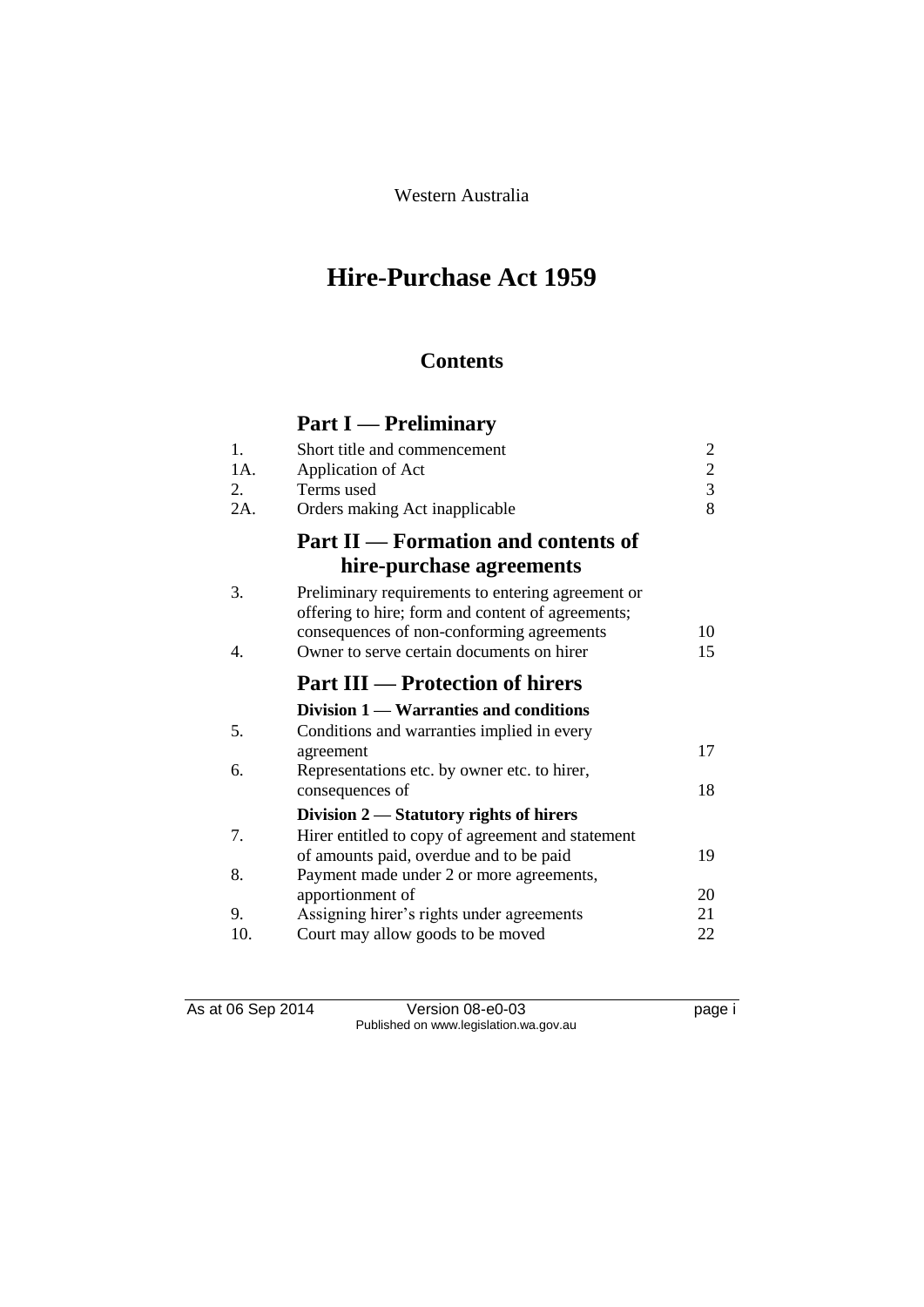#### **Contents**

|            | Division 3 — Early completion of agreements                                                    |          |
|------------|------------------------------------------------------------------------------------------------|----------|
| 11.        | Hirer may complete purchase at any time                                                        | 23       |
|            | Division 4 — Voluntary return of goods                                                         |          |
| 12.        | Terminating hiring by returning goods                                                          | 25       |
|            | Division 5 – Repossessions                                                                     |          |
| 12A.       | Repossession requires Commissioner's consent in                                                |          |
|            | some cases                                                                                     | 26       |
| 13.        | Procedure for and on repossessing goods                                                        | 27       |
| 14.        | Owner to retain repossessed goods for 21 days                                                  | 27       |
| 15.        | Hirer's rights and immunities on repossession                                                  | 28       |
| 16.        | Hirer may obtain return of goods in some cases                                                 | 31       |
| 17.        | Court may vary existing judgments etc. against                                                 | 32       |
|            | hirer if goods are repossessed                                                                 |          |
|            | <b>Part IV — Guarantees</b>                                                                    |          |
| 18.        | Guarantors                                                                                     | 33       |
| 19.        | Some agreements by guarantor void if guarantor                                                 |          |
|            | not independently advised                                                                      | 36       |
|            | <b>Part V</b> — Insurance                                                                      |          |
| 20.        | Insurance of goods hired under agreement                                                       | 38       |
| 21.        | Court's powers as to insurance contracts associated                                            |          |
|            | with hire-purchase agreements                                                                  | 39       |
| 22.        | Contracts of insurance and related agreements,                                                 |          |
|            | content of                                                                                     | 40       |
| 23.        | <b>Application of Part V</b>                                                                   | 41       |
|            | <b>Part VI — Miscellaneous</b>                                                                 |          |
| 23A.       | Commissioner                                                                                   | 42       |
| 23B.       | Delegation by Commissioner                                                                     | 42       |
| 24.        | Court may reopen certain hire-purchase                                                         |          |
|            | transactions                                                                                   | 43       |
| 25.        | Repossessing certain goods from farmers                                                        | 44       |
| 26.        | Lien of worker on hired goods                                                                  | 45       |
| 27.<br>28. | Hired goods that have become fixtures                                                          | 46<br>46 |
| 29.        | Provisions in agreements that are void<br>Payments etc. by financiers to dealers, restrictions |          |
|            | <sub>on</sub>                                                                                  | 48       |
| 30.        | Some transactions as to bailment prohibited                                                    | 49       |
|            |                                                                                                |          |

page ii Version 08-e0-03 As at 06 Sep 2014 Published on www.legislation.wa.gov.au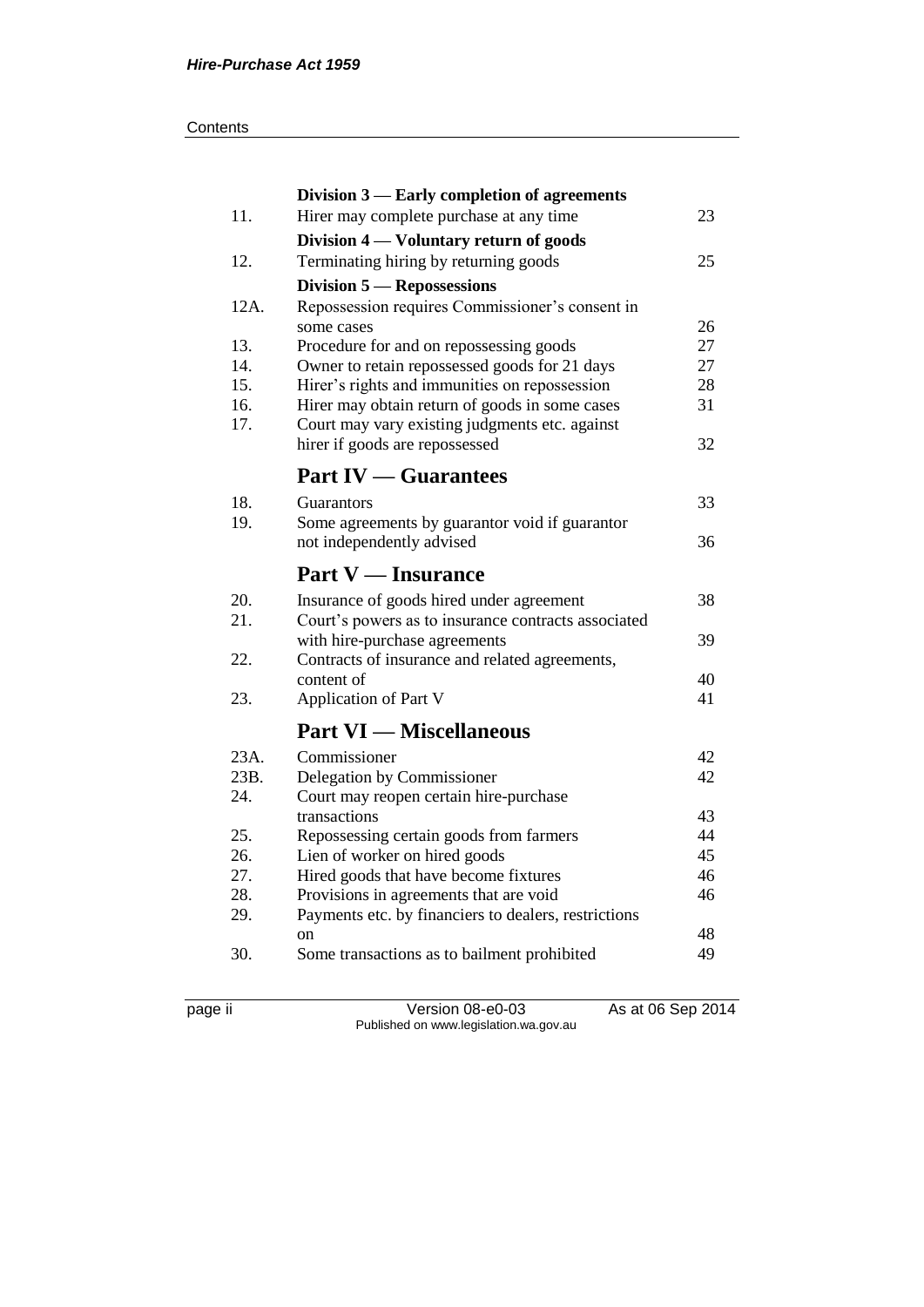|      | Securities collateral to hire-purchase agreements              | 49 |
|------|----------------------------------------------------------------|----|
| 32.  | False statements by dealers etc. in proposals                  | 50 |
| 33.  | Hirer may be required to state where goods are                 | 50 |
| 34.  | Fraudulent sale or disposal of goods by hirer                  | 50 |
| 35.  | Court may extend prescribed times                              | 51 |
| 36.  | Court may order delivery of goods unlawfully                   |    |
|      | detained                                                       | 51 |
| 36A. | Relief against consequences of breach of                       |    |
|      | agreement by hirer                                             | 51 |
| 36C. | Investigation powers                                           | 54 |
| 37.  | Service of notices and proof of service                        | 54 |
| 37A. | Court may dispense with service                                | 54 |
| 38.  | Text of prescribed documents to be legible etc.                | 55 |
| 39.  | General offence and penalty                                    | 56 |
| 40.  | Time limit for prosecutions                                    | 56 |
| 40A. | Regulations                                                    | 56 |
|      | <b>First Schedule — Statement to be</b><br>given to hirer      |    |
|      | Part 1 – Form of statement                                     |    |
|      |                                                                |    |
|      | Part 2 — Furniture                                             |    |
|      |                                                                |    |
|      | <b>Second Schedule — Advice to hirers</b>                      |    |
|      | <b>Third Schedule — Notice of intention</b>                    |    |
|      | to repossess                                                   |    |
|      | <b>Fourth Schedule — Advice to hirers</b>                      |    |
|      | Fifth Schedule — Formula for<br>calculating percentage rate of |    |
|      | terms charges                                                  |    |
| 1.   | Formula for calculating percentage rate of terms<br>charges    | 63 |
|      | <b>Notes</b>                                                   |    |
|      | Compilation table                                              | 65 |

As at 06 Sep 2014 Version 08-e0-03 page iii Published on www.legislation.wa.gov.au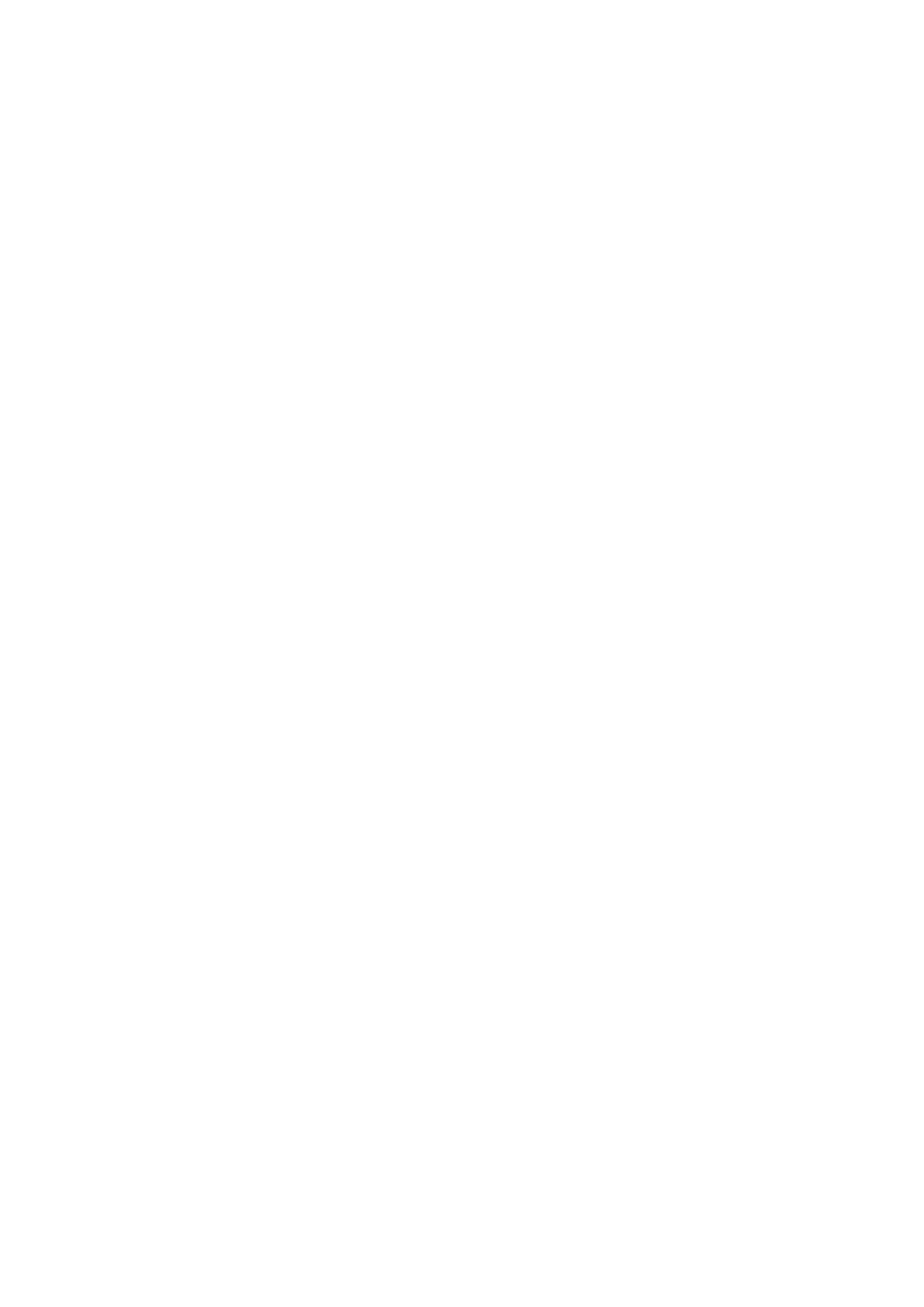Western Australia

# **Hire-Purchase Act 1959**

**An Act to consolidate and amend the law relating to hire-purchase.**

As at 06 Sep 2014 Version 08-e0-03 page 1 Published on www.legislation.wa.gov.au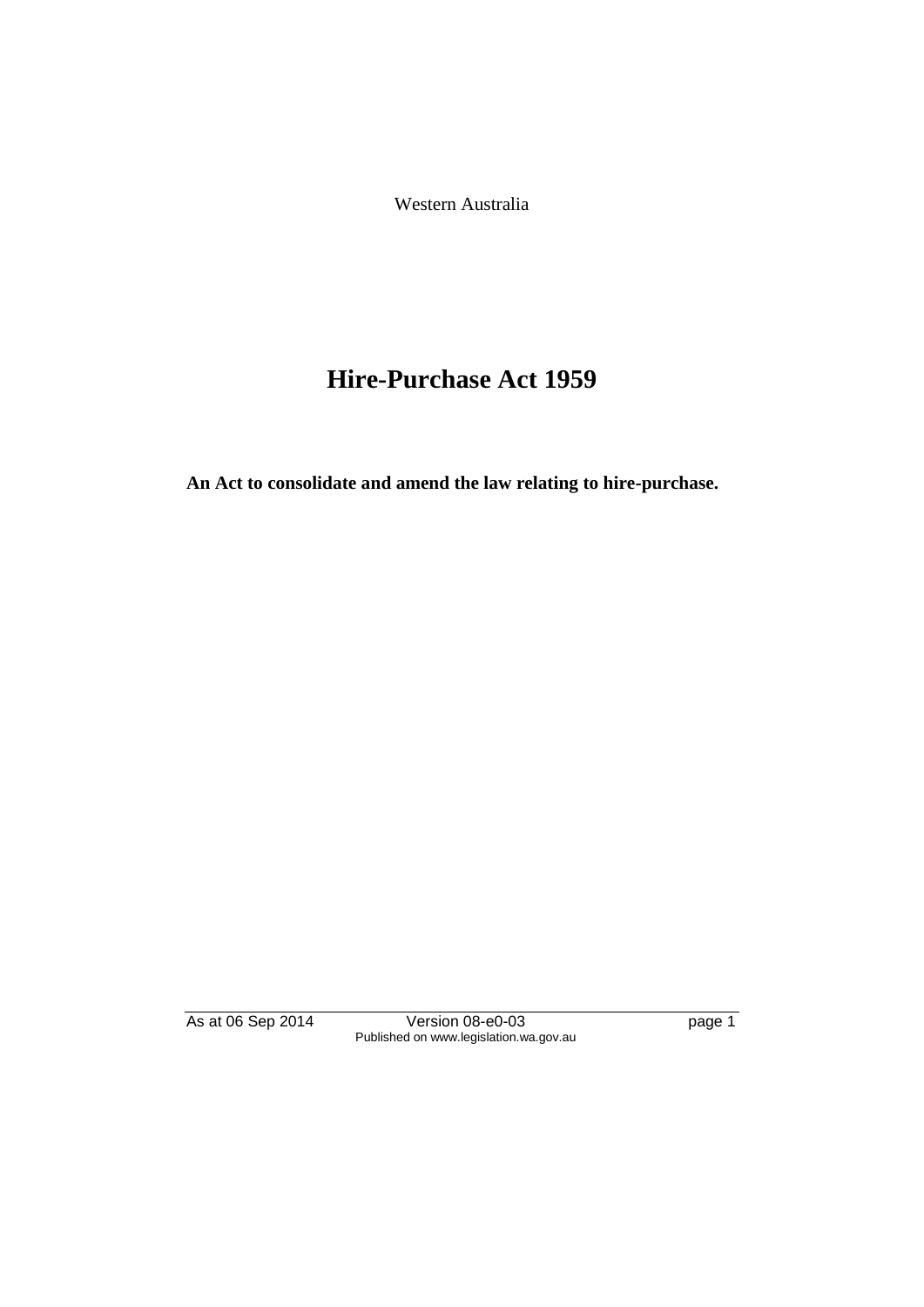**s. 1**

## **Part I — Preliminary**

#### **1. Short title and commencement**

- (1) This Act may be cited as the *Hire-Purchase Act 1959* <sup>1</sup> .
- (2) This Act shall come into operation on a day to be fixed by proclamation<sup>1</sup>.

*[(3), (4) deleted]*

(5) The *Hire-Purchase Agreements Act 1931-1937*, and the *Hire-Purchase Act 1958* are repealed but the former Act continues to have the same operation and effect in relation to hire-purchase agreements entered into before the coming into operation of this Act as if this Act had not been enacted.

*[Section 1 amended: No. 1 of 1985 s. 19; No. 70 of 2003 s. 37.]*

#### **1A. Application of Act**

- (1) Subject to section 1(5), this Act applies to and in relation to a hire-purchase agreement, and any agreement made in relation to a hire-purchase agreement, that have effect immediately before the day on which section 38 of the *Acts Amendment and Repeal*  (Competition Policy) Act 2003 comes into operation<sup>1</sup>.
- (2) Subject to this section, this Act does not apply to or in relation to an exempt hire-purchase agreement.
- (3) Section 2 applies to and in relation to an exempt hire-purchase agreement as if, in subsection  $(2)(c)$  of that section, "in section 12A and" and "under section 12" were deleted.
- (4) For the purposes of, and subject to, section 25, section 13(1) and (2) apply to and in relation to an exempt hire-purchase agreement as if "section 12A or" in section 13(2) were deleted.
- (5) Section 15(1) (except paragraph (a)), (2), (3) and (6) and section 17 apply to and in relation to an exempt hire-purchase agreement.

page 2 Version 08-e0-03 As at 06 Sep 2014 Published on www.legislation.wa.gov.au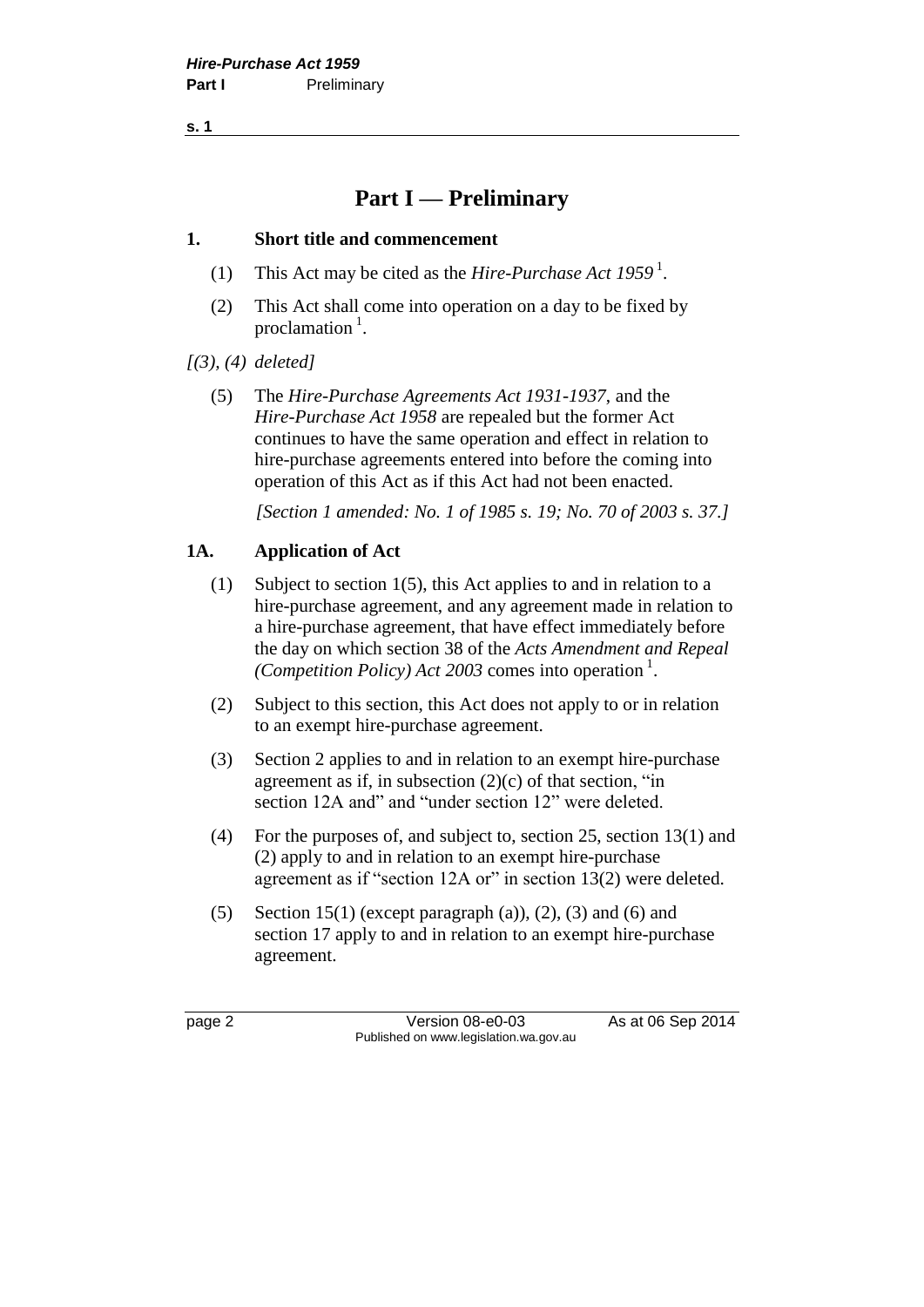- (6) Section 24 applies to and in relation to an exempt hire-purchase agreement as if —
	- (a) subsection  $(6)(a)$ ; and
	- (b) in subsection (6)(b) "in any other case  $-$ ",

were deleted.

- (7) Section 25 applies to and in relation to an exempt hire-purchase agreement.
- (8) For the purposes of subsections (4) and (7), the Third Schedule has effect in relation to an exempt hire-purchase agreement.
- (9) In this section —

*exempt hire-purchase agreement* means a hire-purchase agreement, and any agreement made in relation to a hire-purchase agreement, entered into on or after the day referred to in subsection (1).

*[Section 1A inserted: No. 70 of 2003 s. 38.]*

#### **2. Terms used**

(1) In this Act, unless inconsistent with the context or subject-matter —

*cash* includes a cheque drawn on a financial institution;

*Commissioner* means the person for the time being designated as the Commissioner under section 23A;

*credit provider* means a hire-purchase credit provider;

*dealer* means a person, not being the hirer or the owner or a servant of the owner, by whom or on whose behalf negotiations leading to the making of a hire-purchase agreement with the owner were carried out or by whom or on whose behalf the transaction leading to a hire-purchase agreement with the owner was arranged;

As at 06 Sep 2014 Version 08-e0-03 page 3 Published on www.legislation.wa.gov.au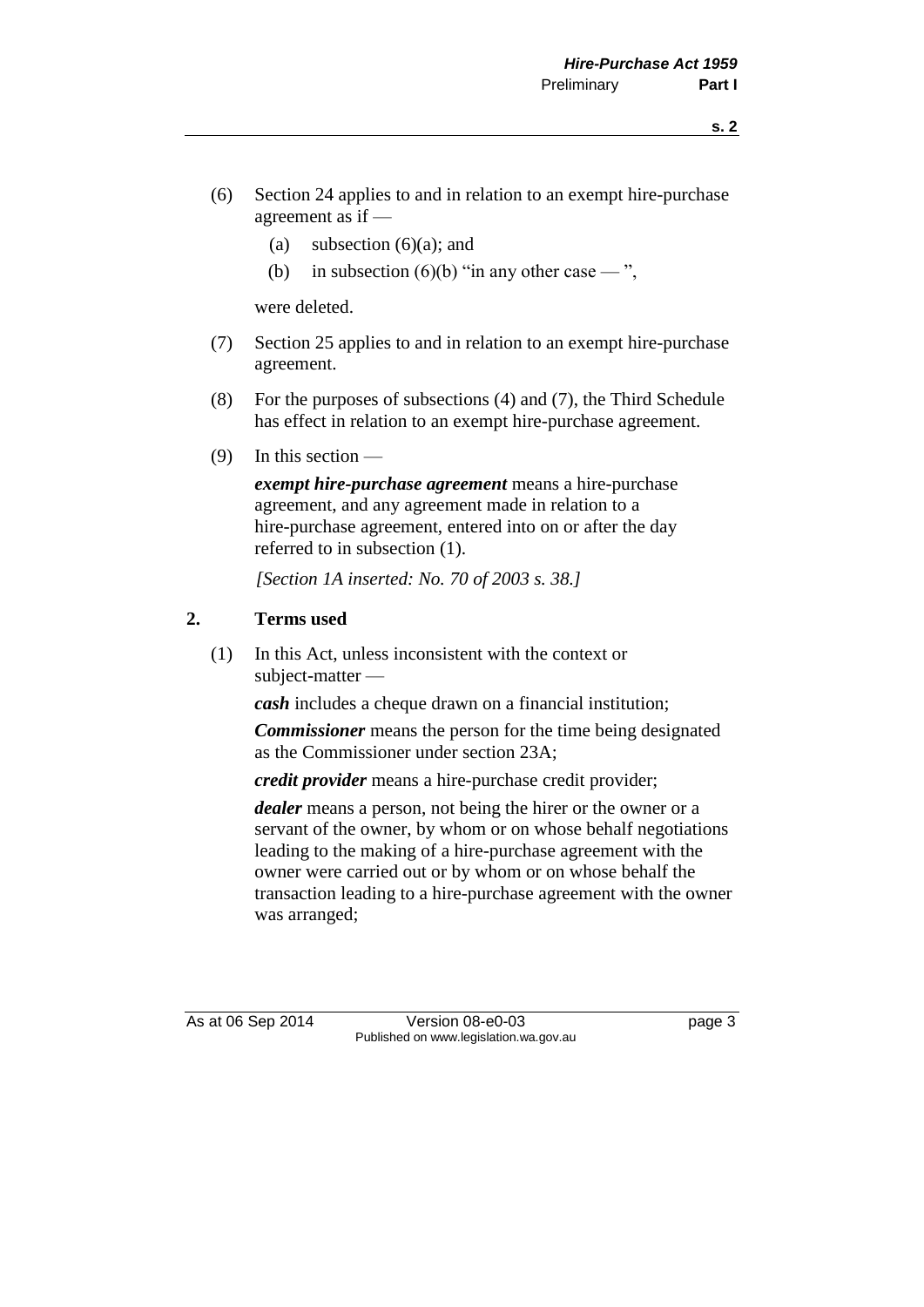*default charge* in relation to an agreement means such amount as, subject to any relief granted under section 36A, is payable under the agreement by the hirer where he fails to fulfil his obligations under the agreement;

*Department* means the department of the Public Service principally assisting in the administration of this Act;

*goods* includes all chattels personal other than money or things in action;

*guarantee* includes an indemnity;

*guarantor* means a person who has guaranteed the performance by a hirer of all or any of his obligations under a hire purchase agreement and includes a person who undertakes to indemnify the owner against any loss which he may incur in respect of that agreement but does not include the dealer or a person engaged, at the time of the giving of the guarantee, in the trade or business of selling goods of the same nature or description as the goods comprised in the agreement;

#### *hire-purchase agreement* includes —

- (a) a letting of goods with an option to purchase; and
- (b) any agreement under which there is a bailment of goods and either the bailee may buy the goods or the property in the goods will or may pass to the bailee; and
- (c) any agreement for the purchase of goods by instalments (whether the agreement describes the instalments as rent or hire or otherwise) if the vendor or any person other than the hirer or his guarantor retains any interest in the goods or is or may become entitled to repossess the goods or to cause the hirer to lose his property in the goods; and
- (d) any agreement whereby the property in the goods comprised therein passes at the time of the agreement or upon or at any time before delivery of the goods, if the vendor or any person other than the hirer or his guarantor retains any interest in the goods or is or may

page 4 Version 08-e0-03 As at 06 Sep 2014 Published on www.legislation.wa.gov.au

**s. 2**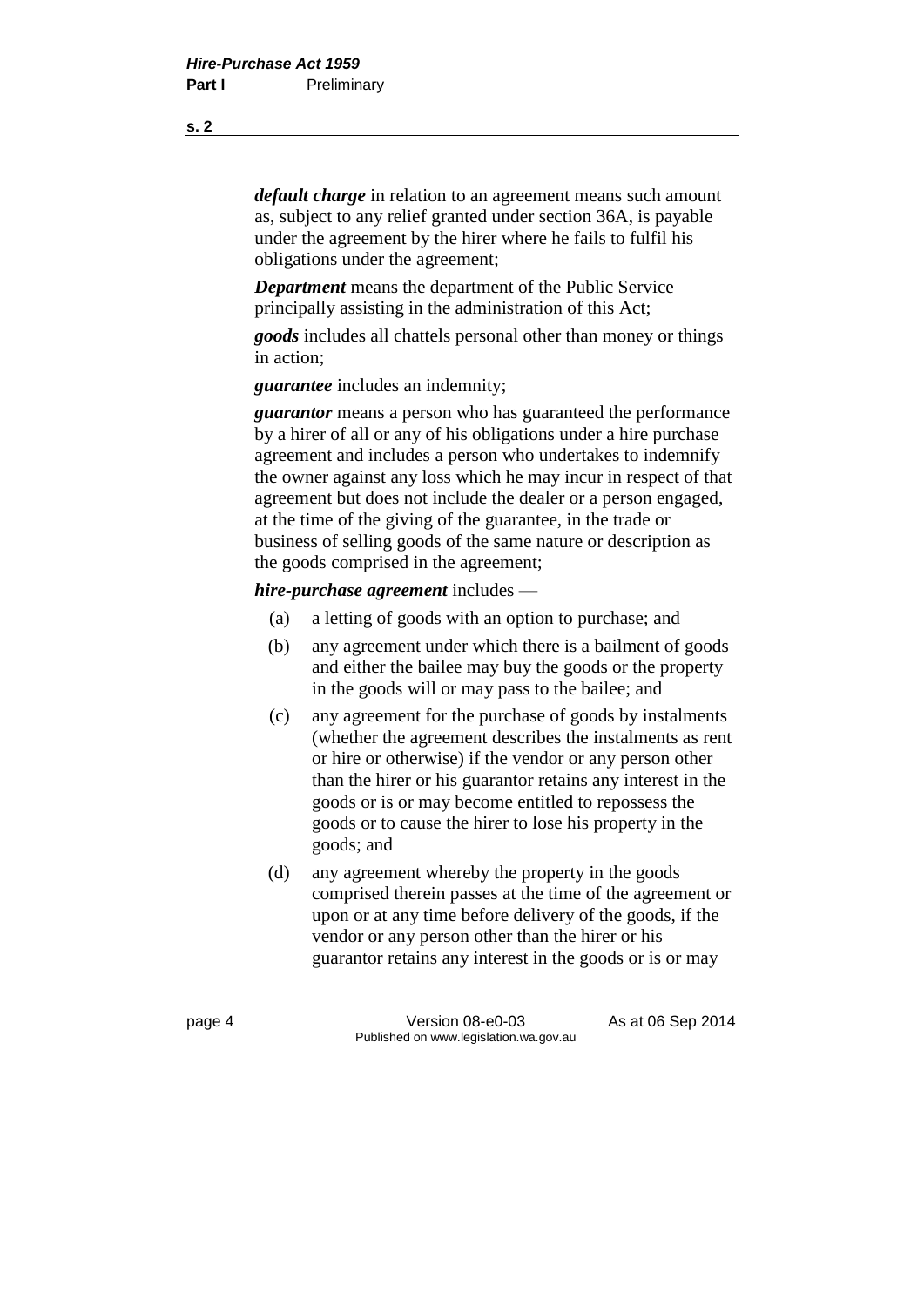become entitled to repossess the goods or to cause the hirer to lose his property in the goods,

but does not include —

- (e) any agreement under which the person by whom the goods are being hired or purchased is a person who is engaged in the trade or business of selling goods of the same nature or description as the goods comprised in the agreement; or
- (f) any agreement that includes a provision conferring any right or licence to occupy land on which the goods comprised in the agreement are permanently or ordinarily situated; or
- (g) any agreement that is a credit sale contract under the *Credit Act 1984* or any agreement that is deemed to be a credit sale contract by that Act or any agreement that is a credit contract, or is to be regarded as a credit contract, under the *National Credit Code* (Commonwealth);

*hire-purchase credit provider* means a person whose business is, or includes, being an owner under hire-purchase agreements or who holds himself out as a person whose business is, or includes, being such an owner;

*hirer* means the person to whom goods are let, hired, or agreed to be sold under a hire-purchase agreement and includes a person to whom the hirer's rights or liabilities under the agreement have passed by assignment or by operation of law;

*owner* means the person letting, hiring or agreeing to sell goods under a hire-purchase agreement and includes a person to whom the owner's property in the goods or any of the owner's rights or liabilities under the agreement have passed by assignment or operation of law;

*period of agreement* in relation to a hire-purchase agreement means the period between the commencement of the hiring and the time provided by the agreement for the payment of the last instalment payable thereunder;

*Schedule* means Schedule to this Act;

As at 06 Sep 2014 Version 08-e0-03 page 5 Published on www.legislation.wa.gov.au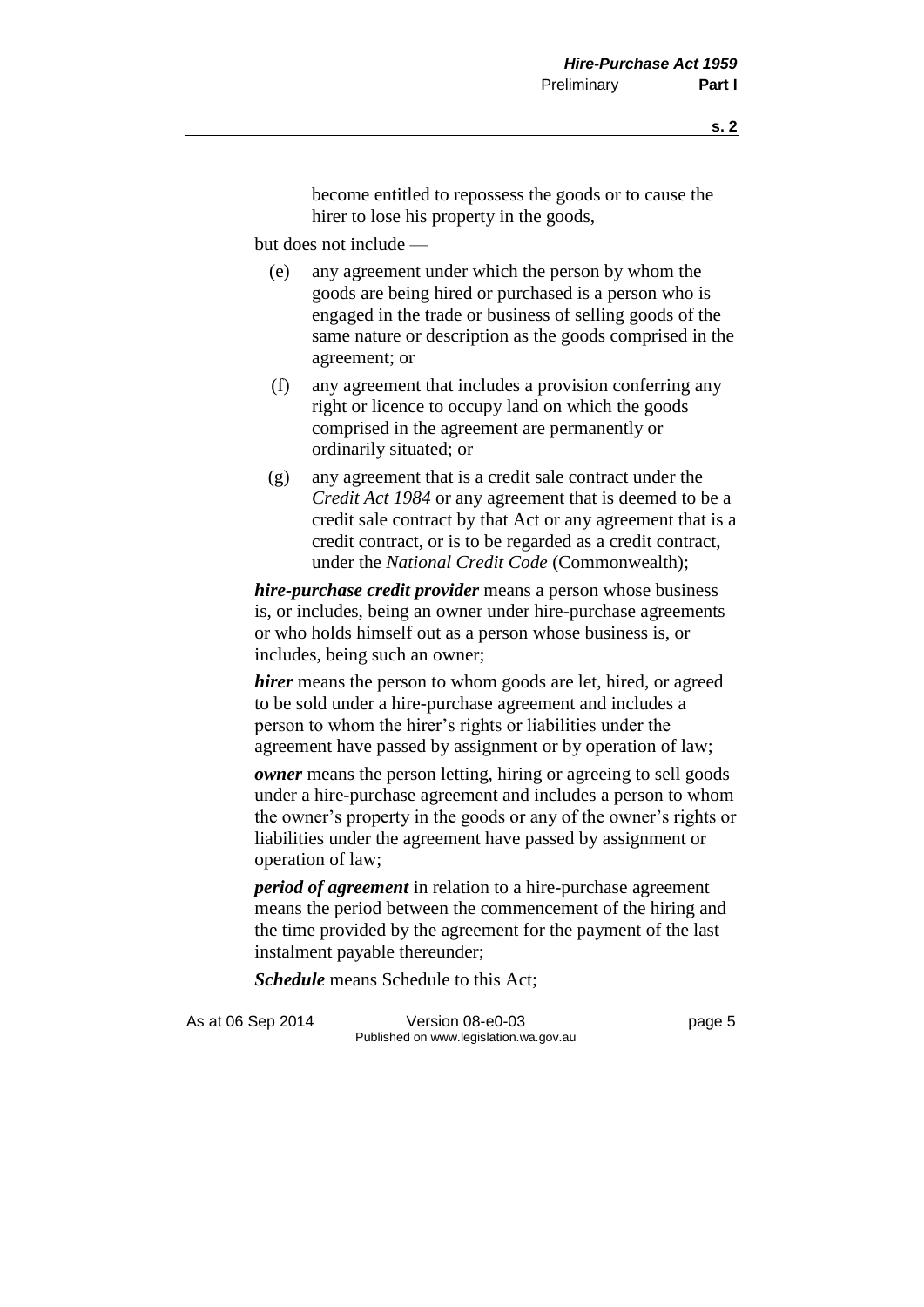#### *statutory rebate* —

- (a) in relation to terms charges
	- (i) means the amount derived by multiplying the terms charges by the sum of all the whole numbers from one to the number which is the number of complete months in the period of the agreement still to go (both inclusive) and by dividing the product so obtained by the sum of all the whole numbers from one to the number which is the total number of complete months in the period of the agreement (both inclusive); or
	- (ii) where it is agreed in a hire-purchase agreement that the terms charges have been calculated on a simple interest basis at a rate specified in the agreement on the amount outstanding from month to month means the amount of interest attributable to the period of complete months which at the relevant time is still to go under the agreement;

#### and

- (b) in relation to insurance, means the sum of
	- (i) the total amount of premium paid in respect of any annual period which at the relevant time has not yet commenced; and
	- (ii) 90% of the proportion of the amount of the premium for insurance in respect of the current annual period attributable to the unexpired portion of that period consisting of whole months;

and

(c) in relation to maintenance, means the amount derived by multiplying the amount charged for maintenance by the number of complete months in the period of the agreement which at the relevant time is still to go and

page 6 Version 08-e0-03 As at 06 Sep 2014 Published on www.legislation.wa.gov.au

**s. 2**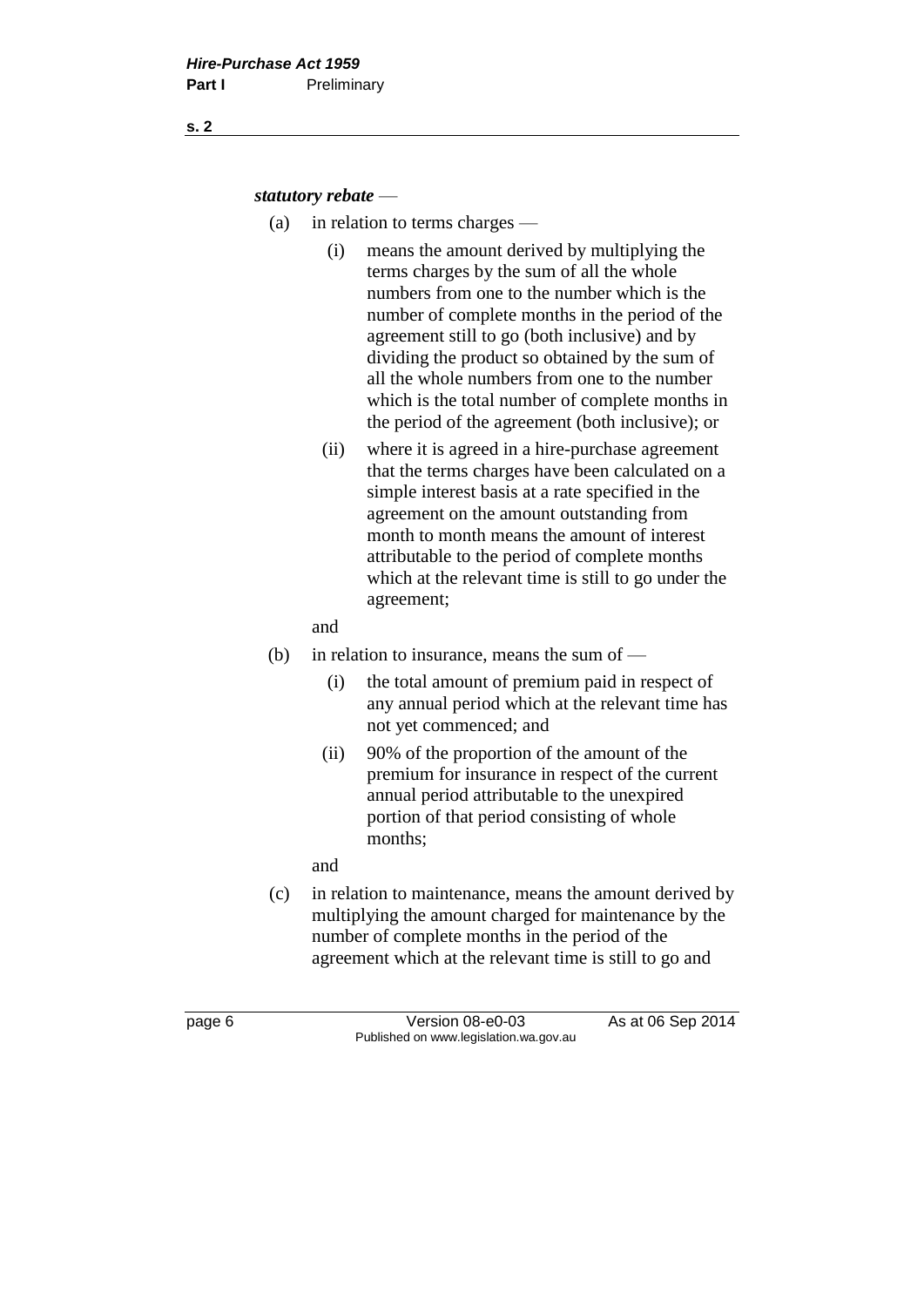dividing the product so obtained by the number of complete months in the period of the agreement;

*third party insurance* means any insurance in relation to liability in respect of death or bodily injury caused by or arising out of the use of a motor vehicle being insurance required by the law of the place where the vehicle is registered or is being registered, as the case requires;

*total amount payable* in relation to a hire-purchase agreement means the total amount to be paid or provided whether by way of cash or other consideration by or on, behalf of the hirer under a hire-purchase agreement;

*vehicle registration fees* means any amount to be provided under a hire-purchase agreement by the owner for payment by or on behalf of the hirer under the law of a State or Territory of The Commonwealth in connection with the registration and use of a motor vehicle, including any amount payable for third party insurance.

- (2) A reference in this Act to the taking possession by the owner of goods comprised in a hire-purchase agreement includes a reference to —
	- (a) the taking possession of goods by the owner pursuant to an order by any court; and
	- (b) the return of goods to the owner after notice has been served pursuant to the provisions of section 13(1); and
	- (c) except in section 12A and in section 13(1) and (2), the taking possession by the owner as a result of the voluntary return of the goods by the hirer under section 12.
- (3) Where, by virtue of 2 or more agreements, none of which by itself constitutes a hire-purchase agreement, there is a bailment of goods and either the bailee may buy the goods or the property in the goods will or may pass to the bailee, then, except where the agreements are credit sale contracts under the *Credit Act 1984* or are deemed to be credit sale contracts pursuant to

As at 06 Sep 2014 Version 08-e0-03 page 7 Published on www.legislation.wa.gov.au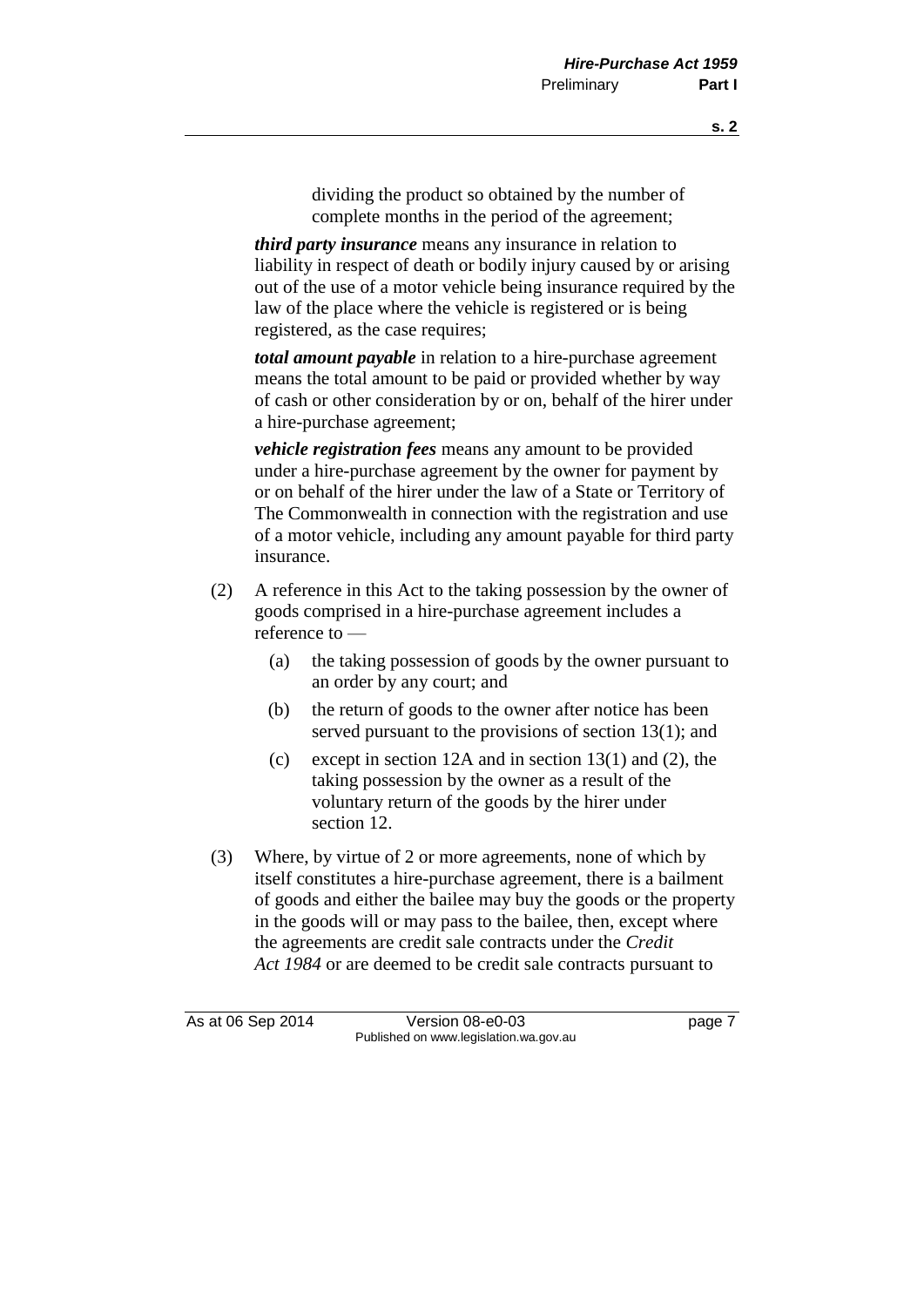that Act, the agreements shall, for the purposes of this Act, be treated as a single hire-purchase agreement made at the time when the last agreement was made.

*[Section 2 amended: No. 107 of 1973 s. 4; No. 37 of 1980 s. 3; No. 102 of 1984 s. 8; No. 1 of 1985 s. 20; No. 30 of 1996 s. 13; No. 57 of 1997 s. 39(10); No. 24 of 2000 s. 53; No. 59 of 2004 s. 141; No. 28 of 2006 s. 101; No. 14 of 2010 s. 11(2).]*

#### **2A. Orders making Act inapplicable**

- (1) The Governor may, by order published in the *Government Gazette*, declare that the provisions of this Act, or such of those provisions as are specified in the order —
	- (a) do not have effect in relation to a specified person or to a specified class of persons; or
	- (b) have effect in relation to a specified person or to a specified class of persons to such extent as is specified; or
	- (c) do not have effect in relation to a specified transaction or matter or class of transactions or matters; or
	- (d) have effect in relation to a specified transaction or matter or class of transactions or matters to such extent as is specified; or
	- (e) do not have effect in relation to a specified transaction or class of transactions entered into by a specified person or specified class of persons or in relation to specified associated matters; or
	- (f) have effect in relation to a specified transaction or class of transactions entered into by a specified person or specified class of persons, or in relation to specified associated matters, to such extent as is specified.
- (2) An order made under subsection  $(1)$ 
	- (a) may specify the period during which the order shall remain in force; or

page 8 Version 08-e0-03 As at 06 Sep 2014 Published on www.legislation.wa.gov.au

**s. 2A**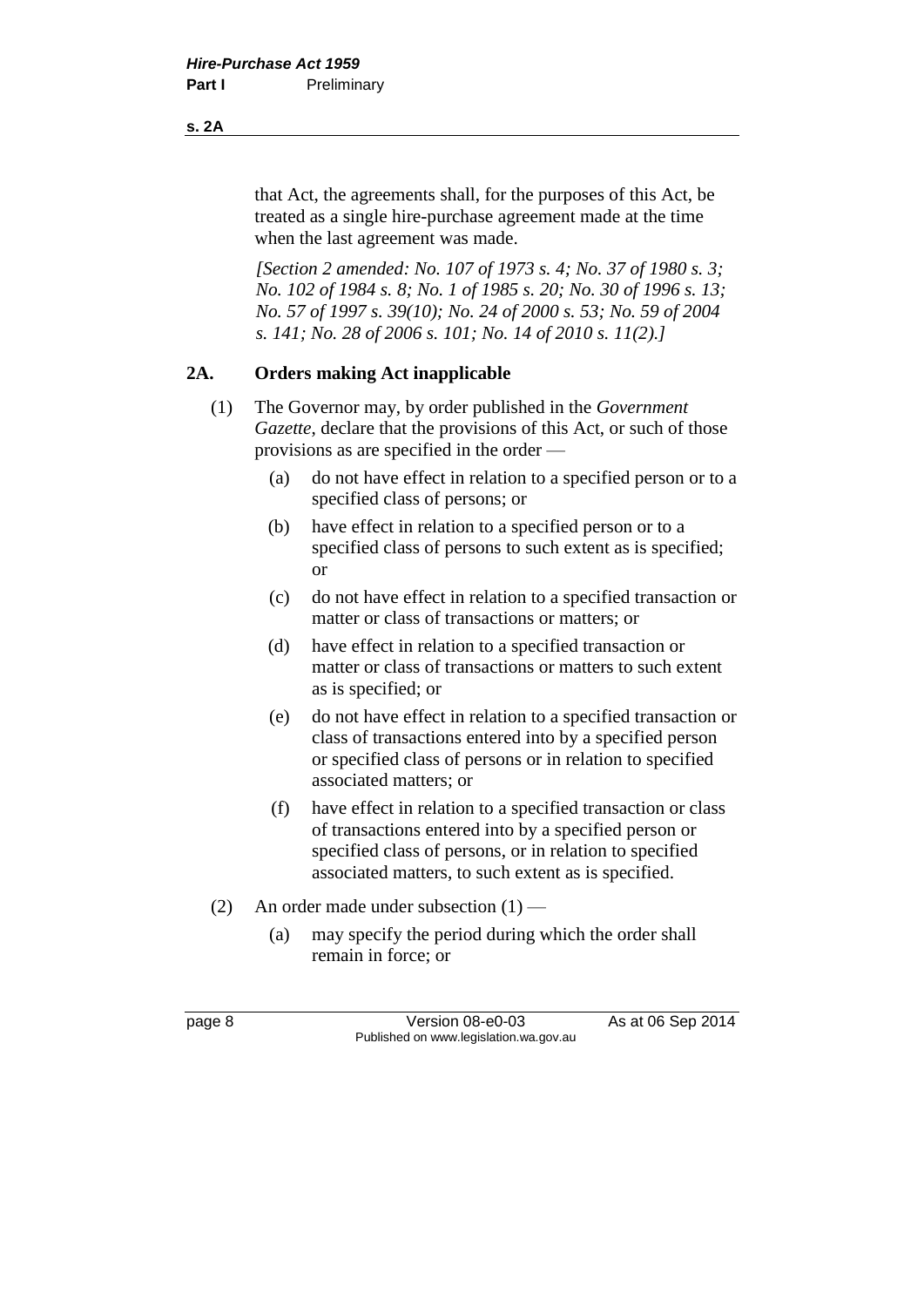(b) may provide that its operation is subject to such terms and conditions as are specified in the order,

but any such order may be made only in respect of hire-purchase transactions entered into for the purpose of providing goods for Government purposes or the purpose prescribed in subsection (2a).

- (2a) The purpose referred to in subsection (2) is the purpose of providing rail freight services that are available to the public, whether or not those services are to be provided by or on behalf of the State.
- (3) The Governor may, by order published in the *Government Gazette*, revoke or vary an order made under this section.
- (4) An order made under this section, including an order that is varied under this section, is to be taken to be a regulation for the purposes of section 42 of the *Interpretation Act 1984* and that section applies accordingly.
- (5) An order in force under this section, including an order that is varied under this section, has effect according to its tenor.
- (6) A person to whom an order under this section applies, including an order that is varied under this section, shall comply with the terms and conditions (if any) to which the operation of the order is subject.

Penalty: \$5 000.

*[Section 2A inserted: No. 43 of 1995 s. 3; amended: No. 13 of 2000 s. 95.]*

*[2B. Deleted: No. 14 of 2010 s. 11(3).]*

As at 06 Sep 2014 Version 08-e0-03 page 9 Published on www.legislation.wa.gov.au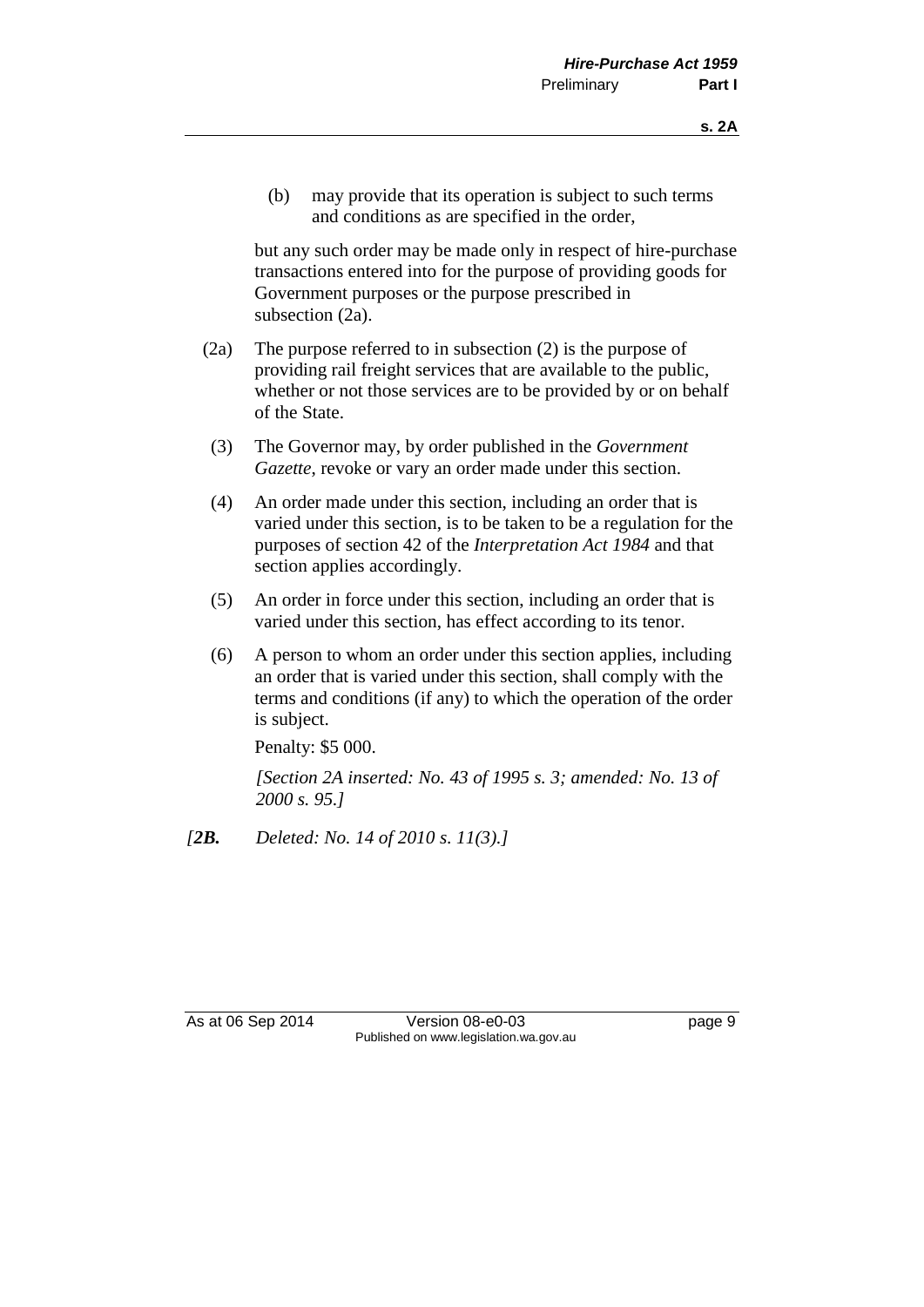**s. 3**

## **Part II — Formation and contents of hire-purchase agreements**

- **3. Preliminary requirements to entering agreement or offering to hire; form and content of agreements; consequences of non-conforming agreements**
	- (1) Before any hire-purchase agreement is entered into in respect of any goods the owner or, if there is a dealer, the dealer shall give or cause to be given to the prospective hirer a statement in writing duly completed in accordance with the form in the First Schedule Part 1, but where the agreement is entered into by way of acceptance by the owner of a written offer signed by or on behalf of the hirer, the provisions of this subsection shall be deemed not to have been complied with unless the written statement was given to the prospective hirer before the written offer was so signed and a copy of the written offer was given to the prospective hirer immediately after it was so signed.
	- (1a) A dealer shall not deliver, or cause or permit to be delivered, to a prospective owner any offer by or on behalf of a prospective hirer unless that offer —
		- (a) is made in writing; and
		- (b) was signed by the prospective hirer or a person authorised by him and on his behalf, after the dealer had given, or caused to be given, to the prospective hirer or that authorised person a statement in writing duly completed in accordance with the form in the First Schedule Part 1.
	- (1b) It is a defence to a charge arising under subsection (1) or (1a) if the accused proves that he acted honestly and that in all the circumstances the act or omission constituting the offence should be excused.
		- (2) Every hire-purchase agreement
			- (a) shall be in writing; and

page 10 Version 08-e0-03 As at 06 Sep 2014 Published on www.legislation.wa.gov.au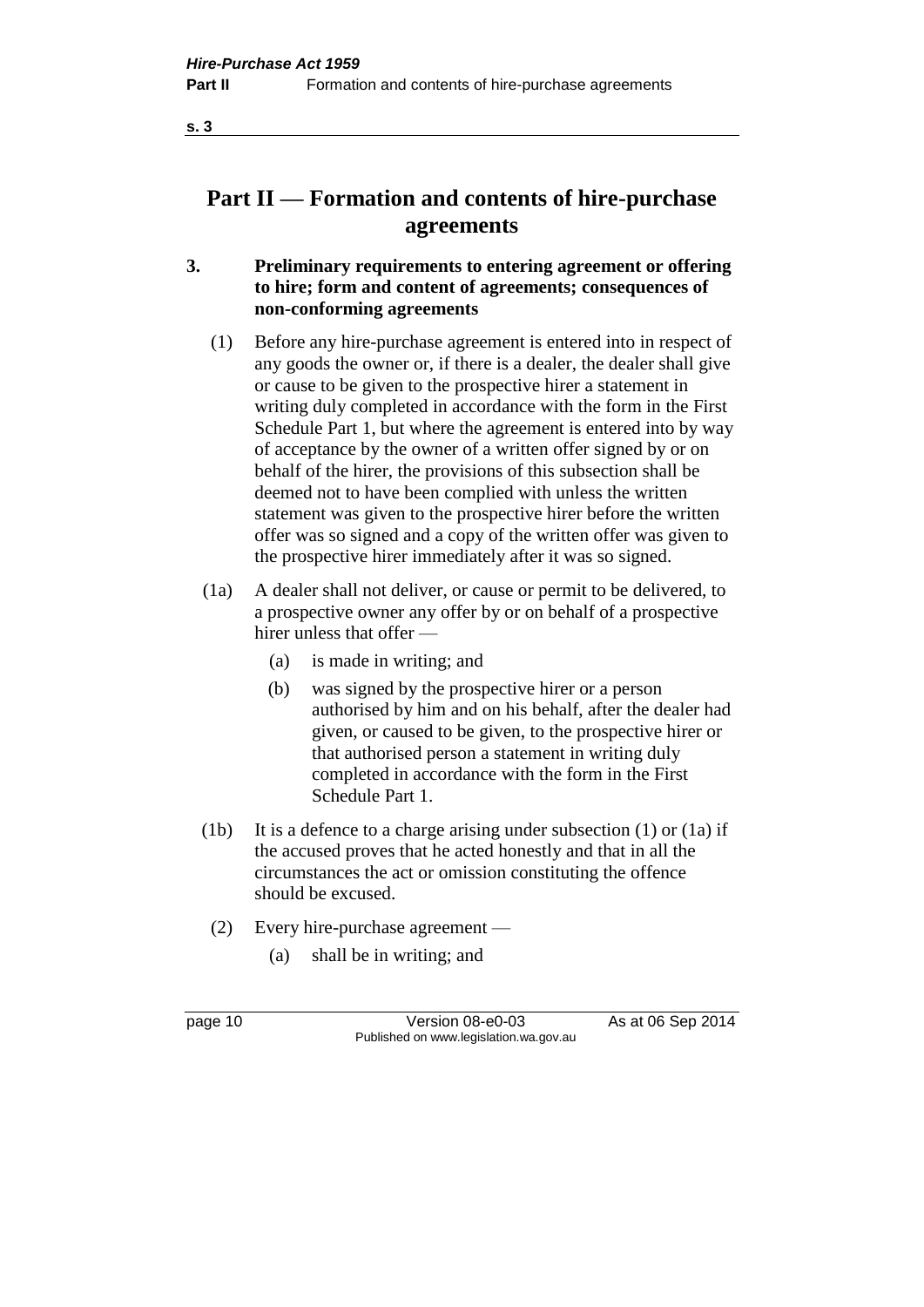- (b) shall be signed by or on behalf of the hirer and all other parties to the agreement; and
- $\left( c \right)$  shall
	- (i) specify a date on which the hiring shall be deemed to have commenced; and
	- (ii) specify the number of instalments to be paid under the agreement by the hirer; and
	- (iii) specify the amounts of each of those instalments and the person to whom and the place at which the payments of those instalments are to be made; and
	- (iv) specify the time for the payment of each instalment; and
	- (v) contain a description of the goods sufficient to identify them;

and

- (d) where any part of the consideration is or is to be provided otherwise than in cash, shall contain a description of that part of the consideration; and
- (e) shall set out in tabular form
	- (i) the price at which at the time of signing the agreement the hirer might have purchased the goods for cash (in this Act called and in the agreement to be described as *cash price*); and
	- (ii) the amount paid or provided by way of deposit (in this Act called and in the agreement to be described as *deposit*) showing separately the amount paid in money and the amount provided by a consideration other than money; and
	- (iii) any amount included in the total amount payable for maintenance of the goods (in this Act called and in the agreement to be described as *maintenance*); and

As at 06 Sep 2014 Version 08-e0-03 page 11 Published on www.legislation.wa.gov.au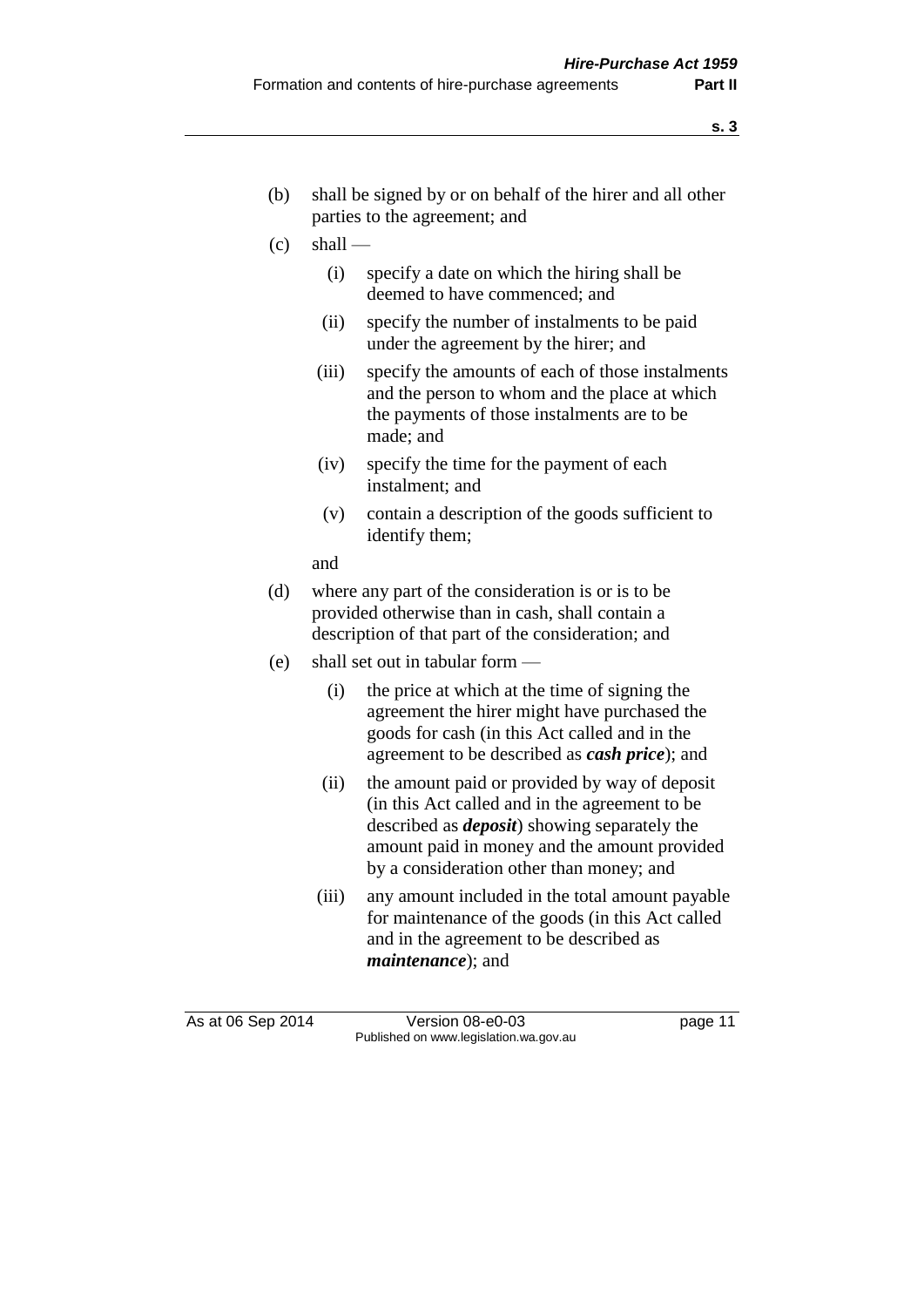(iv) any amount included in the total amount payable to cover the expenses of delivering the goods or any of them to or to the order of the hirer (in the agreement to be described as *freight*); and

- (v) any amount included in the total amount payable to cover vehicle registration fees (in the agreement to be called *vehicle registration fees*); and
- (vi) any amount included in the total amount payable for insurance other than third party insurance (in this Act called and in the agreement to be described as *insurance*); and
- *[(vii), (viia) deleted]*
	- (viii) the total of the amounts referred to in subparagraphs (i), (iii), (iv), (v) and (vi) less the deposit (in this Act called and in the agreement to be described as *amount financed*); and
		- (ix) the total of any other charges included in the total amount payable (in this Act called and in the agreement to be described as *terms charges*) and also the percentage rate of the terms charges calculated in accordance with the formula provided in the Fifth Schedule; and
		- (x) the total of the amounts referred to in subparagraphs (viii) and (ix) (in this Act called the *balance originally payable under the agreement*); and
		- (xi) the total amount payable;
	- and
	- (f) shall contain, immediately above the space for the signature of the hirer, a clause which shall be printed as prominently as or more prominently than the terms and conditions of the agreement and which shall read as follows —

**s. 3**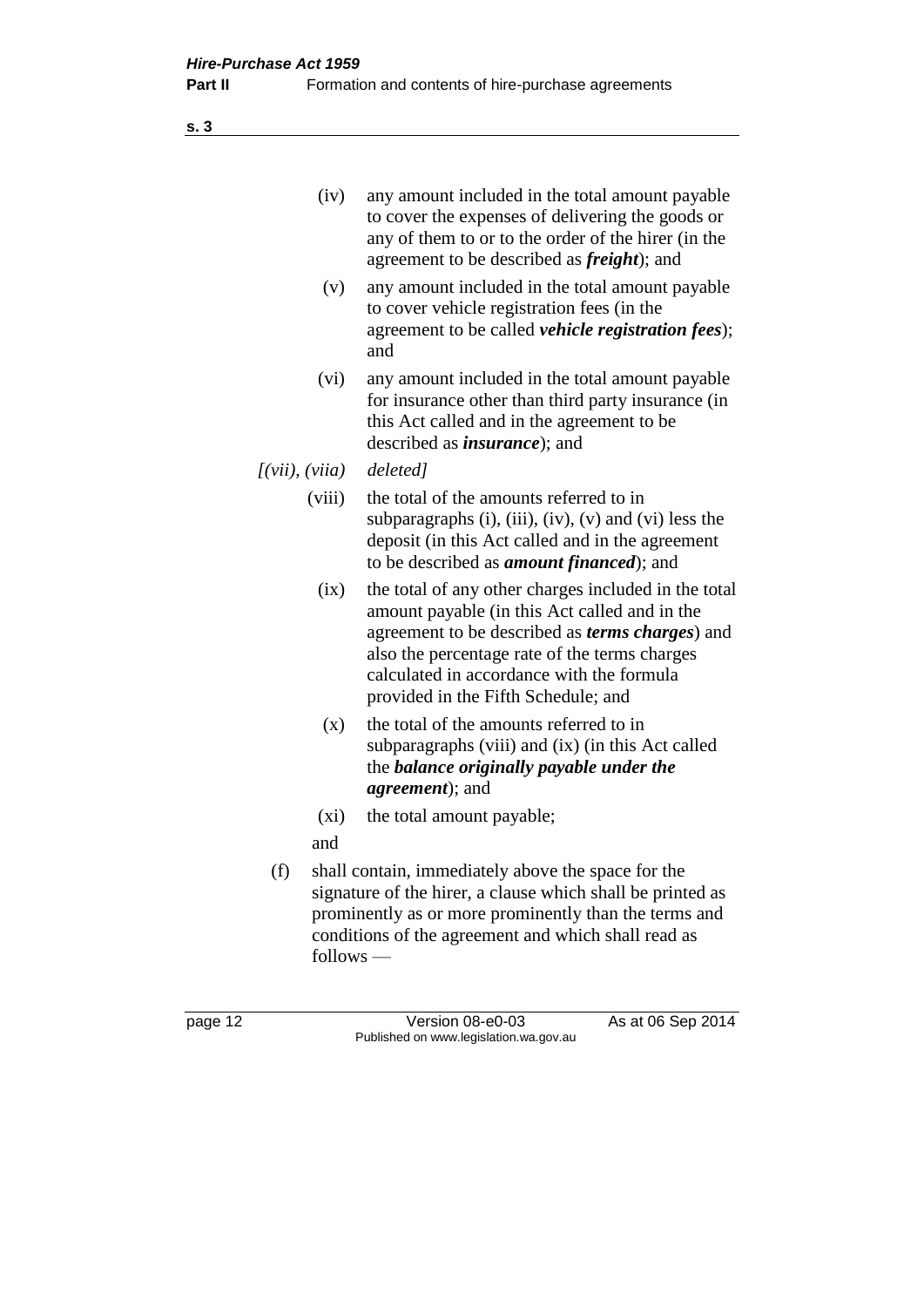The hirer is reminded that terms charges may differ from one hire-purchase credit provider to another and it will be in his best interests to make enquiries to satisfy himself that he is receiving the best deal in terms charges.

(3) An owner who enters into a hire-purchase agreement that does not comply with subsection (2) commits an offence against this Act.

Penalty: \$5 000.

- (4) Without affecting the liability of any person to be convicted of an offence against this section, but subject to subsection (4a), where a provision of this section is not complied with in relation to a hire-purchase agreement (not being a failure to comply with subsection  $(2)(a)$ , the liability of the hirer thereunder is, by force of this subsection, reduced by the amount included in the hire-purchase agreement for terms charges and that amount may be set off by the hirer against the amount that would otherwise be due or become due to the owner under the agreement.
- (4a) Where a hirer alleges that the provisions of subsection (4) apply, but the owner alleges that he acted honestly and that in all the circumstances the act or omission constituting a failure to comply with a provision of this section ought to be excused and that the provisions of subsection (4) ought not to apply to or in relation to the hire-purchase agreement, the owner, by an application in writing to the Commissioner, a copy whereof is served on the hirer and every guarantor, may claim relief against the consequences of that act or omission.
- *[(4b) deleted]*
- (4c) On an application to the Commissioner under subsection (4a), the Commissioner, after considering any submissions made by or on behalf of —
	- (a) the owner; and
	- (b) guarantors; and

As at 06 Sep 2014 Version 08-e0-03 page 13 Published on www.legislation.wa.gov.au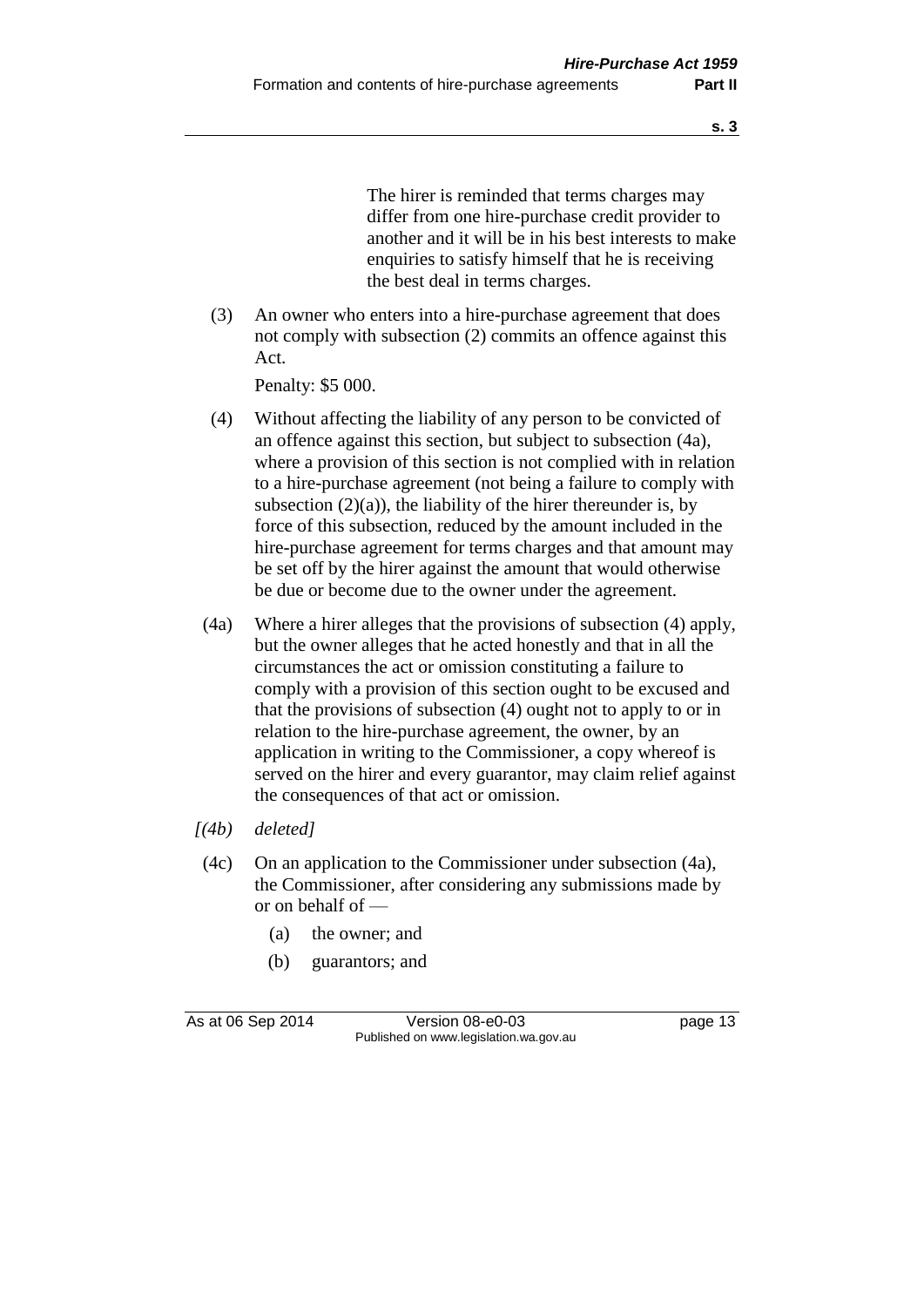**s. 3**

(c) the hirer,

may grant the relief claimed upon such terms and conditions as will, in the opinion of the Commissioner, do justice between the parties to the agreement and the parties to any contract of guarantee relating to the agreement.

- (4d) In granting relief in respect of an application made under subsection (4a) the Commissioner shall have regard to the extent to which the hirer was, or was not, prejudiced by the act or omission relied on by the hirer as constituting a failure to comply with a provision of this section.
- (4e) A grant or refusal of relief by the Commissioner in respect of an application made under subsection (4a) shall be by instrument in writing signed by him and served on the hirer, the owner, and every guarantor.
- (4f) Subject to any order of the State Administrative Tribunal on an application under subsection (4g), a decision of the Commissioner in respect of an application made under subsection (4a) has effect according to its terms and, where relief is granted thereby, the operation of subsection (4), the hire-purchase agreement and any contract of guarantee relating to it are by virtue of this subsection varied to the extent necessary and as so varied are binding on the parties thereto.
- (4g) An owner, hirer, or guarantor, who is a party to a hire-purchase agreement, or a contract of guarantee relating to it, in respect of which a decision has been given by the Commissioner in respect of an application made under subsection (4a) and who is aggrieved thereby, may apply to the State Administrative Tribunal for a review of the decision.
	- (5) A hire-purchase agreement that is not in writing is not enforceable by the owner.
	- (6) Where the goods comprised in a hire-purchase agreement are all items of furniture, whether free standing or in-built, as specified in the First Schedule Part 2 and the total cash price of the goods

page 14 Version 08-e0-03 As at 06 Sep 2014 Published on www.legislation.wa.gov.au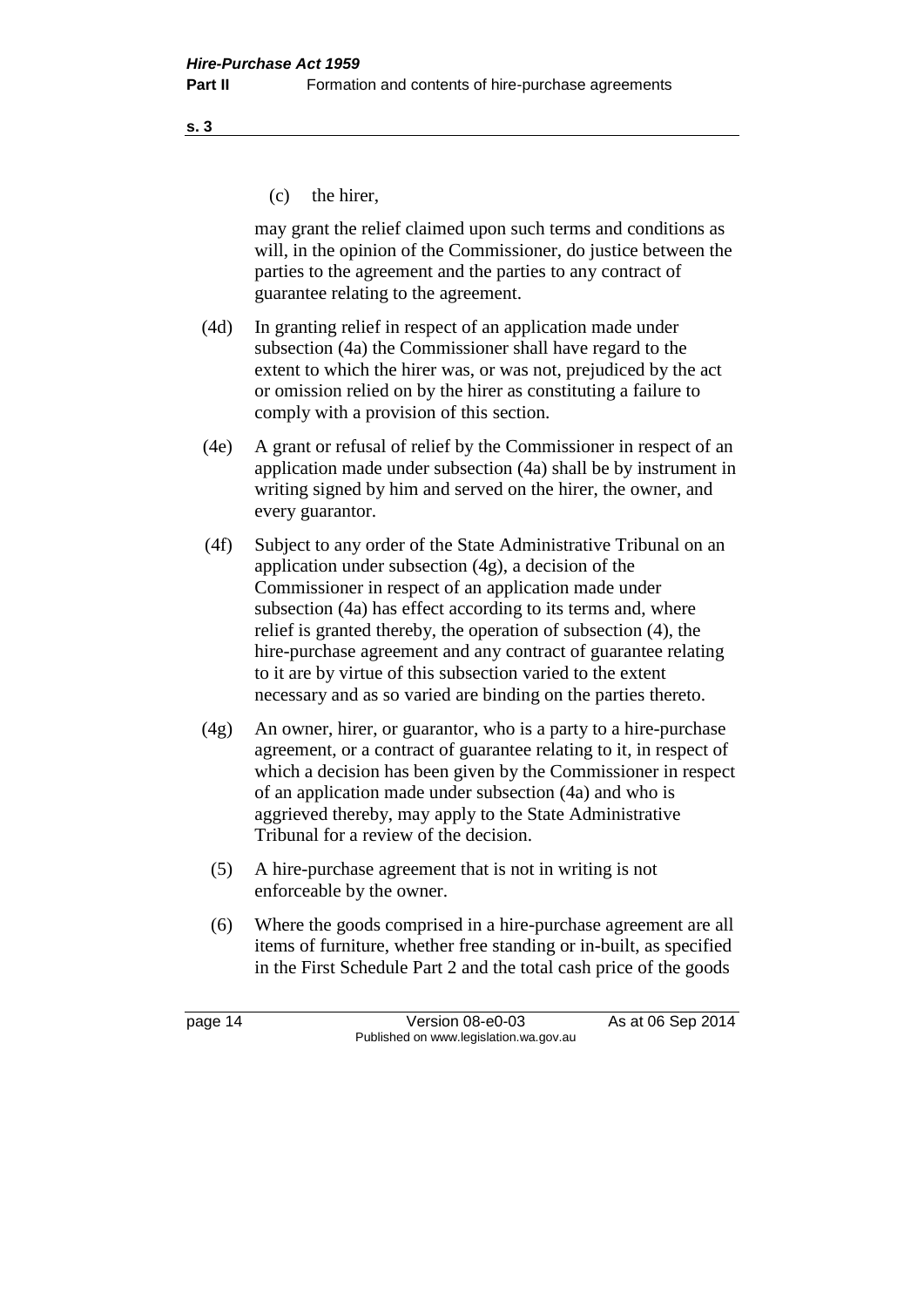is unknown because of some substantial alteration or addition to be made to or of some substantial work to be done in respect of all or any of the goods before delivery thereof to the hirer, it is a sufficient compliance with the requirements of subsection (1) if the statement therein referred to sets out approximate amounts in lieu of specific amounts and it is a sufficient compliance with the requirements of subsection  $(2)(c)(iii)$  and (e) in regard to amounts and cash price if the agreement sets out approximate amounts and cash price in lieu of specific amounts and cash price.

- $(6A)$  In each case referred to in subsection  $(6)$ 
	- (a) the amounts and price stated are clearly stated to be approximate only; and
	- (b) prior to the stamping of the agreement the true amounts and price are inserted therein and a further or amended statement in writing is duly completed in accordance with the form in the First Schedule and is given to the hirer.
	- (7) For the purposes of subsection (6) an amount or a cash price is approximate if it is within 10% of the true amount or price or within \$20 thereof.

*[Section 3 amended: No. 113 of 1965 s. 8; No. 107 of 1973 s. 5; No. 37 of 1980 s. 4; No. 88 of 1980 s. 3; No. 102 of 1984 s. 9; No. 1 of 1985 s. 21; No. 12 of 2004 s. 39; No. 55 of 2004 s. 510; No. 84 of 2004 s. 82; No. 19 of 2010 s. 19(2)-(4) and 51; No. 42 of 2011 s. 52; No. 17 of 2014 s. 25.]*

#### **4. Owner to serve certain documents on hirer**

The owner shall serve or cause to be served on the hirer within 21 days after the making of a hire-purchase agreement —

- (a) a copy of the agreement in writing; and
- (b) a notice in writing in or to the effect of the Second Schedule, which notice may be endorsed on the copy of the agreement; and

As at 06 Sep 2014 Version 08-e0-03 page 15 Published on www.legislation.wa.gov.au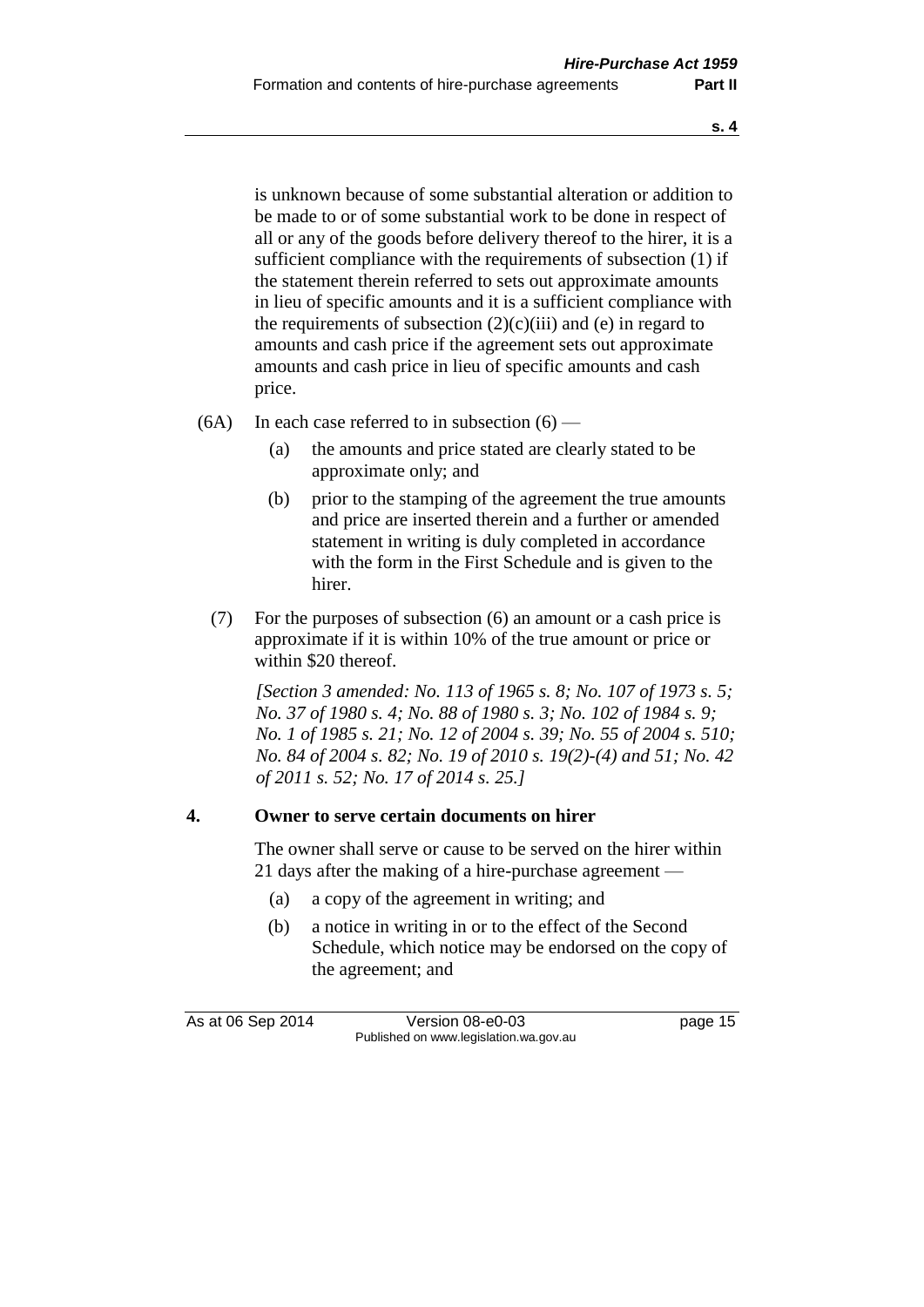**s. 4**

(c) where any part of the total amount payable consists of an amount paid or to be paid under a policy of insurance (not being a policy of third party insurance), a copy of the policy or a statement in writing of the terms, conditions and exclusions of the policy that affect or concern the rights of the hirer,

but failure to comply with the provisions of this section does not avoid the agreement.

page 16 Version 08-e0-03 As at 06 Sep 2014 Published on www.legislation.wa.gov.au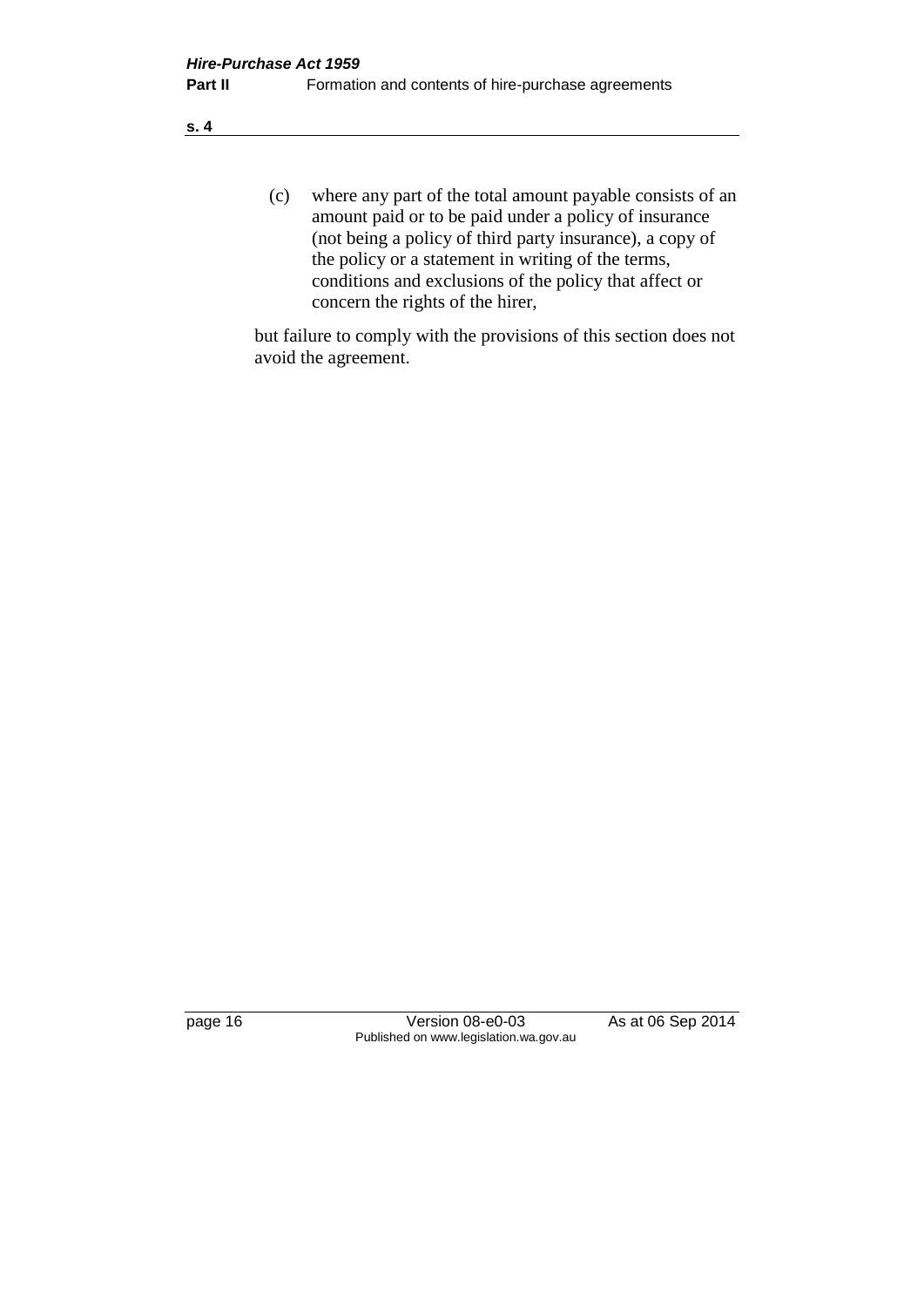## **Part III — Protection of hirers**

#### **Division 1 — Warranties and conditions**

#### **5. Conditions and warranties implied in every agreement**

- (1) In every hire-purchase agreement there shall be deemed to be
	- (a) an implied warranty that the hirer shall have and enjoy quiet possession of the goods;
	- (b) an implied condition on the part of the owner that he will have a right to sell the goods at the time when the property is to pass;
	- (c) an implied warranty that the goods will be free from any charge or encumbrance in favour of any third party (other than a charge or encumbrance created by or with the consent of the hirer) at the time when the property is to pass.
- (2) In every hire-purchase agreement there shall be deemed to be an implied condition that the goods shall be of merchantable quality but no such condition shall be deemed to be implied —
	- (a) as regards defects of which the owner could not reasonably have been aware, or, if there is a dealer, neither the owner nor the dealer could reasonably have been aware, at the time the agreement was made; or
	- (b) where the hirer has examined the goods or a sample thereof, as regards defects which the examination ought to have revealed; or
	- (c) if the goods are second-hand goods and the agreement contains a statement to the effect that —
		- (i) the goods are second-hand; and
		- (ii) all conditions and warranties as to quality are expressly negatived,

and the owner proves that the hirer has acknowledged in writing that the statement was brought to his notice.

As at 06 Sep 2014 Version 08-e0-03 page 17 Published on www.legislation.wa.gov.au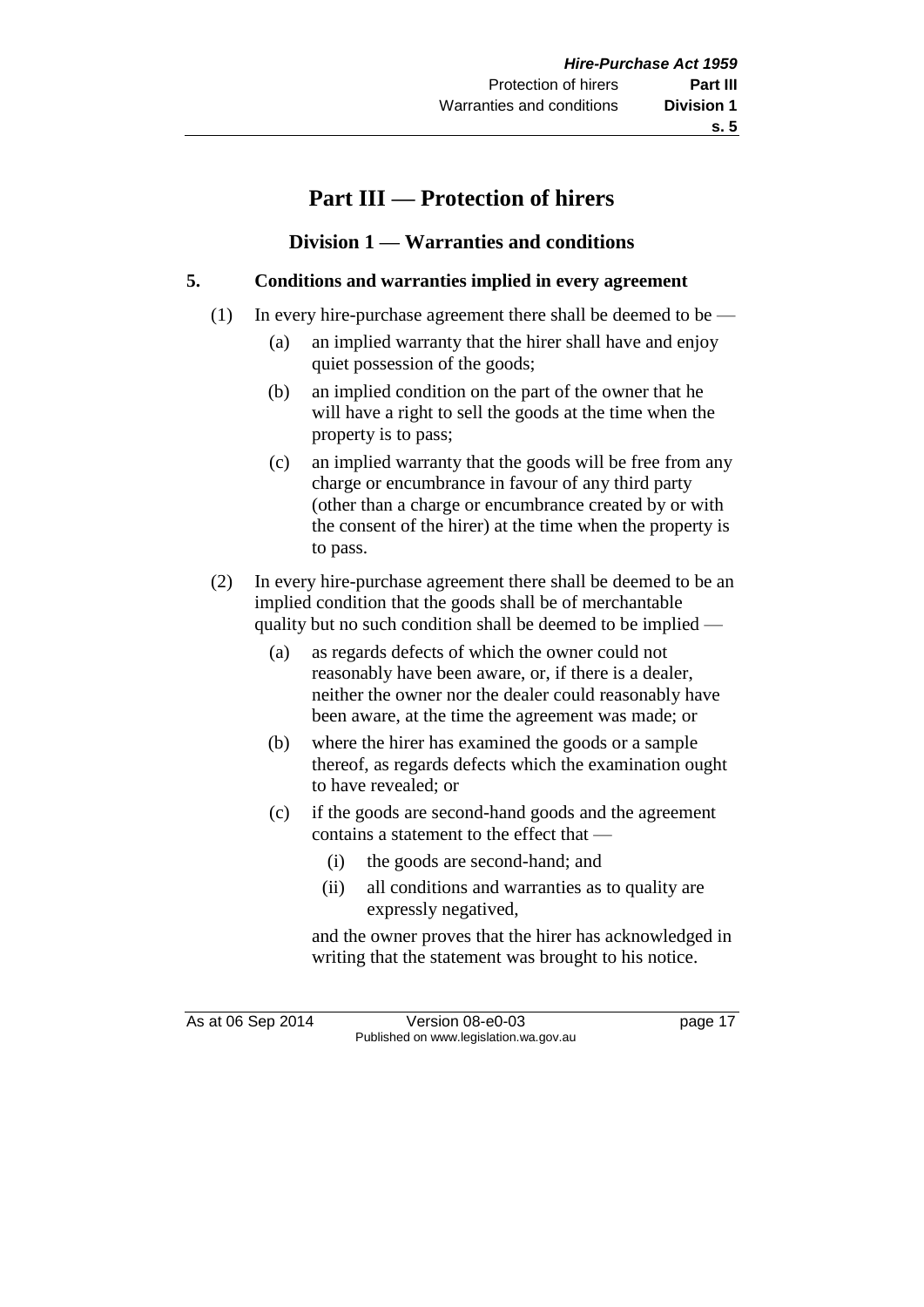- (3) Where the hirer expressly or by implication makes known to the owner or to the dealer or to any servant or agent of the owner or the dealer the particular purpose for which the goods are required, there shall be deemed to be implied in the hire-purchase agreement a condition that the goods are reasonably fit for that purpose but no such condition shall be deemed to be implied if the goods are second-hand goods and the agreement contains a statement to the effect —
	- (a) that the goods are second-hand; and
	- (b) that all conditions and warranties of fitness and suitability are expressly negatived,

and the owner proves that the hirer has acknowledged in writing that the statement was brought to his notice.

- (4) Without prejudice to any other rights or remedies to which an owner may be entitled where the hirer has made known expressly or by implication to the dealer or to any servant or agent of the dealer the particular purpose for which the goods are required, an owner is entitled to be indemnified by the dealer against any damage suffered by the owner through the operation of the provisions of subsection (3).
- (5) Nothing in this section prejudices any other enactment or rule or law whereby any condition or warranty is to be implied in any hire-purchase agreement.

#### **6. Representations etc. by owner etc. to hirer, consequences of**

- (1) A representation, warranty, or statement made to the hirer or prospective hirer, whether orally or in writing, by the owner or dealer or any person acting on behalf of the owner or dealer in connection with or in the course of negotiations leading to the entering into of a hire-purchase agreement shall confer on the hirer —
	- (a) as against the owner, the same rights (including the right to rescind the agreement) as the hirer would have had if the representation, warranty, or statement had been made by an agent of the owner; and

page 18 Version 08-e0-03 As at 06 Sep 2014 Published on www.legislation.wa.gov.au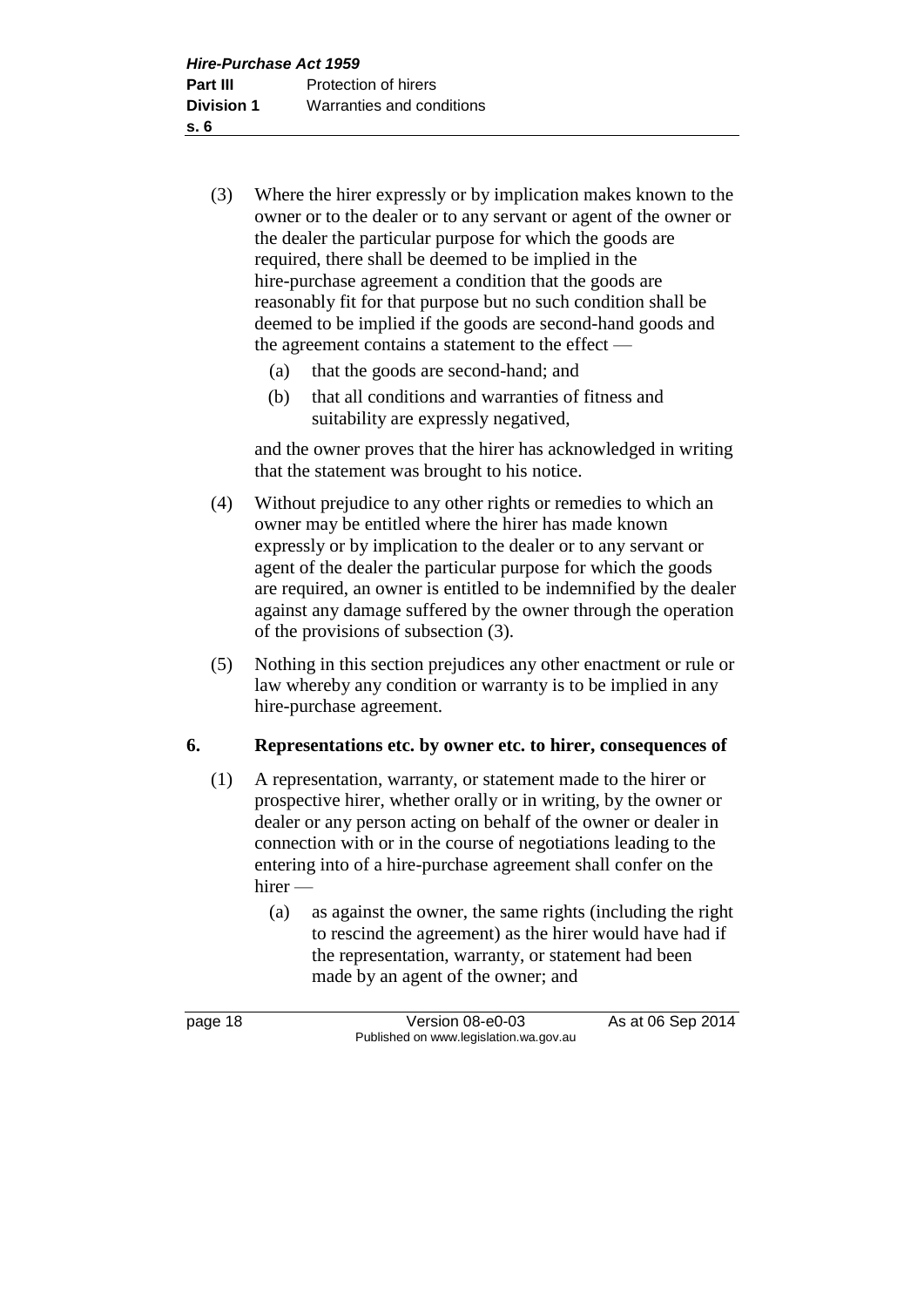- (b) as against the person who made the representation, warranty, or statement, and any person on whose behalf such person was acting in making it the same right of action as the hirer would have had against them or either of them if the hirer had entered into the hire-purchase agreement with such first-mentioned person or the person on whose behalf he was acting (as the case requires) as a result of negotiations.
- (2) A covenant, condition, or term in a hire-purchase agreement or other document purporting to exclude, limit, or modify the operation of this section or to preclude any right of action or any defence based on or arising out of any such representation, warranty or statement is void.
- (3) Without prejudice to any other rights or remedies to which an owner may be entitled, an owner is entitled to be indemnified by the person who made the representation, warranty, or statement, and by any person on whose behalf the representation, warranty, or statement was made against any damage suffered by the owner through the operation of the foregoing provisions of this section.

*[Section 6 amended: No. 107 of 1973 s. 6.]*

#### **Division 2 — Statutory rights of hirers**

#### **7. Hirer entitled to copy of agreement and statement of amounts paid, overdue and to be paid**

- (1) At any time before the final payment has been made under a hire-purchase agreement the owner shall, within 14 days after he has received a request, whether in writing or otherwise, from the hirer or a guarantor, send to him a copy of the agreement, together with a statement in writing signed by the owner or his agent showing —
	- (a) each amount received under the agreement by the owner and the date on which it was received; and

As at 06 Sep 2014 Version 08-e0-03 page 19 Published on www.legislation.wa.gov.au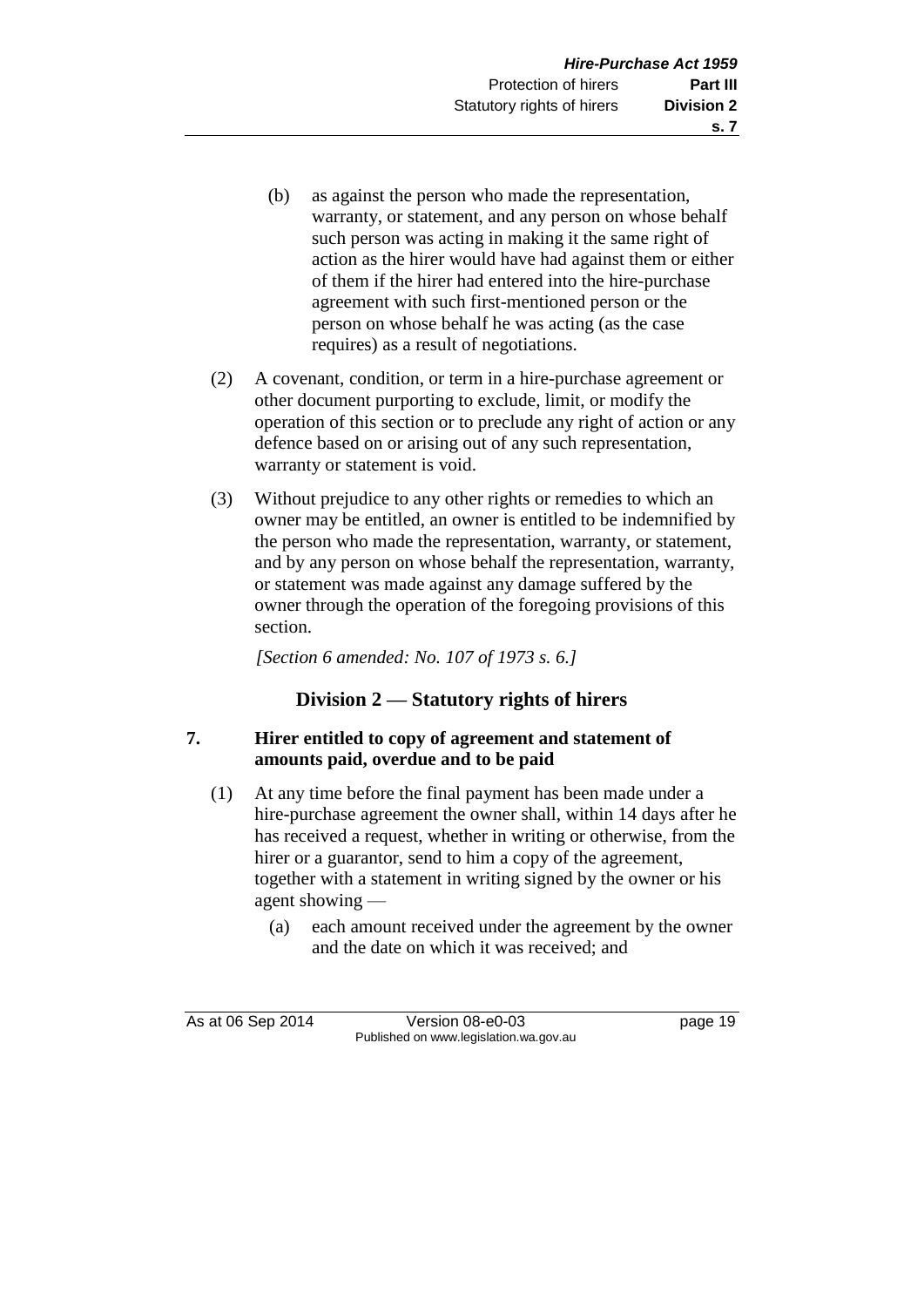- (b) each amount due under the agreement and payable to the owner that has not been received by the owner and the date on which it became due; and
- (c) each amount payable under the agreement to the owner that has not become due and the date on which it becomes due,

but an owner is not obliged to comply with the request if he has sent the hirer or guarantor, as the case may be, a copy of the agreement and such a statement within the period of 3 months immediately preceding the receipt of the request.

- (2) If an owner contravenes subsection (1) by failing to comply with a request made pursuant to that subsection he commits an offence against this Act and is liable to a penalty of \$500 and, until the default is remedied —
	- (a) the owner is not entitled to enforce
		- (i) the agreement against the hirer; or
		- (ii) any right to recover the goods from the hirer; or
		- (iii) any contract of guarantee relating to the agreement;

and

(b) any security given by the hirer in respect of money payable under the agreement or given by a guarantor is not enforceable against the hirer or the guarantor by any holder thereof.

*[Section 7 amended: No. 107 of 1973 s. 7; No. 37 of 1980 s. 5.]*

#### **8. Payment made under 2 or more agreements, apportionment of**

A hirer who is liable to make payments in respect of 2 or more hire-purchase agreements to the same owner is entitled, notwithstanding any agreement to the contrary, on making any payment in respect of the agreements that is not sufficient to discharge the total amount then due under all the agreements, to

page 20 Version 08-e0-03 As at 06 Sep 2014 Published on www.legislation.wa.gov.au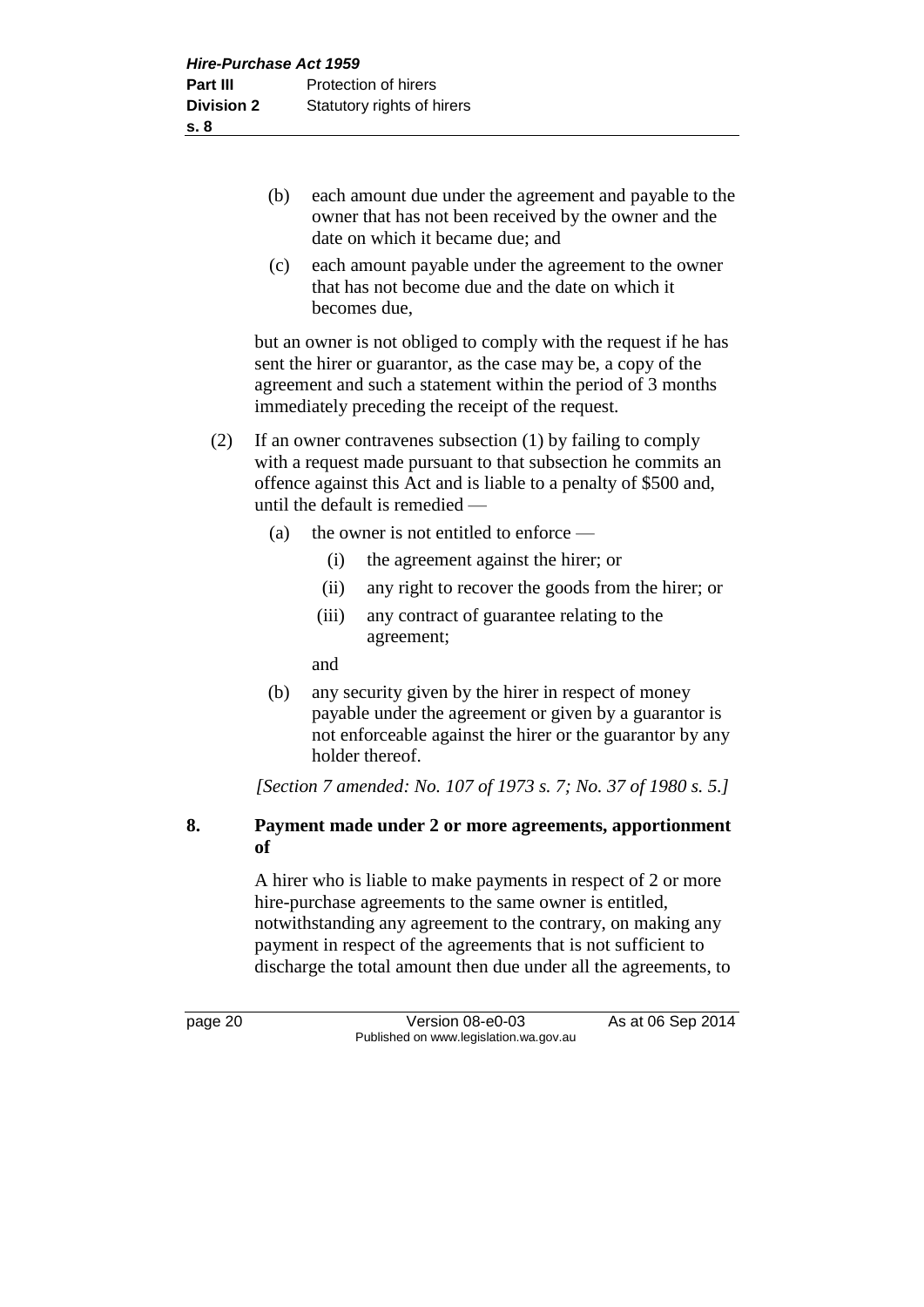require the owner to appropriate the sum so paid by him in or towards the satisfaction of the sum due under any one of the agreements, or in or towards the satisfaction of the sums due under any 2 or more of the agreements in such proportions as he thinks fit, and, if he fails to make any such appropriation, the payment shall by virtue of this section be deemed to be appropriated in or towards the satisfaction of the sums due under the respective agreements in the order in which the agreements were entered into.

#### **9. Assigning hirer's rights under agreements**

- (1) The right, title, and interest of a hirer under a hire-purchase agreement may be assigned with the consent of the owner or, if his consent is unreasonably withheld, without his consent.
- (2) Except as otherwise provided in this section, no payment or other consideration shall be required by an owner for his consent to such an assignment as is mentioned in subsection (1) and where an owner requires any such payment or other consideration for his consent, that consent shall be deemed to be unreasonably withheld.
- (3) Where at the request of a hirer an owner fails or refuses to give his consent to an assignment by the hirer of his right, title and interest under a hire-purchase agreement, the hirer may apply to the Magistrates Court for an order declaring that the consent of the owner to that assignment has unreasonably been withheld, and where an order is made that consent shall be deemed to be unreasonably withheld.
- (4) As a condition of granting consent to any assignment of the right, title and interest of the hirer under a hire-purchase agreement, the owner may stipulate that all defaults under the hire-purchase agreement shall be made good and may require the hirer and assignee —
	- (a) to execute and deliver to the owner an assignment agreement in a form approved by the owner whereby without prejudicing or affecting the continuing personal

As at 06 Sep 2014 Version 08-e0-03 page 21 Published on www.legislation.wa.gov.au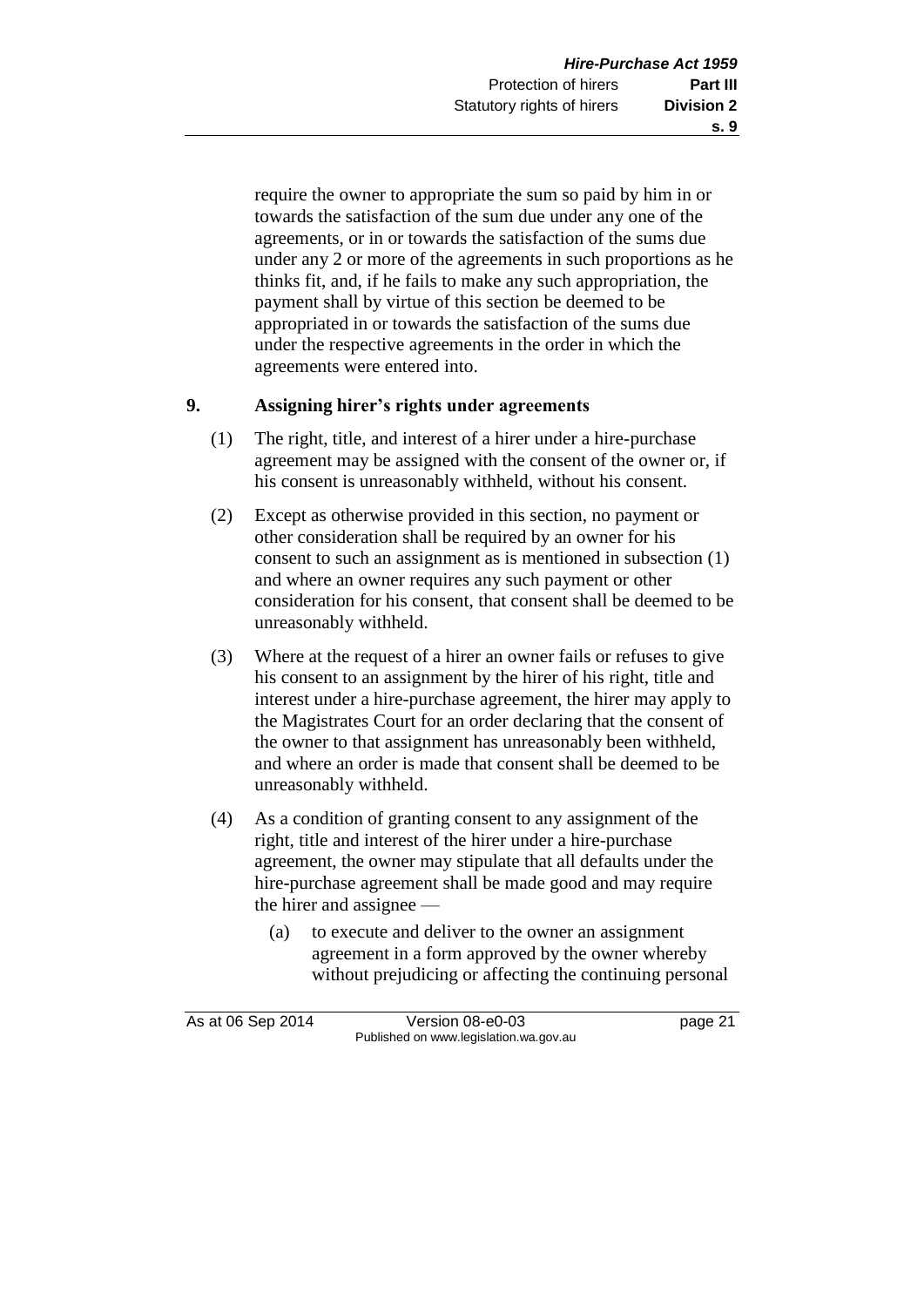liability of the hirer in those respects the assignee agrees with the owner to be personally liable to pay the instalments of hire remaining unpaid and to perform and observe all other stipulations and conditions of the hire-purchase agreement during the residue of the term thereof and whereby the assignee indemnifies the hirer in respect of such liabilities; and

- (b) to pay the reasonable costs (if any) incurred by the owner in stamping or registering the assignment agreement or counterparts.
- (5) The right, title, and interest of a hirer under the hire-purchase agreement is capable of passing by operation of law to the personal representative of the hirer and if the hirer is a company the liquidator may exercise the same rights under the agreement as the company, but nothing in this subsection relieves a personal representative or liquidator from compliance with the provisions of the agreement.

*[Section 9 amended: No. 107 of 1973 s. 8; No. 59 of 2004 s. 141; No. 42 of 2011 s. 53.]*

#### **10. Court may allow goods to be moved**

Where, by virtue of a hire-purchase agreement, it is the duty of a hirer to keep the goods comprised in the agreement in his possession or control at a particular place or not to remove the goods from a particular place, the Magistrates Court may, on the application of the hirer, make an order approving the removal of the goods to some other place, which place shall thereafter, for the purposes of the agreement, be substituted for the first-mentioned place.

*[Section 10 amended: No. 107 of 1973 s. 9; No. 59 of 2004 s. 141.]*

page 22 Version 08-e0-03 As at 06 Sep 2014 Published on www.legislation.wa.gov.au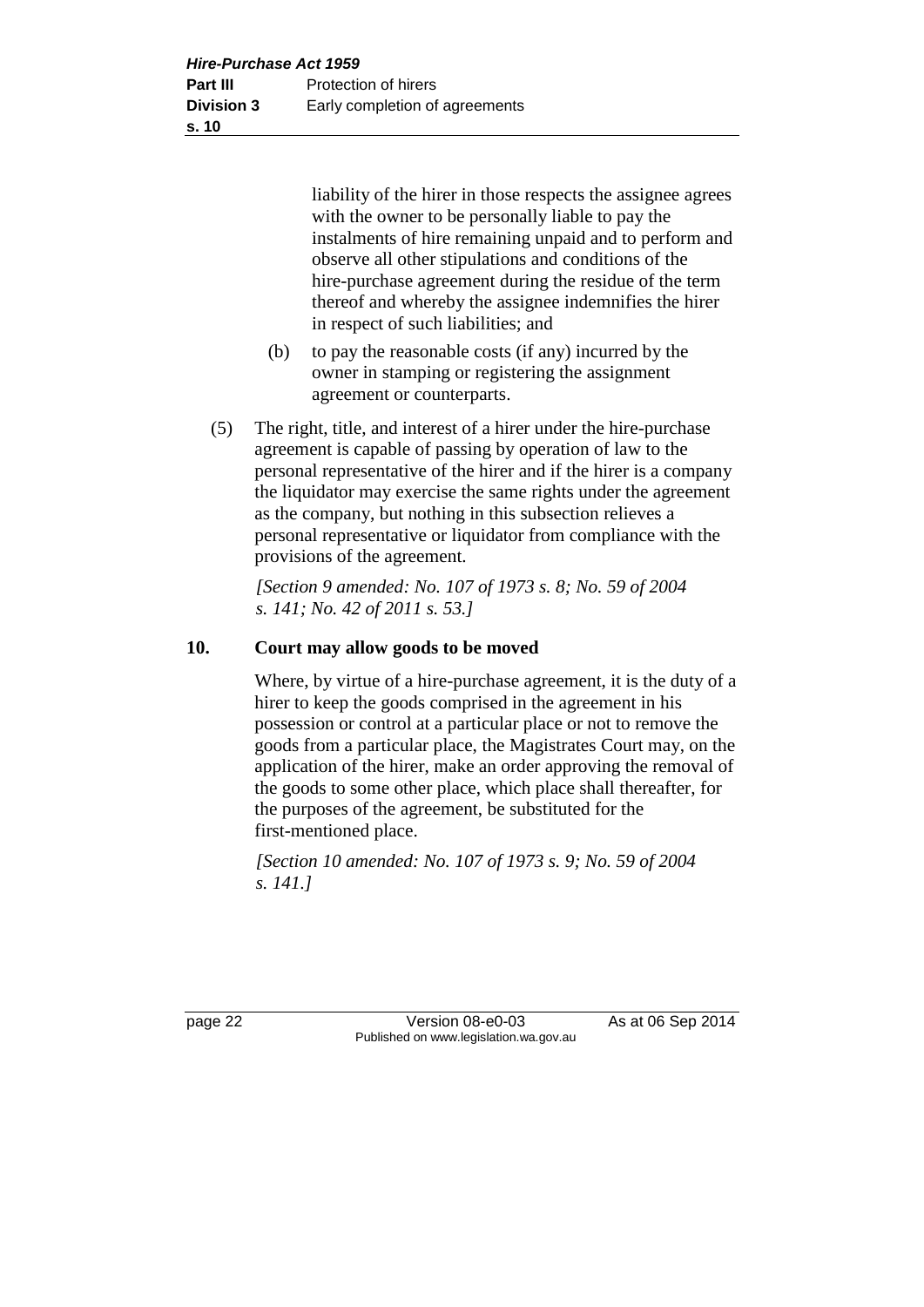### **Division 3 — Early completion of agreements**

#### **11. Hirer may complete purchase at any time**

- (1) The hirer under a hire-purchase agreement may, if he has given notice to the owner of his intention so to do, on or before —
	- (a) where a day is specified for that purpose in the notice, that day; or
	- (b) where no day is specified for that purpose in the notice, the day proceeding the day on which the next instalment becomes due after the receipt, by or on behalf of the owner, of that notice,

complete the purchase of the goods by paying or tendering to the owner the net balance due to the owner under the agreement.

- (2) For the purposes of this section the net balance due is balance originally payable under the agreement less any amounts (other than the deposit) paid or provided, whether by cash or other consideration, by or on behalf of the hirer under the agreement, and less —
	- (a) the statutory rebate for terms charges; and
	- (b) if the hirer requires any contract for insurance to be cancelled, the statutory rebate for insurance; and
	- (c) if the hirer requires any contract for maintenance to be cancelled, the statutory rebate for maintenance.
- (2a) Where a hirer gives notice of his intention to complete the purchase of the goods under subsection (1), and in, or at the time of giving, that notice requests the owner to furnish him with particulars of the net balance due to the owner under the agreement to complete the purchase of the goods in accordance with that notice, the owner shall furnish him with a statement setting out particulars of the net balance due showing the amounts by reference to which the net balance due is to be calculated under subsection (2) as at the day specified pursuant to paragraph (a) of that subsection or on which, pursuant to paragraph (b) of that subsection, the notice has effect.

As at 06 Sep 2014 Version 08-e0-03 page 23 Published on www.legislation.wa.gov.au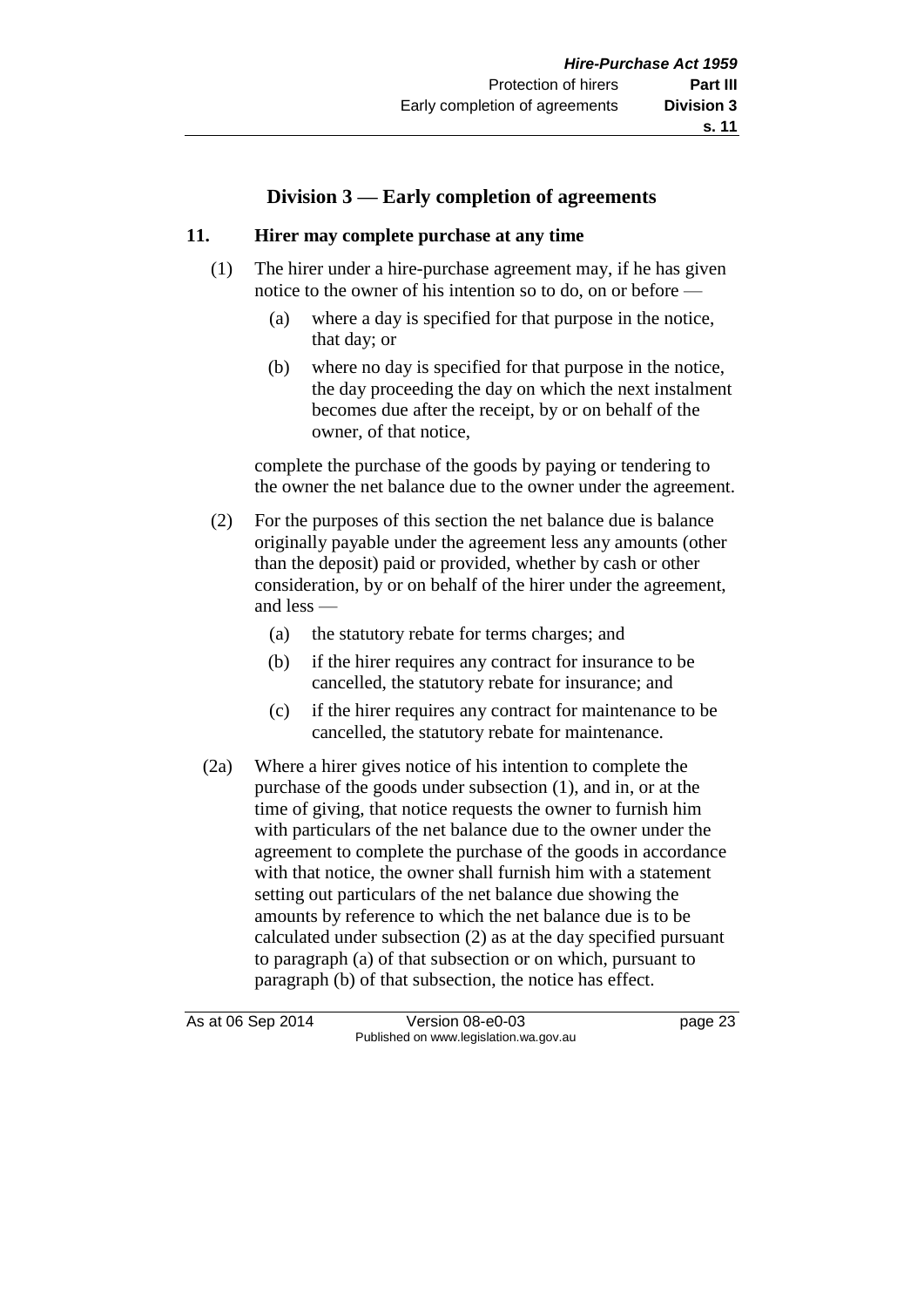- (2b) A person who, in furnishing the particulars required by or for the purposes of subsection  $(2a)$  —
	- (a) makes or authorises the making of a statement that is false or misleading in a material particular; or
	- (b) omits or authorises the omission of any matter or thing without which the particulars are misleading in a material respect,

without having taken all reasonable steps to ensure that the statement was not false or misleading or to ensure that the particulars did not omit any matter or thing without which the particulars would be misleading, as the case may be, commits an offence against this Act.

- (2c) A person who fails or refuses to comply with a request made under subsection (2a) commits an offence against this Act.
- (3) The rights conferred on the hirer by this section may be exercised by him —
	- (a) at any time during the continuance of the agreement; or
	- (b) where the owner has taken possession of the goods, on paying or tendering to the owner before or within 21 days after the owner has served a notice in the form of the Fourth Schedule on the hirer, in addition to the net balance due —
		- (i) the reasonable costs incurred by the owner of and incidental to his taking possession of the goods; and
		- (ii) any amount properly expended by the owner on the storage, repair, or maintenance of the goods.

*[Section 11 amended: No. 37 of 1980 s. 6.]*

page 24 Version 08-e0-03 As at 06 Sep 2014 Published on www.legislation.wa.gov.au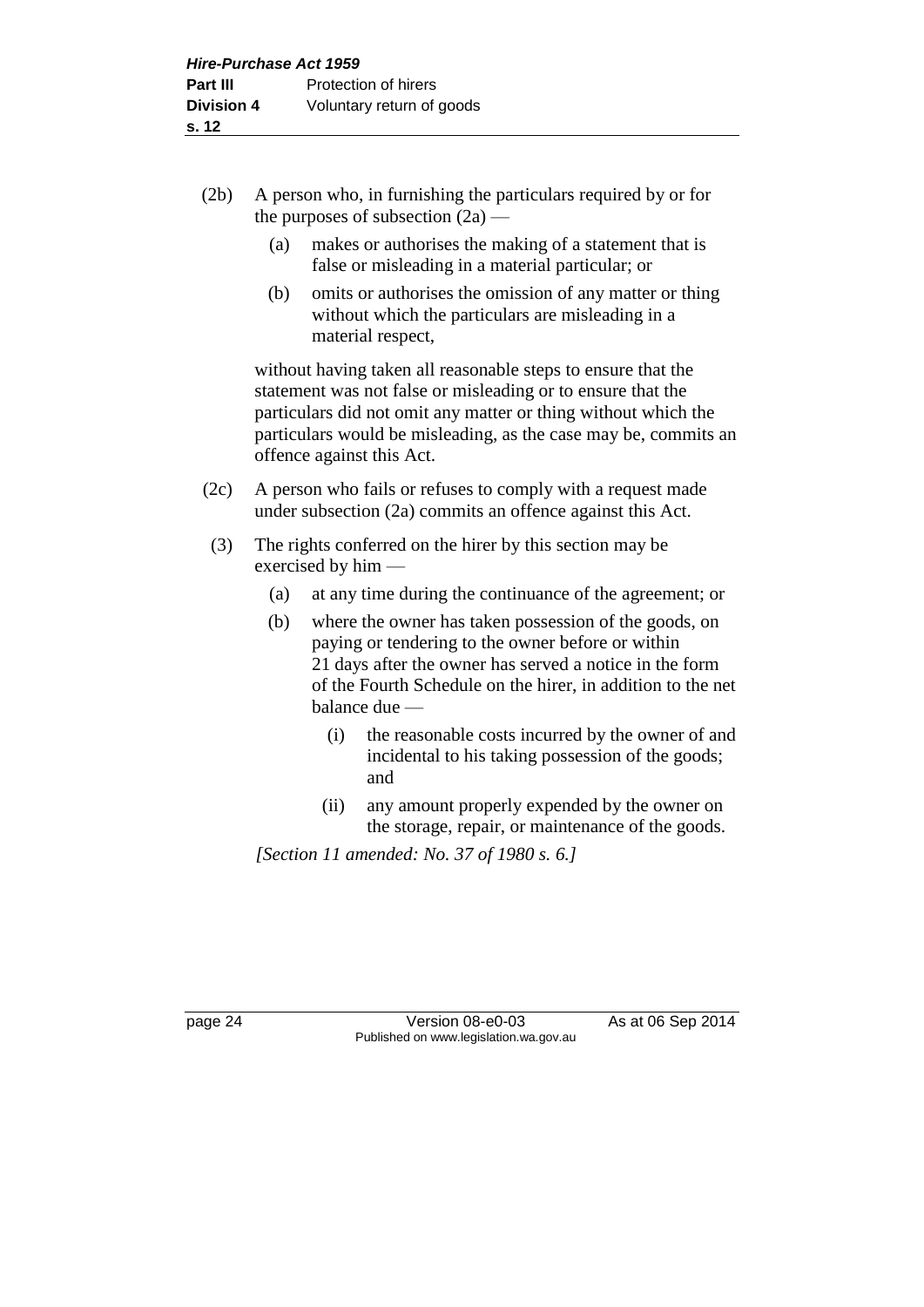#### **Division 4 — Voluntary return of goods**

#### **12. Terminating hiring by returning goods**

- (1) The hirer of any goods comprised in a hire-purchase agreement may terminate the hiring by returning the goods to the owner during ordinary business hours at a place at which the owner ordinarily carries on business or to the place specified for that purpose in the agreement and the return of the goods to either place terminates the hiring.
- (2) Where the nature of the goods comprised in a hire-purchase agreement is, or the facilities available at the place or places of business of the owner or at the place specified in the agreement are, such that it would be impracticable to return the goods to such a place, the hirer may terminate the hiring by returning the goods —
	- (a) to any place agreed to by the parties to the agreement; or
	- (b) if the parties fail to agree, to a place that is reasonable, having regard to all the circumstances surrounding the transaction.
- (3) A hirer who proposes to return goods to the owner under this section may apply to the Magistrates Court for an order fixing the place to which the goods may be returned under subsection  $(2)(b)$ .
- (4) The court may in any order made pursuant to this section order that, subject to the goods being returned to the owner, the hiring shall be determined on such date as is specified in the order not being a date before the hirer required the owner to nominate a reasonable place for the return of the goods.
- (5) The hirer shall deliver to the owner written notice of an application under this section, not less than 24 hours before the application is to be heard.
- (6) Division 5, except section 12A and section 13(1) and (2) apply, with such modifications as are necessary, to and in relation to the taking possession by the owner as a result of the voluntary

As at 06 Sep 2014 Version 08-e0-03 page 25 Published on www.legislation.wa.gov.au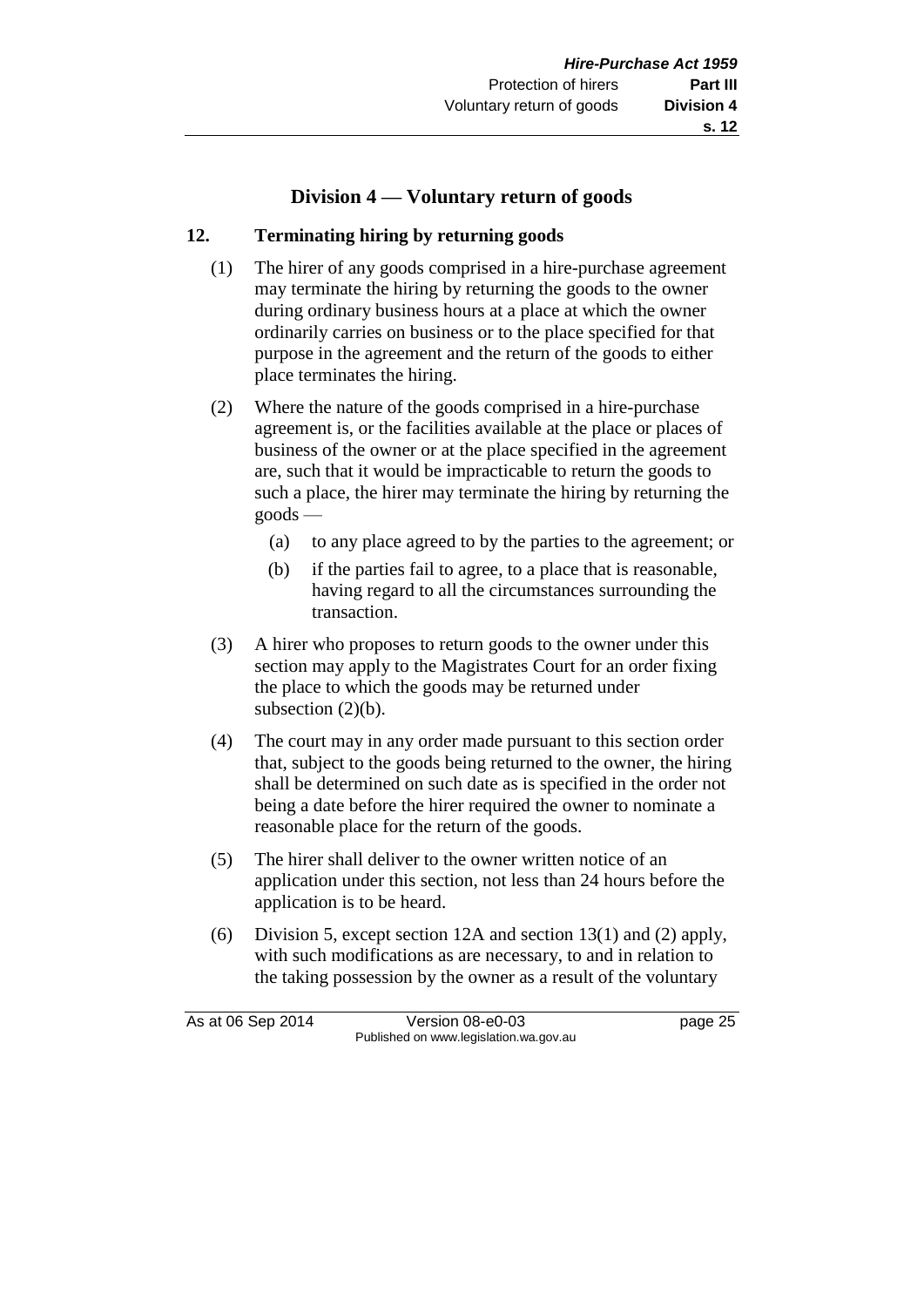return of the goods by the hirer under this section; and this section, and any voluntary return of goods, court order, and termination of hiring under or pursuant to this section, are subject to the provisions of that Division that do so apply.

*[Section 12 amended: No. 107 of 1973 s. 10; No. 59 of 2004 s. 141.]*

#### **Division 5 — Repossessions**

#### **12A. Repossession requires Commissioner's consent in some cases**

- (1) Where a hire-purchase agreement has not been terminated by the hirer and —
	- (a) 75% of the total amount payable under the agreement has been paid (whether in pursuance of a court order or otherwise) by or on behalf of the hirer or guarantor; and
	- (b) the hirer does not  $\equiv$ 
		- (i) part with, or attempt to part with, possession of the goods, without the consent of the owner; or
		- (ii) commit, or attempt to commit, an offence under section 33 or 34;

and

(c) the right, title, and interest of the hirer under the agreement is not assigned other than in accordance with section 9,

the owner may exercise any power of taking possession of goods comprised in the agreement only with the consent of the Commissioner.

(2) Where at the request of the owner the Commissioner fails or refuses to give the consent required by subsection (1), the owner may apply to the State Administrative Tribunal for a review of the failure or refusal of the Commissioner to give his consent.

*[Section 12A inserted: No. 107 of 1973 s. 11; amended: No. 55 of 2004 s. 511.]*

page 26 Version 08-e0-03 As at 06 Sep 2014 Published on www.legislation.wa.gov.au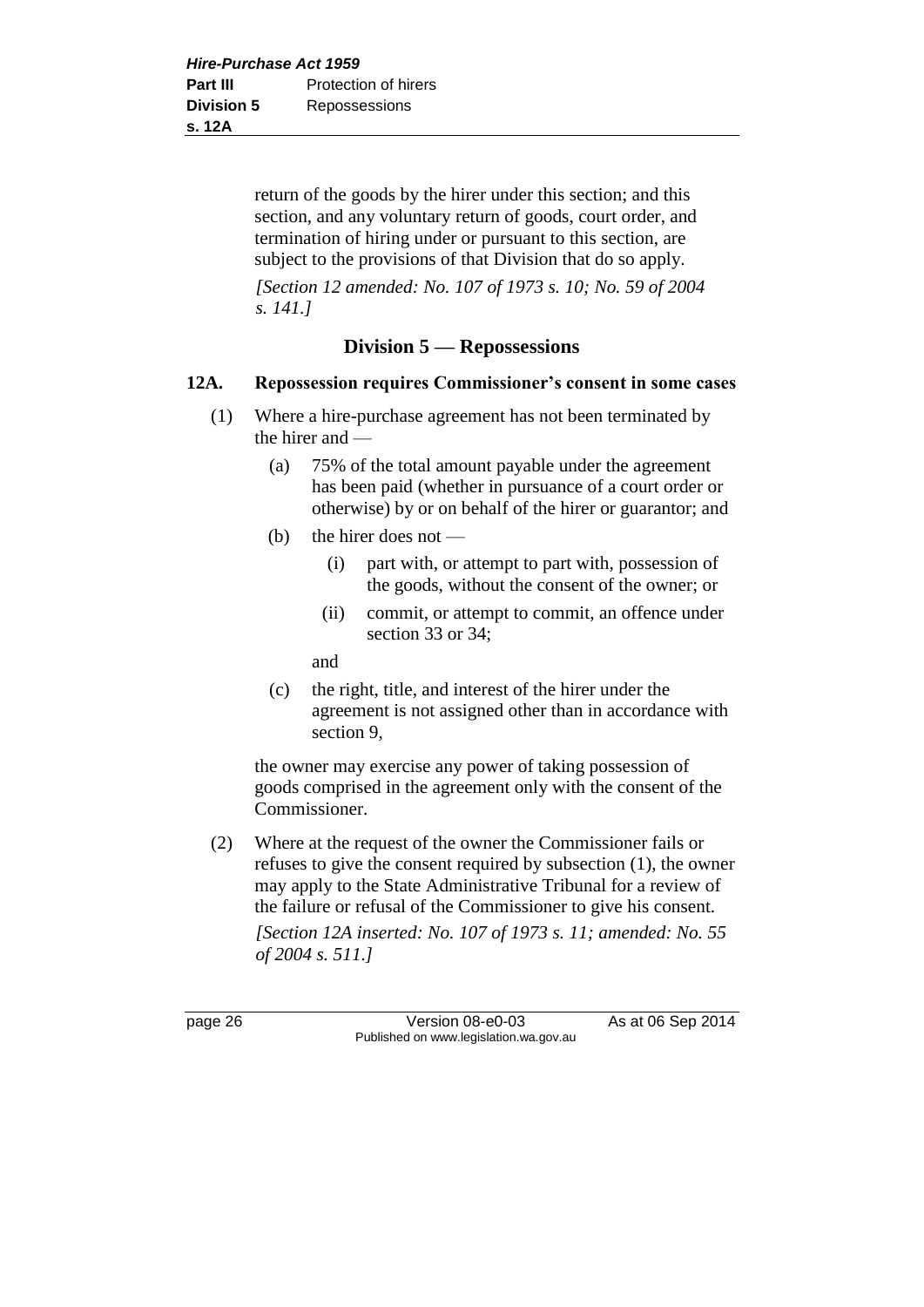#### **13. Procedure for and on repossessing goods**

- (1) Subject to this section, an owner shall not exercise any power of taking possession of goods comprised in a hire-purchase agreement arising out of any breach of the agreement relating to the payment of instalments until he has served on the hirer and every guarantor a notice, in writing, in the form of the Third Schedule and the period fixed by the notice (being not less than 7 days after the service of the notice) has expired.
- (2) An owner is not obliged to comply with section 12A or subsection (1) of this section if there are reasonable grounds for believing that the goods comprised in the hire-purchase agreement will be removed or concealed by the hirer contrary to the provisions of the agreement, but the onus of proving the existence of those grounds lies upon the owner.
- (3) Within 21 days after the owner has taken possession of goods that were comprised in a hire-purchase agreement he shall serve on the hirer and every guarantor a notice, in writing, in the form of the Fourth Schedule.
- (4) If the notice required by subsection (3) is not served, the rights of the owner under the hire-purchase agreement cease and determine, but, if the hirer exercises his rights under this Act to recover the goods so taken possession of, the agreement has the same force and effect in relation to the rights and liabilities of the owner and the hirer as it would have had if the notices had been duly given.

*[Section 13 amended: No. 107 of 1973 s. 12.]*

#### **14. Owner to retain repossessed goods for 21 days**

Where an owner has taken possession of any goods he shall not, without the consent in writing of the hirer and every guarantor but subject to section 15, sell or dispose of the goods or part with possession thereof until after the expiration of 21 days from the date of the service on the hirer of the notice referred to in section 13(3) or, if notice under section  $15(1)(a)(i)$  has been

As at 06 Sep 2014 Version 08-e0-03 page 27 Published on www.legislation.wa.gov.au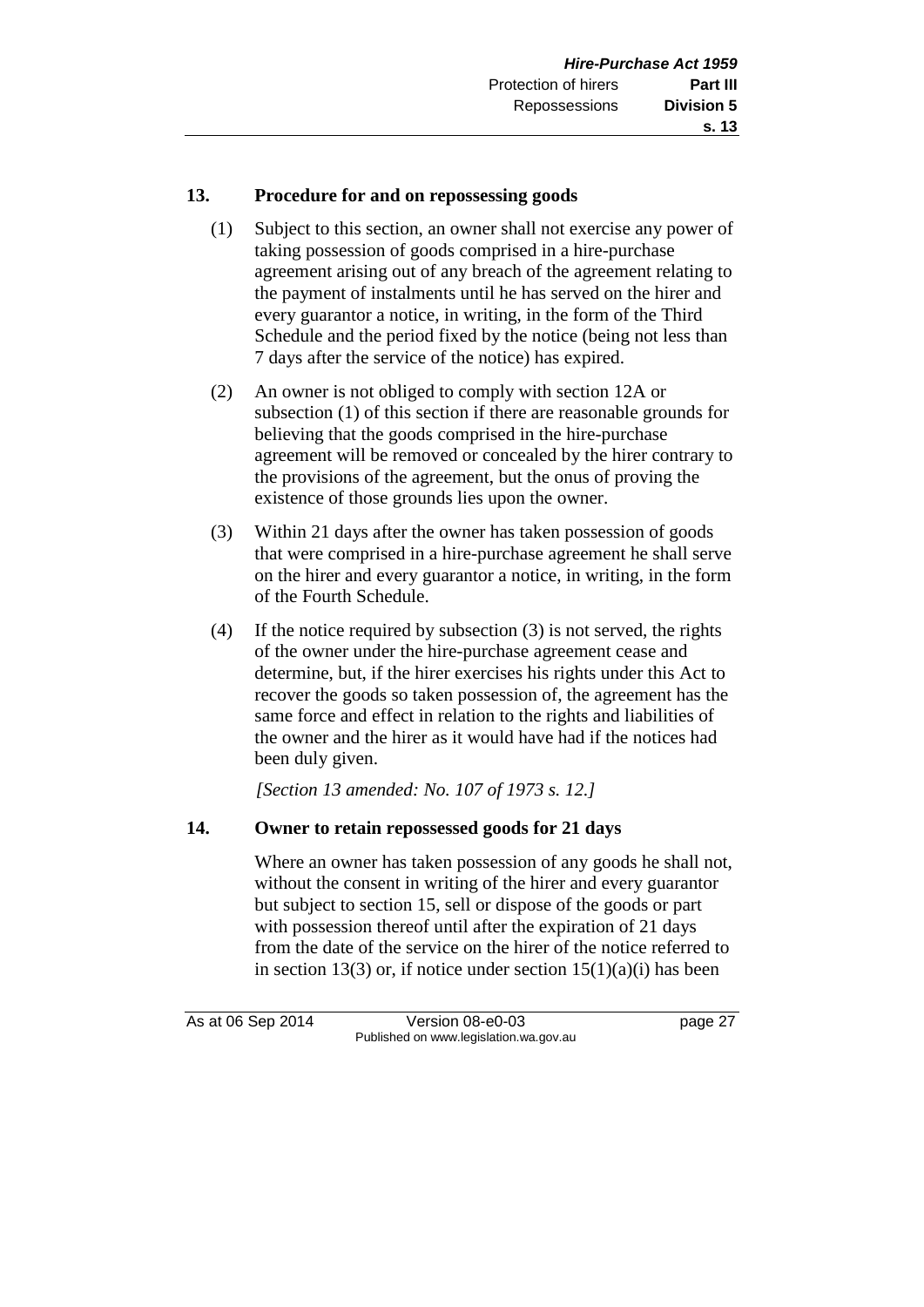given, until the time for payment or tender pursuant to that notice has expired (whichever is the later).

*[Section 14 amended: No. 107 of 1973 s. 13.]*

#### **15. Hirer's rights and immunities on repossession**

- (1) Where the owner takes possession of any goods comprised in a hire-purchase agreement, the following provisions have effect, namely —
	- (a) the hirer may, before or within 21 days of the service on him of the notice referred to in section 13(3), by giving to the owner a notice in writing signed by the hirer or his agent —
		- (i) require the owner to re-deliver to or to the order of the hirer (subject to compliance by the hirer with the provisions of section 16) the goods which have been repossessed; or
		- (ii) require the owner to sell the goods to any person introduced by the hirer who is prepared to purchase the goods for cash at a price not less than the estimated value of the goods set out in the first-mentioned notice;
		- and
	- (b) the hirer may recover from the owner
		- (i) if the value of the goods at the time of the owner so taking possession thereof is less than the net amount payable but the total of that value and the amount paid or provided, whether by cash or other consideration, by or on behalf of the hirer under the agreement exceeds the net amount payable, the difference between that total and the net amount payable; or
		- (ii) if the value of the goods at the time of the owner so taking possession thereof is equal to or greater than the net amount payable, the total of that

page 28 Version 08-e0-03 As at 06 Sep 2014 Published on www.legislation.wa.gov.au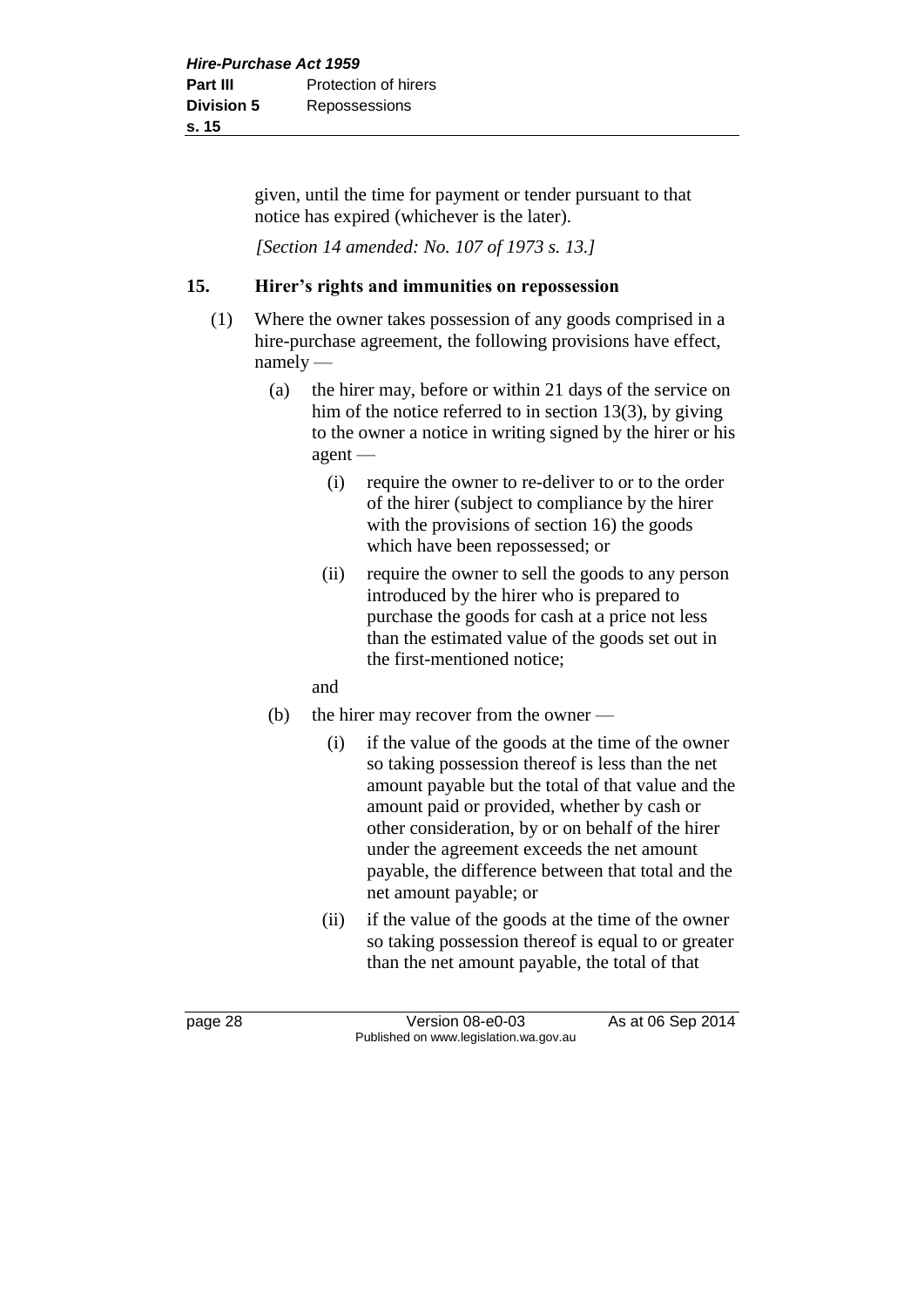value and the amount paid or provided, whether by cash or other consideration, by or on behalf of the hirer under the agreement, less the net amount payable;

and

- (c) the owner is not entitled to recover any sum (whether under a judgment or order or otherwise) which would together with —
	- (i) the value of the goods at the time of the owner so taking possession thereof; and
	- (ii) the amount paid or provided, whether by cash or other consideration, by or on behalf of the hirer under the agreement, amount to more than the net amount payable in respect of the goods.
- (2) For the purposes of this section
	- (a) the net amount payable is the total amount payable less the statutory rebates for terms charges, insurance and maintenance as at the time of the owner taking possession of the goods; and
	- (b) the value of any goods at the time of the owner taking possession thereof is —
		- (i) the best price which could be reasonably obtained by the owner at that time; or
		- (ii) if the hirer has introduced a person who has purchased the goods for cash, the amount paid by that person,

less —

- (iii) the reasonable costs incurred by the owner of and incidental to his taking possession of the goods; and
- (iv) any amount properly expended by the owner on the storage, repair, or maintenance of the goods; and

As at 06 Sep 2014 Version 08-e0-03 page 29 Published on www.legislation.wa.gov.au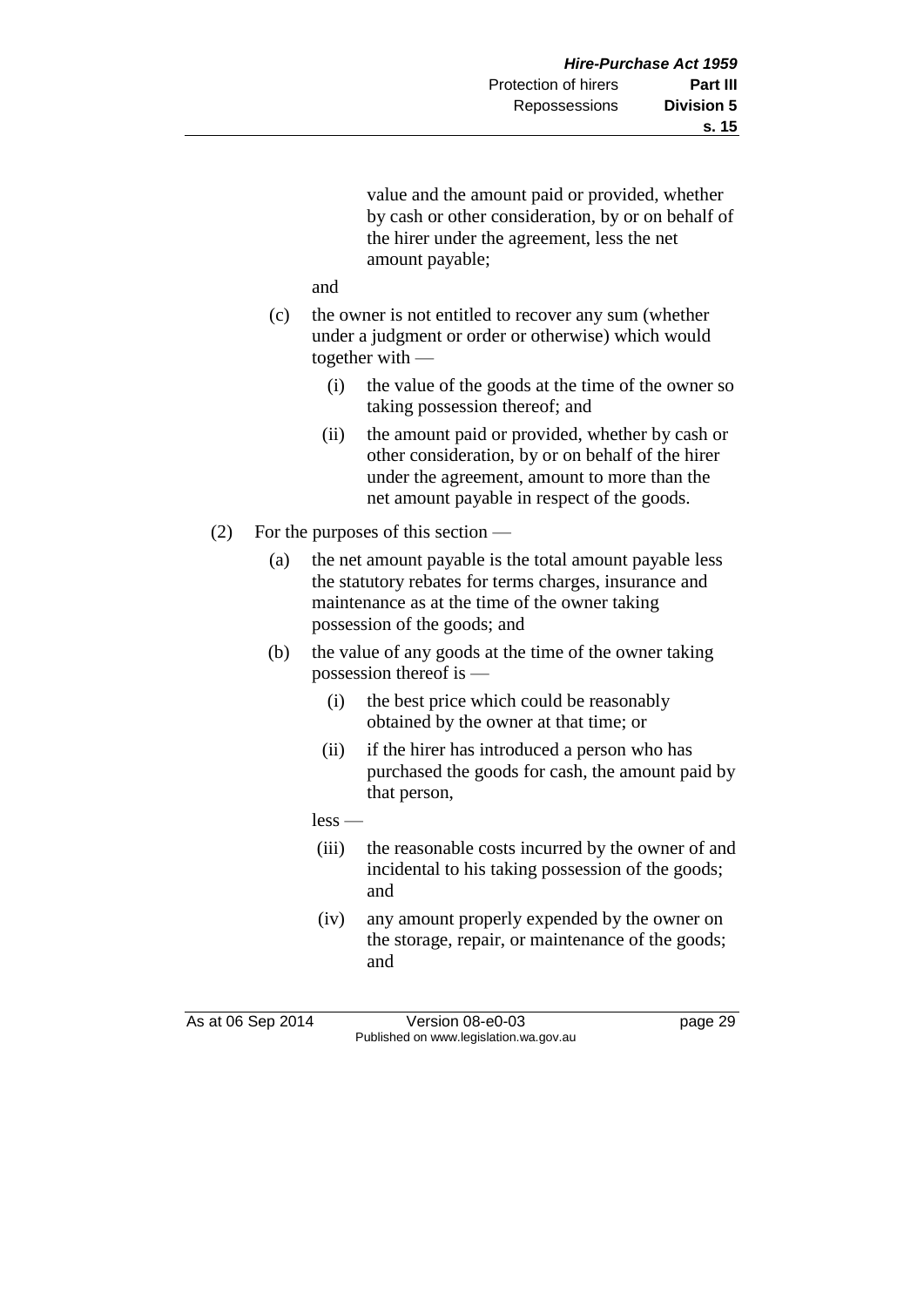- (v) (whether or not the goods have subsequently been sold or disposed of by the owner) the reasonable expenses of selling or otherwise disposing of the goods.
- (3) Where the owner has sold goods of which he has taken possession, the onus of proving that the price obtained by him for the goods was the best price that could reasonably be obtained by him at the time when he took possession of the goods lies upon the owner.
- (4) Except where the owner has failed to serve on the hirer a notice as required by section 13(3), no amount is recoverable by the hirer under this section unless —
	- (a) the hirer, within 21 days after the owner has served such a notice, gives to the owner notice in writing —
		- (i) setting out the amount claimed under the provisions of this section and the amount that is claimed by the hirer to be the value of the goods at the time of the owner taking possession thereof; and
		- (ii) signed by the hirer or his solicitor or agent; and
	- (b) proceedings for the recovery of the amount so claimed are commenced not earlier than 7 days and, except where the goods have been sold at the request of the hirer to a person introduced by the hirer, not later than 3 months after the giving by the hirer to the owner of the notice referred to in paragraph (a).
- (5) If, before any proceedings mentioned in subsection (4)(b) are commenced by the hirer, the owner serves an offer in writing on the hirer to pay any amount in satisfaction of the claim by the hirer under this section, the owner in the proceedings is entitled to pay into court the amount so offered and, upon so doing, is entitled to the same rights as if that amount had been tendered to the hirer before the proceedings were commenced: but no such

page 30 Version 08-e0-03 As at 06 Sep 2014 Published on www.legislation.wa.gov.au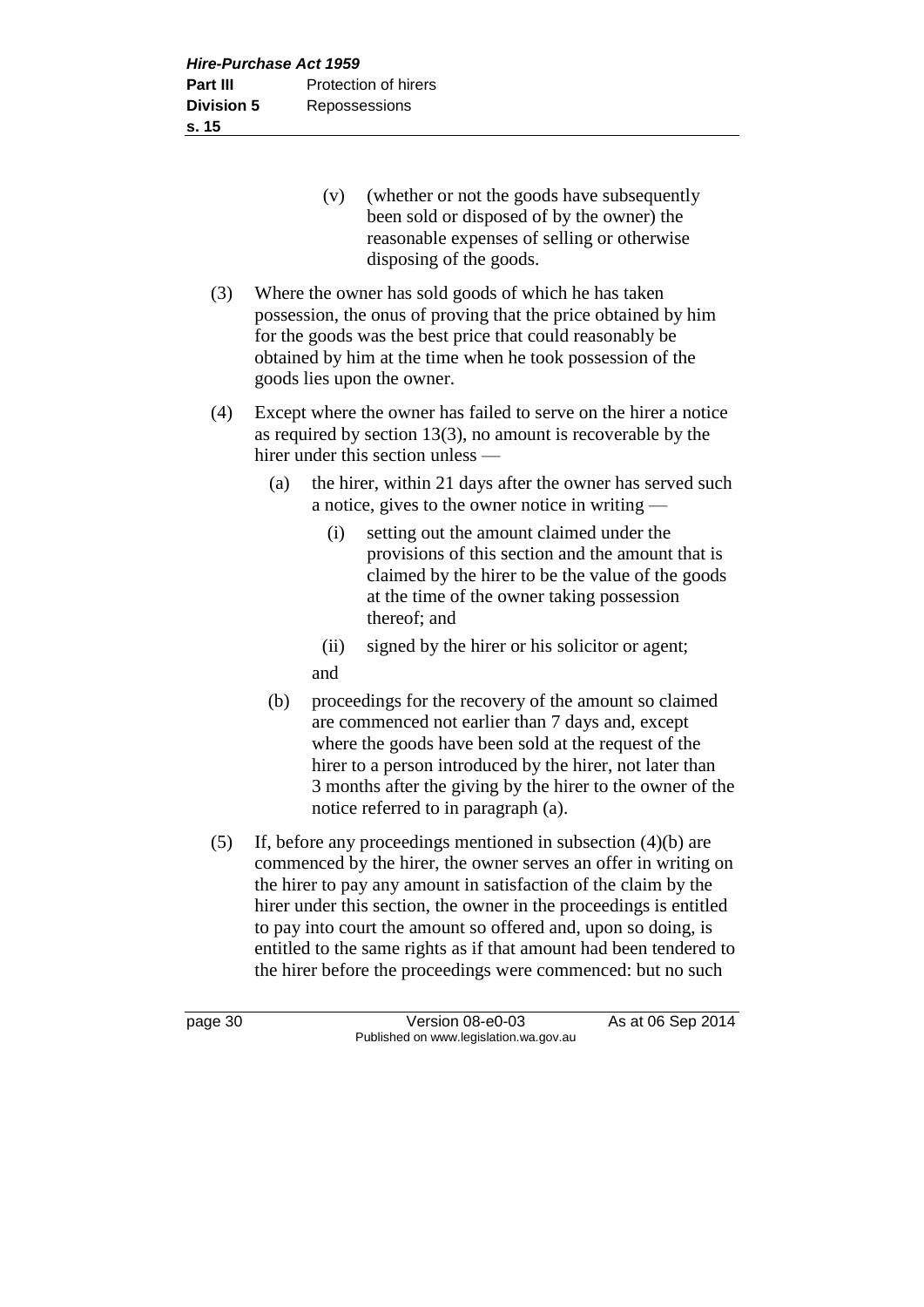right is available to the owner in any proceedings by the hirer to recover the amount so offered or any lesser amount if the hirer, before commencing the proceedings, notifies the owner in writing of the acceptance by the hirer of the amount so offered.

(6) Where arising from the circumstances of the taking possession by the owner of goods comprised in a hire-purchase agreement, or an attempt at such taking, a hirer has a right of civil action against a person involved in the taking or the attempt, the hirer has a like right against the owner, but the person involved in the taking or the attempt shall indemnify the owner against all liability incurred by the owner pursuant to this subsection.

*[Section 15 amended: No. 107 of 1973 s. 14.]*

# **16. Hirer may obtain return of goods in some cases**

- (1) If, within 14 days after giving notice to the owner pursuant to the provisions of section 15(1)(a), the hirer —
	- (a) pays or tenders to the owner any amount due by the hirer under the hire-purchase agreement in respect of the period of hiring up to the date of that payment or tender; and
	- (b) remedies any breach of the agreement or (where he is unable to remedy the breach by reason of the fact that the owner has taken possession of the goods) pays or tenders to the owner the costs and expenses reasonably and actually incurred by the owner in doing any act, matter, or thing necessary to remedy that breach; and
	- (c) pays or tenders to the owner the reasonable costs and expenses of the owner of and incidental to his taking possession of the goods and of his returning them to or to the order of the hirer,

the owner shall forthwith return the goods to the hirer and the goods shall be received and held by the hirer pursuant to the terms of the hire-purchase agreement as if the breach had not occurred and the owner had not taken possession thereof.

As at 06 Sep 2014 Version 08-e0-03 page 31 Published on www.legislation.wa.gov.au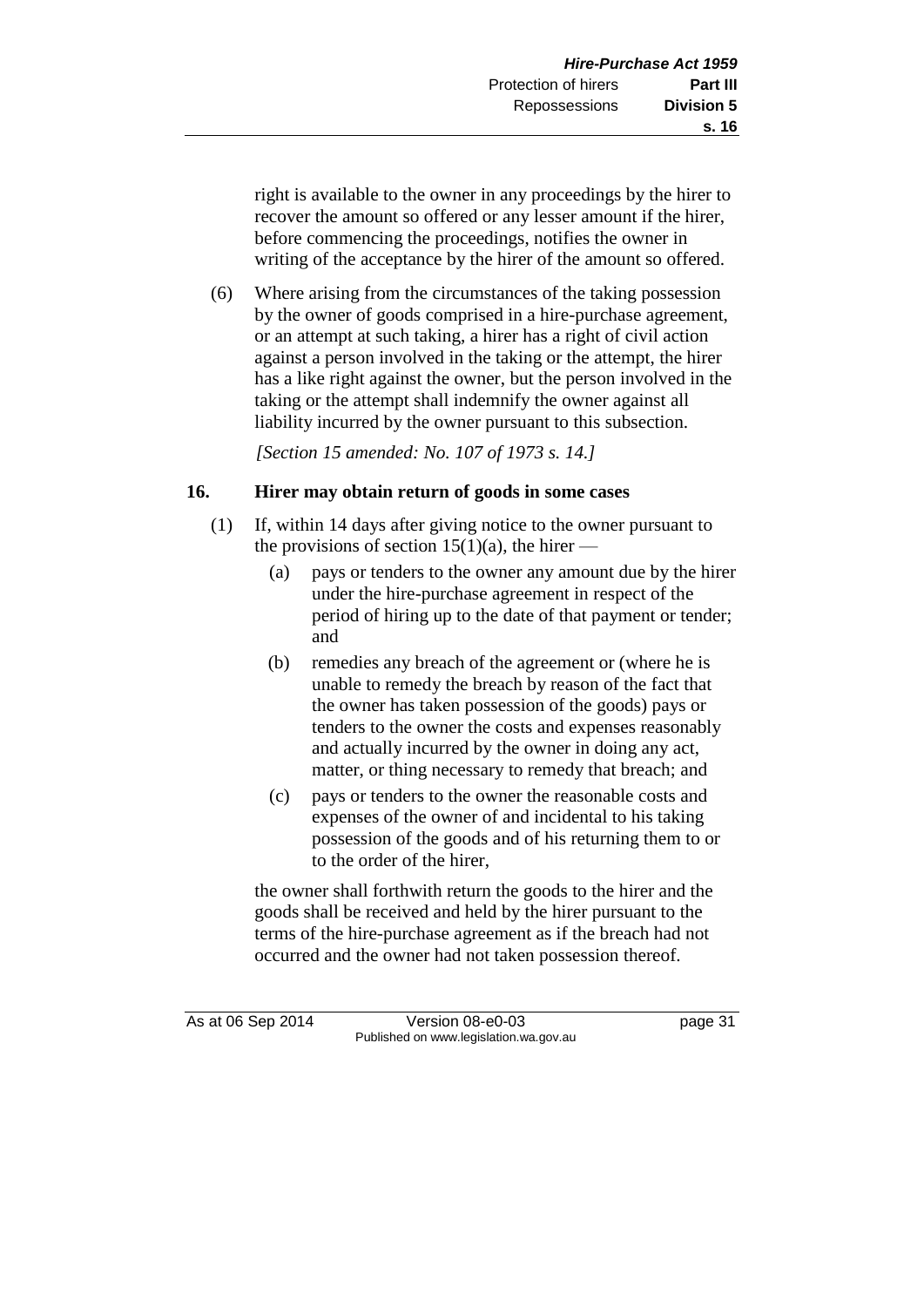- (2) Where goods are returned to the hirer pursuant to subsection (1) and any breach has not been remedied, the owner has no right arising out of that breach to take possession of those goods unless —
	- (a) by notice in writing given to the hirer at the time of the return of the goods he specifies the breach and requires it to be remedied; and
	- (b) the hirer fails within 14 days or within the time specified in the notice (whichever is the longer) after receiving the notice to remedy the breach.
- (3) For the purposes of subsection  $(1)(a)$ , where the hirer makes a payment or tender referred to in that paragraph, the hiring shall be deemed to have continued up to the date on which that payment or tender was made.

*[Section 16 amended: No. 107 of 1973 s. 15.]*

# **17. Court may vary existing judgments etc. against hirer if goods are repossessed**

In any legal proceedings in relation to a hire-purchase agreement, after the owner has taken possession of the goods, the court before which the proceedings are brought may vary or discharge any judgment or order of any court against the hirer for the recovery of money so far as is necessary to give effect to the provisions of section 15.

page 32 Version 08-e0-03 As at 06 Sep 2014 Published on www.legislation.wa.gov.au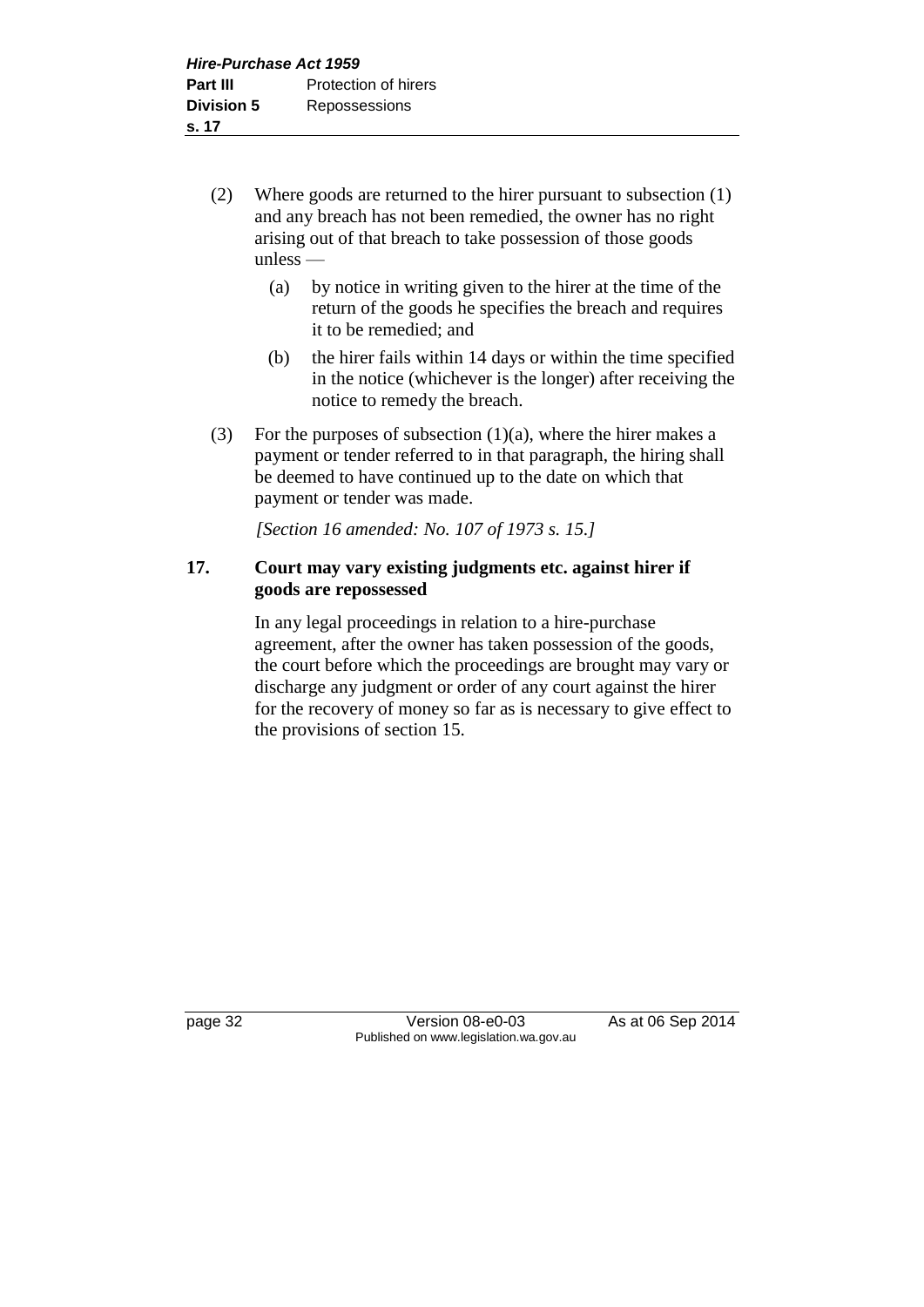**s. 18**

# **Part IV — Guarantees**

### **18. Guarantors**

- (1) Except as otherwise provided in this Act a guarantor is not, by reason of the operation of this Act, discharged from liability under his guarantee.
- (2) The liability of a guarantor continues notwithstanding that the owner has, pursuant to the provisions of a hire-purchase agreement, taken possession of the goods comprised therein (and whether or not the goods have been re-delivered to or to the order of the hirer pursuant to this Act); but nothing in this subsection operates to preserve the liability of a guarantor where the owner and the hirer have entered into a new agreement in respect of the goods comprised in any hire-purchase agreement.
- (3) No guarantor is liable to any further or other extent than the hirer, the performance of whose obligations he has guaranteed; but, subject to section 19, nothing in this Act affects any agreement by the guarantor binding him to the performance of any obligation that is not one of the obligations imposed on the hirer under the hire-purchase agreement in respect of which the guarantee is given.
- (4) Where goods have been delivered to or to the order of the hirer pursuant to a hire-purchase agreement and the owner subsequently takes possession thereof, the guarantor who has paid any moneys to the owner in accordance with his guarantee has the like right in like manner to recover those moneys as he would have had if he had been the hirer of the goods, but for the purpose of calculating the amount received by the owner all moneys paid and the value of any other consideration provided by or on behalf of the hirer under the agreement shall be deemed to have been paid or provided by the guarantor.
- (5) Notwithstanding anything in subsection (4), no moneys shall be recovered by the guarantor in excess of the moneys actually paid by him in accordance with his guarantee.

As at 06 Sep 2014 Version 08-e0-03 page 33 Published on www.legislation.wa.gov.au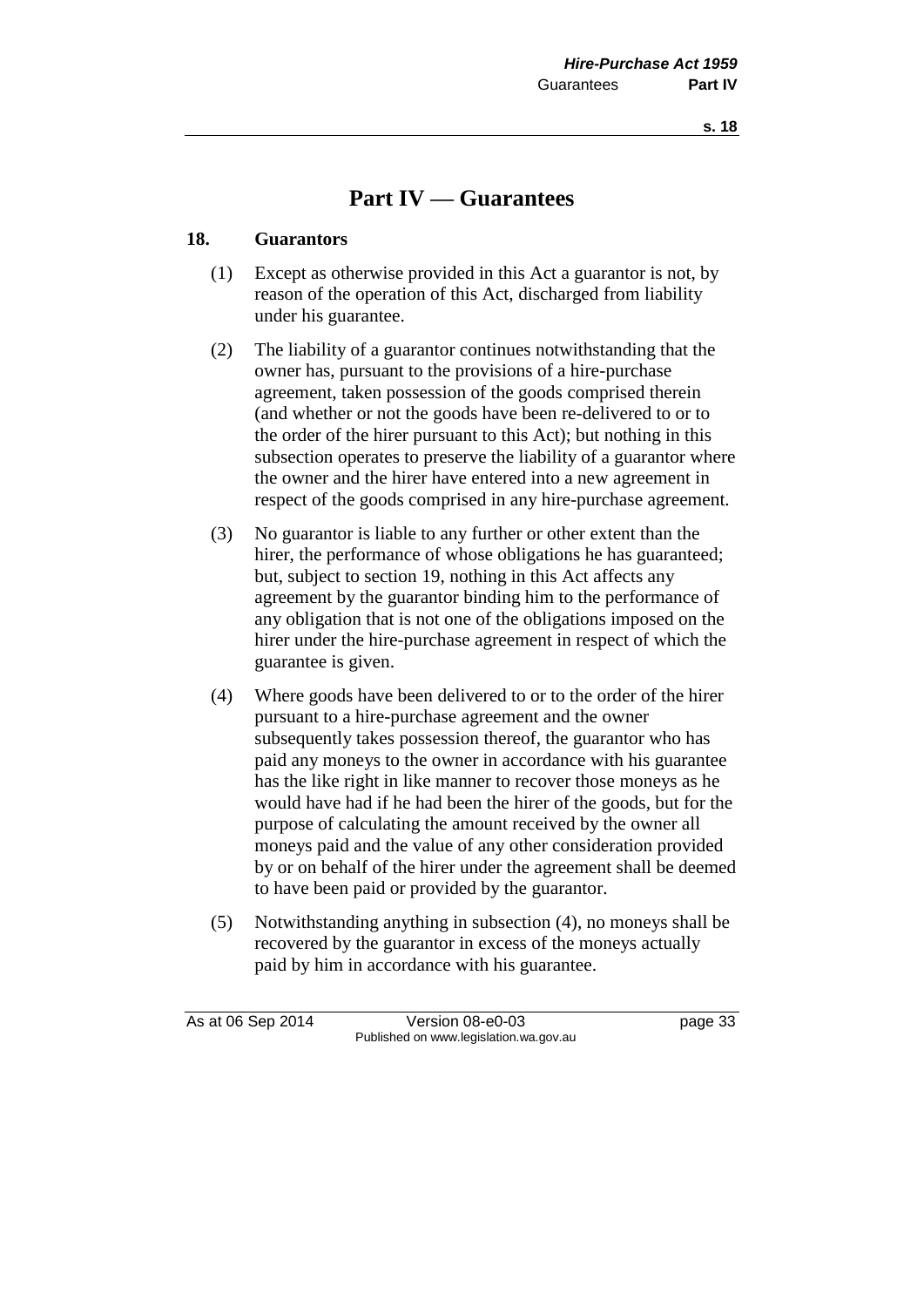#### **s. 18**

- (6) Where it is proposed that a person is to be guarantor
	- (a) if it is so proposed before the hire-purchase agreement is entered into —
		- (i) the owner or, if there is a dealer, the dealer shall give or cause to be given to the prospective guarantor the statements that are required to be given to the prospective hirer under section 3(1), at the time they are required to be given to the prospective hirer; and
		- (ii) if the prospective guarantor becomes a guarantor, the owner shall serve or cause to be served on the guarantor within 21 days after the making of the hire-purchase agreement, a copy of the documents that are required to be served on the hirer under section 4 and also a copy of the contract of guarantee;

#### and

- (b) if it is so proposed after the hire-purchase agreement has been entered into —
	- (i) the owner or, if there is a dealer, the dealer shall, before the contract of guarantee is entered into, give or cause to be given to the prospective guarantor a copy of all the statements and other documents that were required to be given to the hirer under sections 3 and 4; and
	- (ii) the owner shall, before the contract of guarantee is entered into, give or cause to be given to the prospective guarantor a statement writing signed by the owner or his agent showing current details of the matters referred to in section  $7(1)(a)$ , (b) and (c); and
	- (iii) if the prospective guarantor becomes a guarantor, the owner shall serve or cause to be served on the

page 34 Version 08-e0-03 As at 06 Sep 2014 Published on www.legislation.wa.gov.au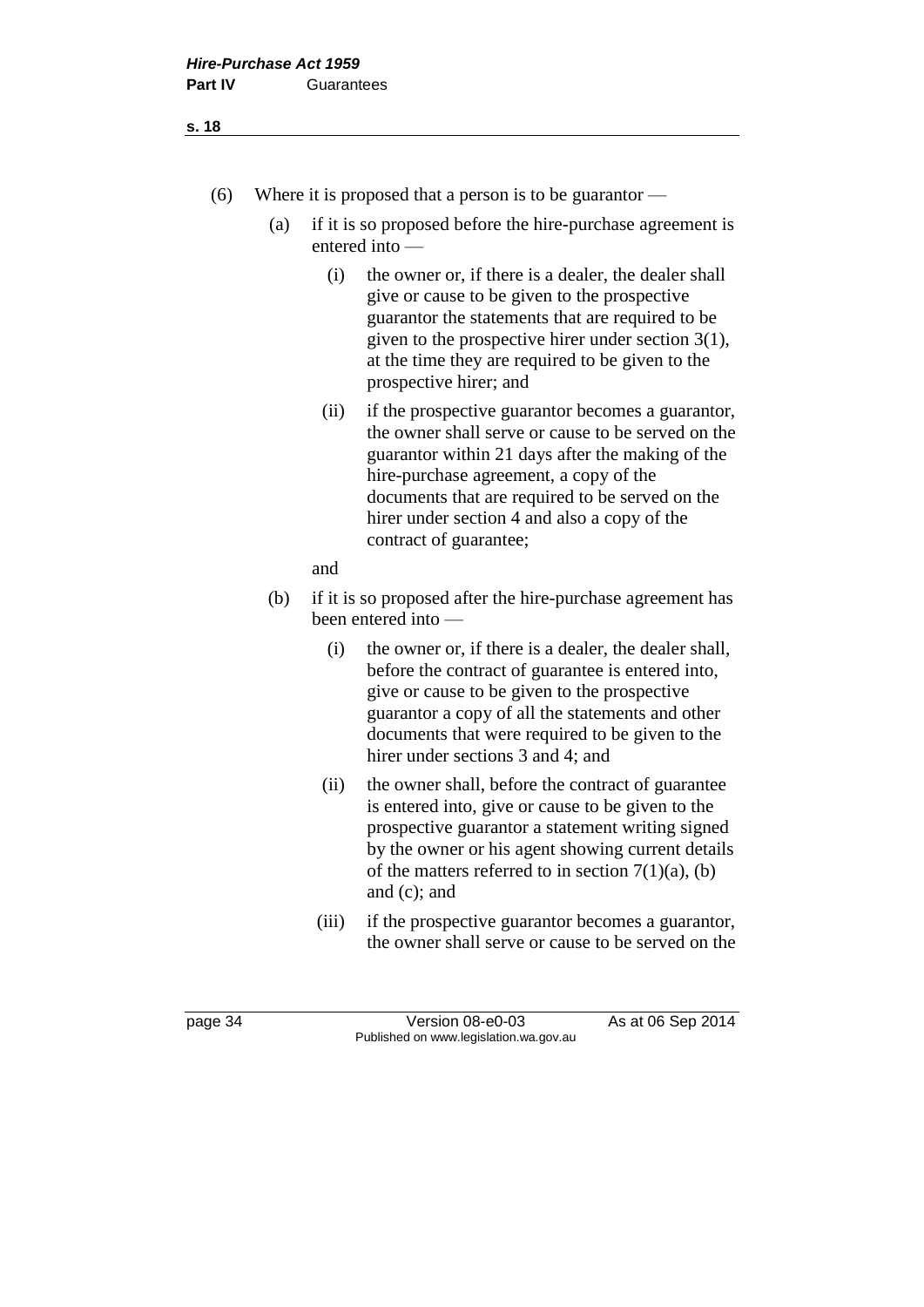guarantor within 21 days after the making of the contract of guarantee, a copy of it,

but the foregoing provisions of this subsection do not apply to or in relation to a contract of guarantee executed and certified in accordance with section 19.

- (7) At any time before the final payment has been made under a hire-purchase agreement the owner shall, within 14 days after he has received a request in writing from any guarantor, send to him a copy of the contract of guarantee, but an owner is not obliged to comply with the request if he has sent the guarantor a copy of the contract of guarantee within a period of 3 months immediately preceding the receipt of the request.
- (8) If an owner contravenes subsection (7) he commits an offence against this Act and is liable to a penalty of \$100 and until the default is remedied —
	- (a) the owner is not entitled to enforce the contract of guarantee; and
	- (b) any security given by the guarantor is not enforceable against the guarantor by any holder thereof.
- (9) Where a hirer, not being a body corporate, is under the age of 18 years, only  $-$ 
	- (a) a parent or legal guardian of the hirer; or
	- (b) a person approved by a parent or legal guardian of the hirer; or
	- (c) if there is no parent or legal guardian of the hirer, a person approved by the CEO as defined in section 3 of the *Children and Community Services Act 2004*,

can act as guarantor of the hirer.

(10) The CEO as defined in section 3 of the *Children and Community Services Act 2004* (the *CEO*) may in writing signed by the CEO delegate the power conferred by subsection (9)(c) to

As at 06 Sep 2014 Version 08-e0-03 page 35 Published on www.legislation.wa.gov.au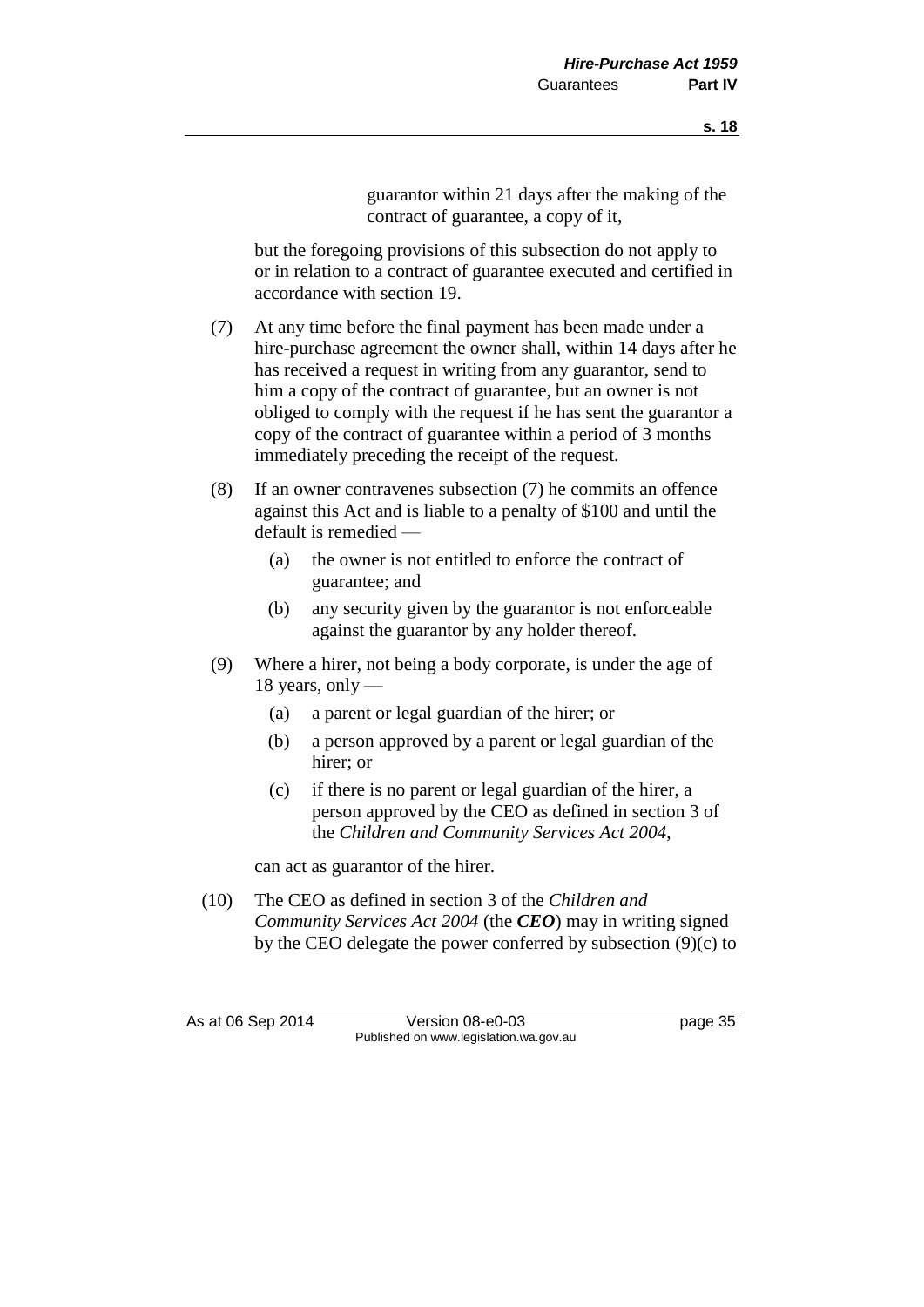any other officer as defined in section 3 of that Act, and an officer to whom that power is delegated —

- (a) may exercise the power in the same manner and with the same effect as if the power were directly conferred on the officer by this Act and not by delegation; and
- (b) is presumed to exercise the power in accordance with the terms of the delegation in the absence of proof to the contrary,

but any such delegation may be revoked wholly or partly by the CEO at any time and does not prevent the CEO from exercising the power.

*[Section 18 amended: No. 107 of 1973 s. 16; No. 37 of 1980 s. 7; No. 121 of 1984 s. 31; No. 57 of 1997 s. 72; No. 34 of 2004 Sch. 2 cl. 13.]*

### **19. Some agreements by guarantor void if guarantor not independently advised**

- (1) Where a guarantor enters into an agreement binding the guarantor —
	- (a) to pay to the owner under a hire-purchase agreement an aggregate sum which is larger than the balance originally payable under the hire-purchase agreement; or
	- (b) to perform an obligation in respect of goods other than the goods comprised in a hire-purchase agreement; or
	- (c) to permit the owner under a hire-purchase agreement or any person acting on behalf of the owner to enter upon any premises for the purpose of taking possession of or inspecting goods that are subject to the hire-purchase agreement; or
	- (d) to relieve the owner under a hire-purchase agreement or any person acting on behalf of the owner from liability for any such entry,

the agreement so entered into by the guarantor is void and the owner under the hire-purchase agreement concerned commits an

page 36 Version 08-e0-03 As at 06 Sep 2014 Published on www.legislation.wa.gov.au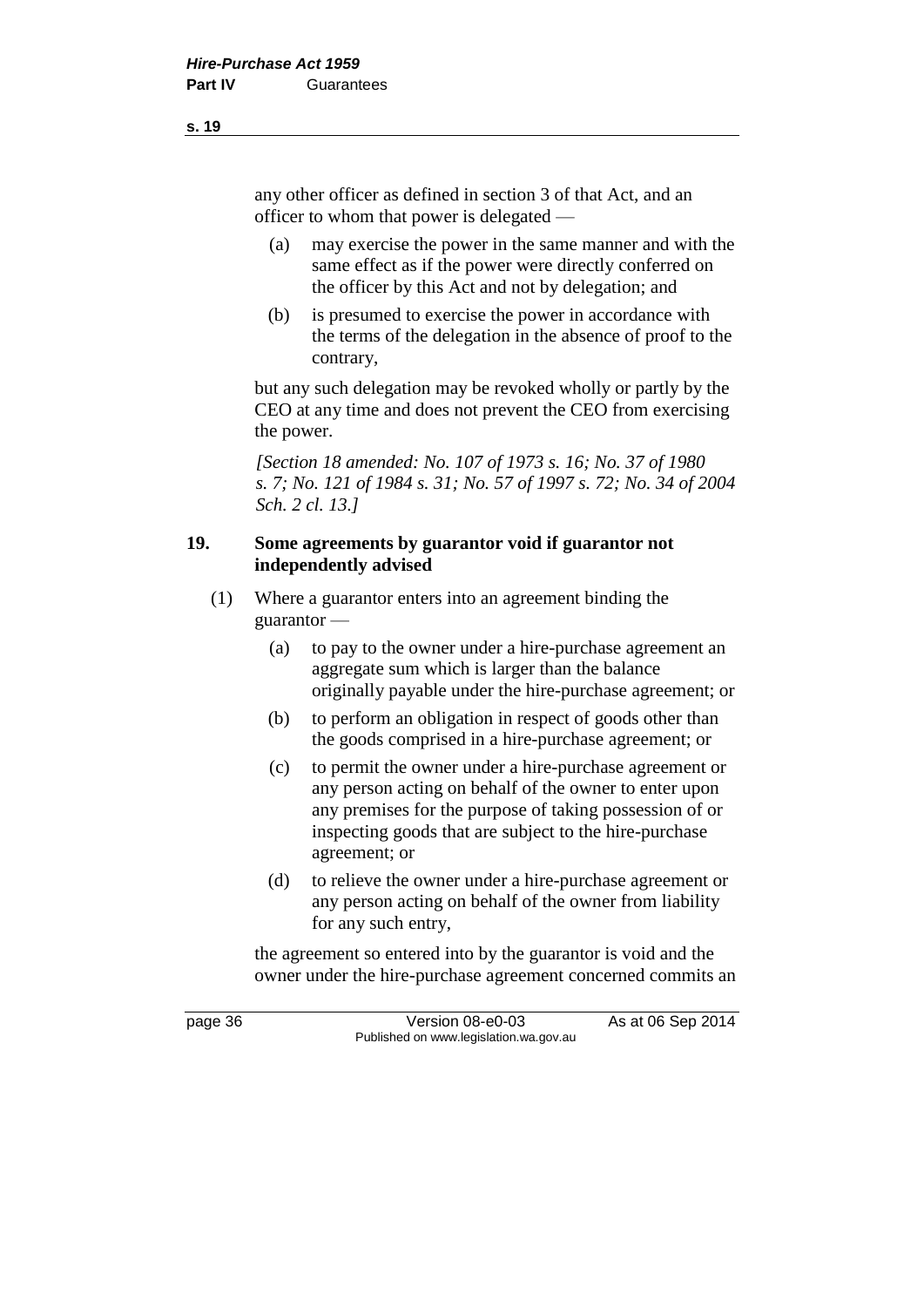offence against this Act unless the agreement is executed by the guarantor in the presence of a solicitor instructed and employed independently of the owner and the solicitor, as the case may be, certifies in writing upon the agreement —

- (e) that he is satisfied that the guarantor understands the true purport and effect of the agreement; and
- (f) that the guarantor has executed the agreement in his presence.
- (2) A solicitor shall not give a certificate in respect of an agreement under subsection (1) unless —
	- (a) he has read over and explained the agreement to the guarantor or has caused the agreement to be read over and explained to the guarantor in his presence; and
	- (b) he has examined the guarantor touching his knowledge of the agreement; and
	- (c) he is satisfied that the guarantor understands the true purport and effect of the agreement; and
	- (d) the guarantor has freely and voluntarily executed the agreement in his presence.
- (3) Failure by a solicitor to comply with subsection (2) in respect of a certificate does not invalidate the certificate.

*[Section 19 amended: No. 107 of 1973 s. 17.]*

As at 06 Sep 2014 Version 08-e0-03 page 37 Published on www.legislation.wa.gov.au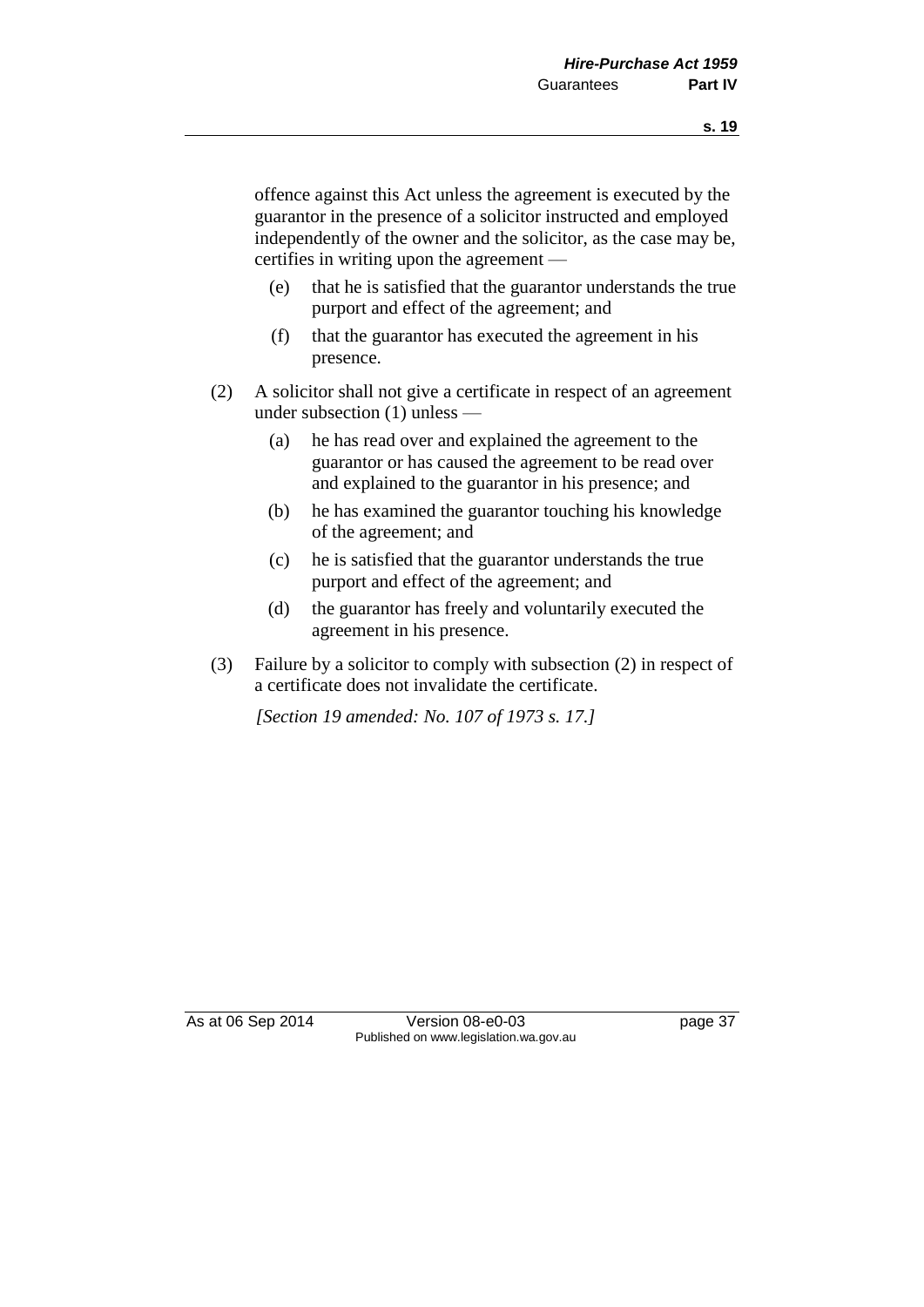**s. 20**

# **Part V — Insurance**

### **20. Insurance of goods hired under agreement**

- (1) An owner may require any goods comprised in a hire-purchase agreement to be insured in the names of the owner and the hirer against any risk that he thinks fit for the period of the agreement at the expense of the hirer.
- (2) Where an owner requires a hirer to insure against any risk, the owner shall supply a list of not less than 20 insurers that are acceptable to the owner.
- (3) An owner shall not refuse to enter into a hire-purchase agreement with a person who effects insurance of the goods for the period of the agreement against such risks and subject to such terms, conditions, and exceptions as are required by the owner in the names of the owner and the hirer with an insurer on the list supplied by the owner pursuant to subsection (2).
- (4) An owner shall not require a hirer to obtain insurance against risks or subject to terms, conditions, and exceptions that the owner does not require if he arranges the insurance.
- (5) Where, in respect of the insurance of goods comprised in a hire-purchase agreement, the insurer allows a no-claim rebate or a rebate of a similar nature, the hirer under the agreement is entitled to the benefit of the rebate and any person who knowingly pays or allows any such rebate to an owner commits an offence against this Act.
- $(6)$  Where
	- (a) an insurer or other person pays or confers any commission or other benefit to or upon an owner, dealer, or other person in respect of a contract of insurance required by the owner under this section; and

page 38 Version 08-e0-03 As at 06 Sep 2014 Published on www.legislation.wa.gov.au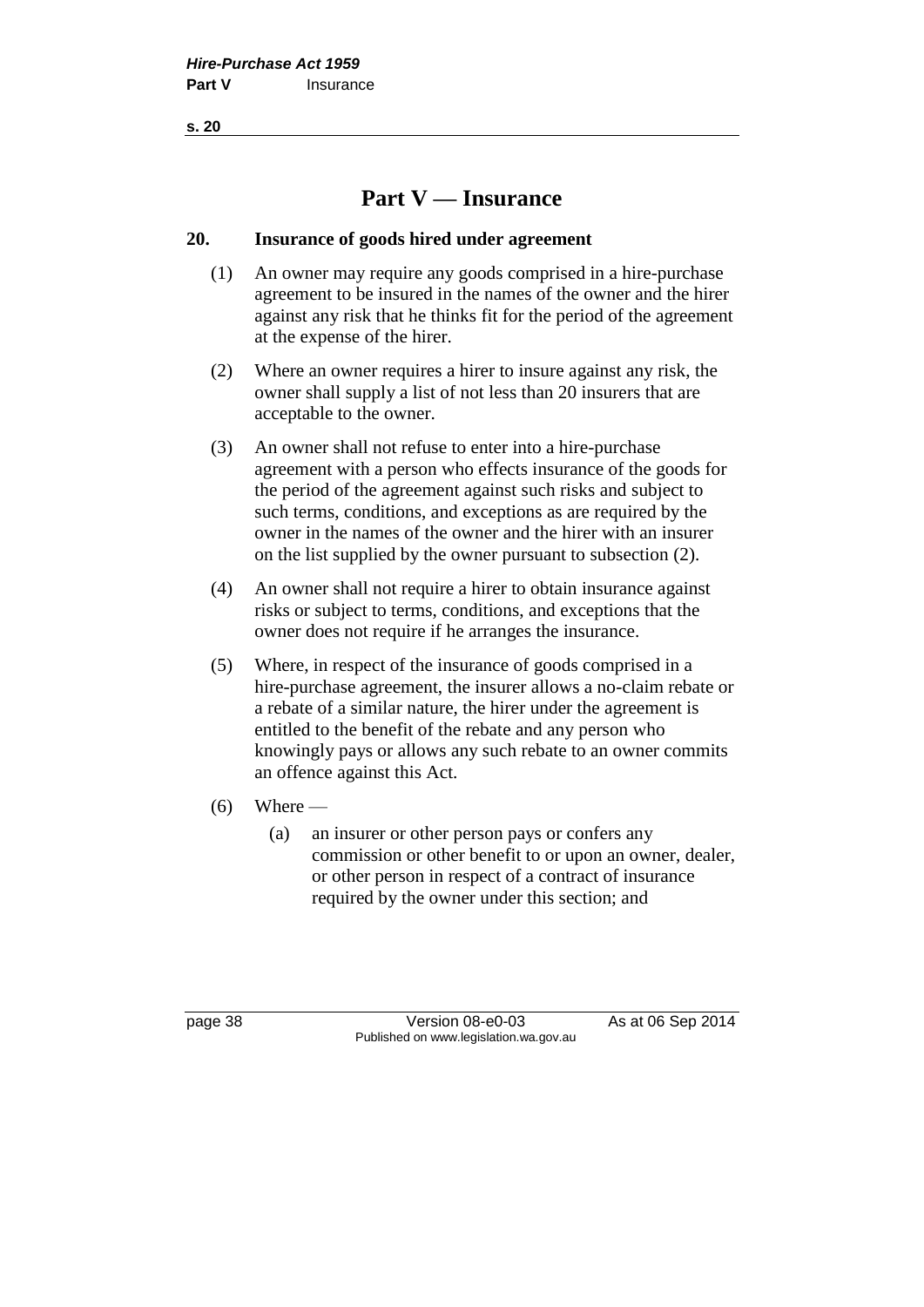(b) the amount or value of the commission or benefit (or where separate commissions or benefits have been paid the aggregate amount or value thereof) exceeds 20% of the total amount payable by way of premium or premiums under the contract of insurance,

the insurer and the person to or upon whom the commission or other benefit was paid or conferred each commit an offence against this Act.

*[Section 20 amended: No. 107 of 1973 s. 18.]*

## **21. Court's powers as to insurance contracts associated with hire-purchase agreements**

- (1) In any proceedings taken in any court in respect of a difference or dispute arising out of a contract of insurance if it appears to the court that a failure by the insured or the hirer to observe or perform a term or condition of the contract of insurance may reasonably be excused on the ground that the insurer was not prejudiced by the failure, the court may, unless an order excusing the failure has already been made under subsection (2), order that the failure be excused.
- (2) Where a difference or dispute has arisen out of a contract of insurance, the insured or the hirer or any guarantor in respect of the hire-purchase agreement may, unless an order excusing the failure concerned has already been made under subsection (1), apply to the court for an order that the failure to observe a term or condition of the contract of insurance be excused; and if it appears to the court that the failure may reasonably be excused on the ground that the insurer was not prejudiced by the failure, the court may order that the failure be excused.
- (3) Where an order is made under subsection (1) or (2), the rights and liabilities of all persons in respect of the contract of insurance concerned is determined as if the failure the subject of the order had not occurred.

As at 06 Sep 2014 Version 08-e0-03 page 39 Published on www.legislation.wa.gov.au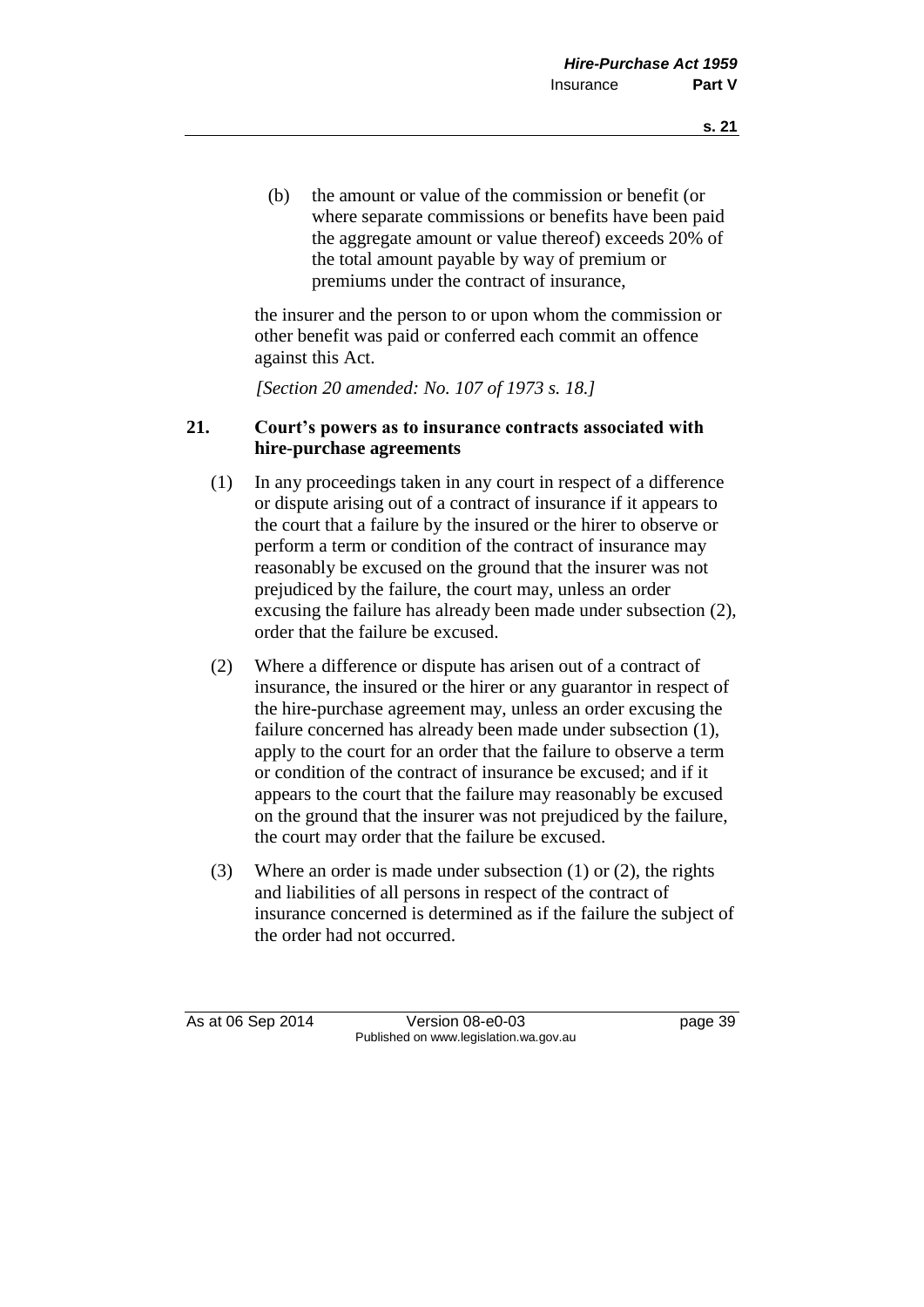#### **22. Contracts of insurance and related agreements, content of**

- (1) Every contract of insurance (not being a contract of third party insurance) and statement served upon a hirer pursuant to section 4 shall —
	- (a) identify the goods or the part of the goods to be insured; and
	- (b) contain a statement of the amount and period for which the goods are insured or are to be insured; and
	- (c) if the amount for which the goods are or are to be insured will vary during the period of the agreement, contain a statement showing the varying amounts.
- (2) Subject to subsection (3), any provision in any agreement or other document —
	- (a) requiring differences or disputes arising out of a contract of insurance to be referred to arbitration; or
	- (b) providing that no action or suit is maintainable upon a contract of insurance or against the insurer in respect of any claim under, or difference or dispute arising out of, the contract unless the claim, difference, or dispute has been referred to arbitration or an award pursuant to arbitration proceedings has been first obtained; or
	- (c) providing that arbitration or an award pursuant to arbitration proceedings is a condition precedent to any right of action or suit upon a contract of insurance; or
	- (d) otherwise imposing by reference to arbitration or to an award made in arbitration proceedings any limitation on the right of any person to bring or maintain any action or suit upon a contract of insurance,

does not bind the hirer.

(3) An agreement made by the parties to a contract of insurance after a difference or dispute has arisen out of the contract of insurance to submit that difference or dispute to arbitration has effect as if subsection (2) had not been enacted.

page 40 Version 08-e0-03 As at 06 Sep 2014 Published on www.legislation.wa.gov.au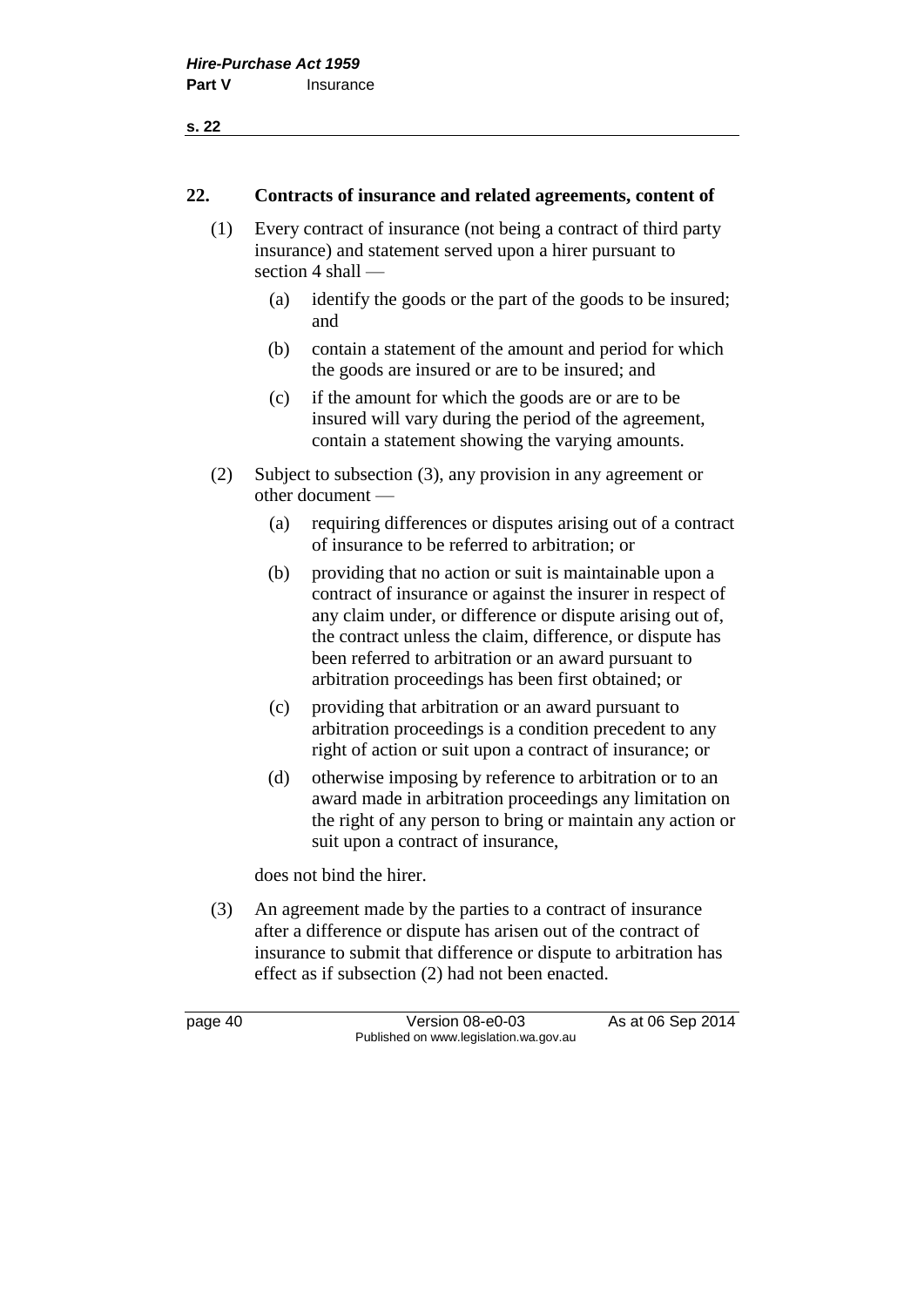## **23. Application of Part V**

- (1) The provisions of sections 21 and 22 apply only to or in respect of a contract of insurance of goods (whether or not the contract includes any other class of insurance) where the premium or other sum payable for the cover given by the contract of insurance, or any part of that premium or sum, was included as part of the total amount payable for the goods comprised in a hire-purchase agreement.
- (2) The provisions of this Part have effect notwithstanding anything contained in any other Act.

*[Part VA (s. 23A-23V) deleted: No. 102 of 1984 s. 10.]*

As at 06 Sep 2014 Version 08-e0-03 page 41 Published on www.legislation.wa.gov.au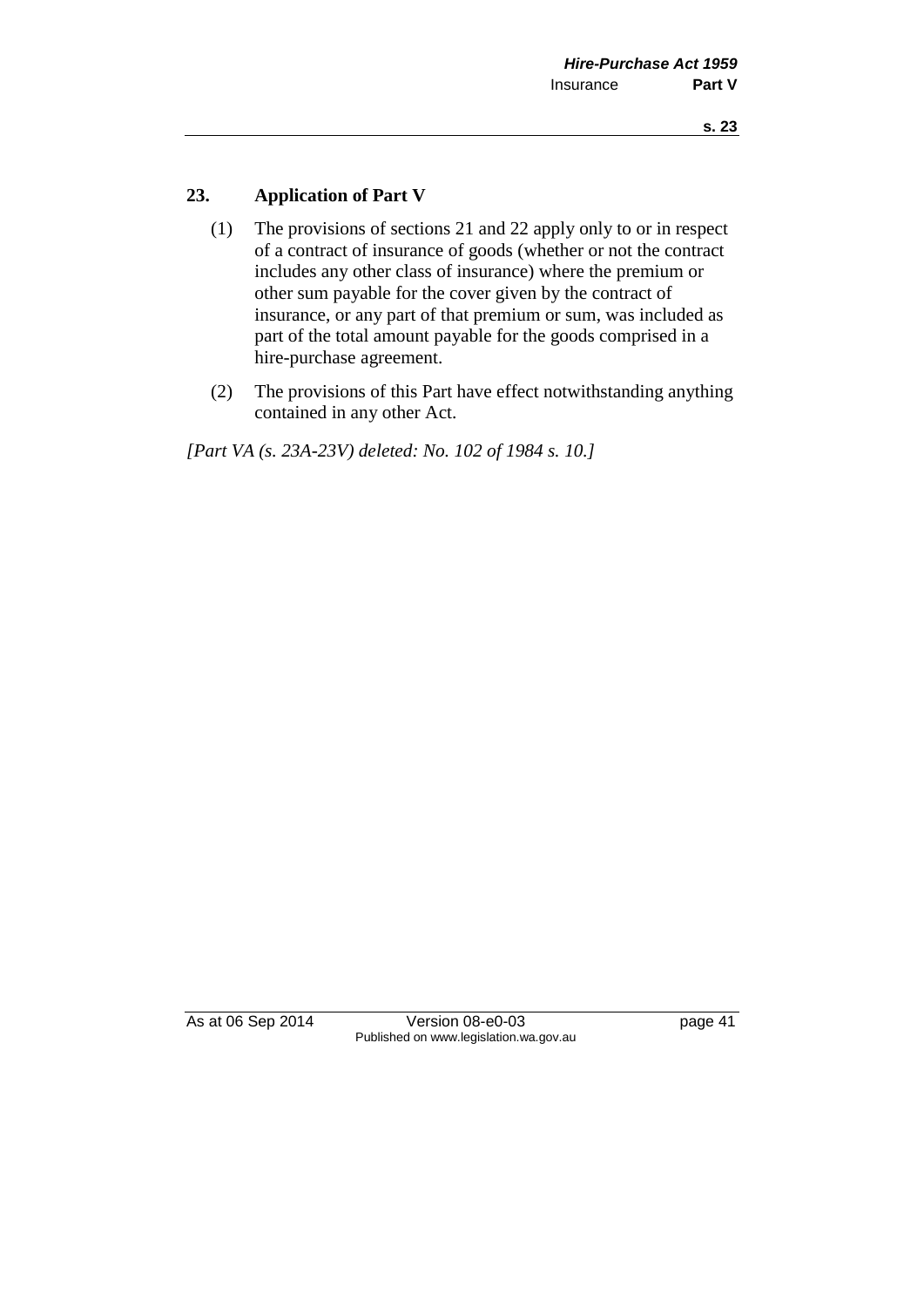**s. 23A**

# **Part VI — Miscellaneous**

*[23W. Deleted: No. 28 of 2006 s. 102.]*

# **23A. Commissioner**

- (1) The Minister is required, by notice published in the *Gazette*, to designate a person who is an executive officer of the Department as the Commissioner for the purposes of this Act.
- (2) The Commissioner may be referred to by a title specified by the Minister by notice published in the *Gazette*.
- (3) In this section —

*executive officer* has the meaning given by section 3(1) of the *Public Sector Management Act 1994*.

*[Section 23A inserted: No. 28 of 2006 s. 102.]*

#### **23B. Delegation by Commissioner**

- (1) The Commissioner may delegate to any other person employed in the Department any power or duty of the Commissioner under another provision of this Act.
- (2) The delegation must be in writing signed by the Commissioner.
- (3) A person to whom a power or duty is delegated under this section cannot delegate that power or duty.
- (4) A person exercising or performing a power or duty that has been delegated to the person under this section is to be taken to do so in accordance with the terms of the delegation unless the contrary is shown.
- (5) Nothing in this section limits the ability of the Commissioner to perform a function through an officer or agent.

*[Section 23B inserted: No. 28 of 2006 s. 102.]*

page 42 Version 08-e0-03 As at 06 Sep 2014 Published on www.legislation.wa.gov.au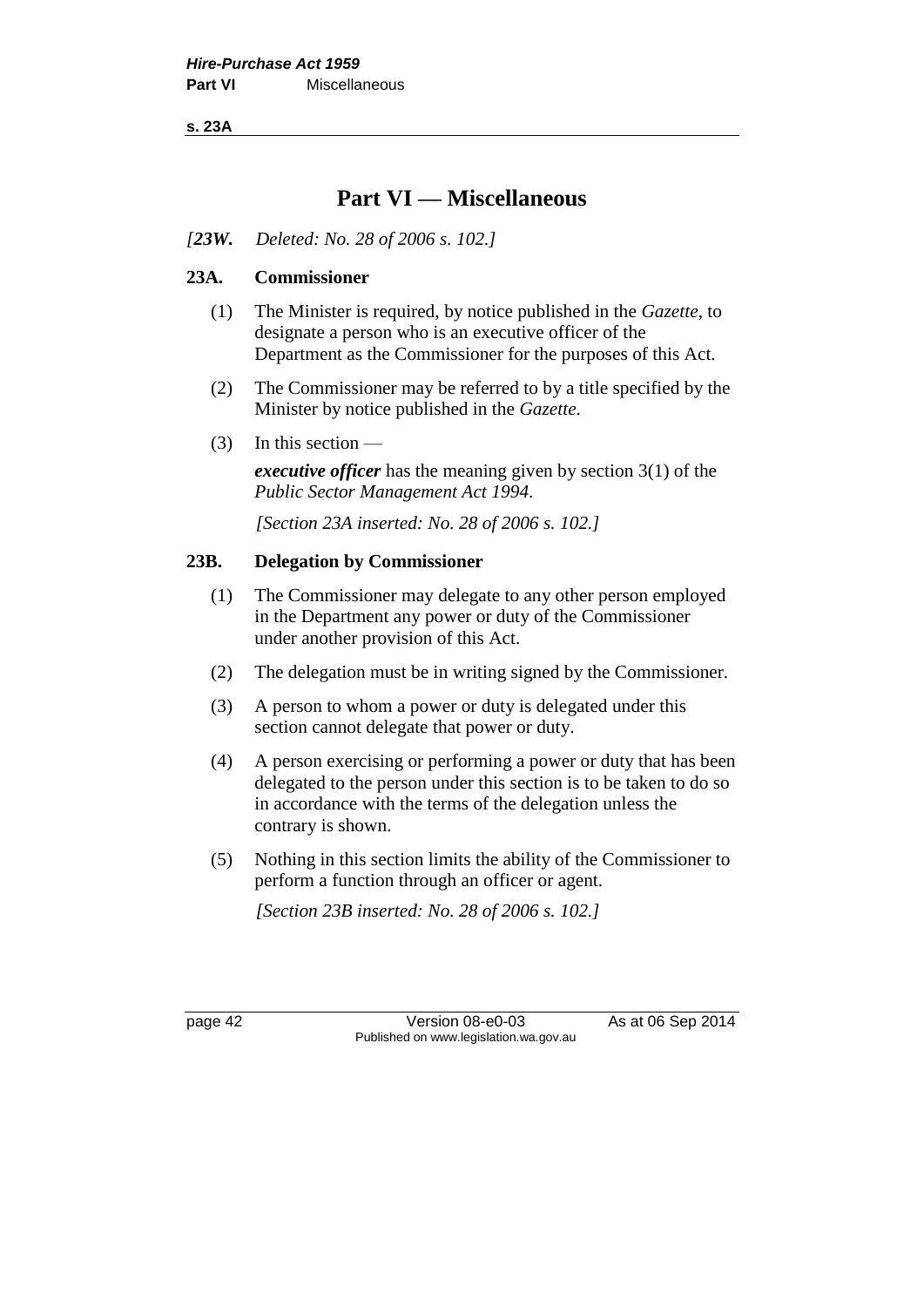### **24. Court may reopen certain hire-purchase transactions**

- (1) In any proceedings under this Act or arising out of a hire-purchase agreement or instituted pursuant to subsection (4) where it appears to the court that the transaction is harsh and unconscionable (by reason of a provision for terms charges or other charges that are, in the circumstances of the case, excessive or by reason of any other provision of whatever kind) or is otherwise such that the Supreme Court in its equitable jurisdiction would give relief the court may reopen the transaction and take an account between the parties thereto.
- (2) The court by which a transaction is reopened under this section may, notwithstanding any statement or settlement of accounts or any agreement purporting to close previous dealings and create a new obligation —
	- (a) reopen any account already taken between the parties; and
	- (b) relieve the hirer and any guarantor from payment of any sum in excess of such sum in respect of the cash price, terms charges, and other charges as the court adjudges to be fairly and reasonably payable; and
	- (c) set aside either wholly or in part or revise or alter any agreement made or security given in connection with the transaction; and
	- (d) give judgment for any party for such amount as, having regard to the relief (if any) which the court thinks fit to grant, is justly due to that party under the agreement; and
	- (e) if it thinks fit give judgment against any party for delivery of the goods if they are in his possession.
- (3) Where it appears to the court by which a transaction is reopened under this section that any person other than the owner has shared in the profits of or has any beneficial interest prospectively or otherwise in the transaction which the court holds to be harsh and unconscionable the court may add that

As at 06 Sep 2014 Version 08-e0-03 page 43 Published on www.legislation.wa.gov.au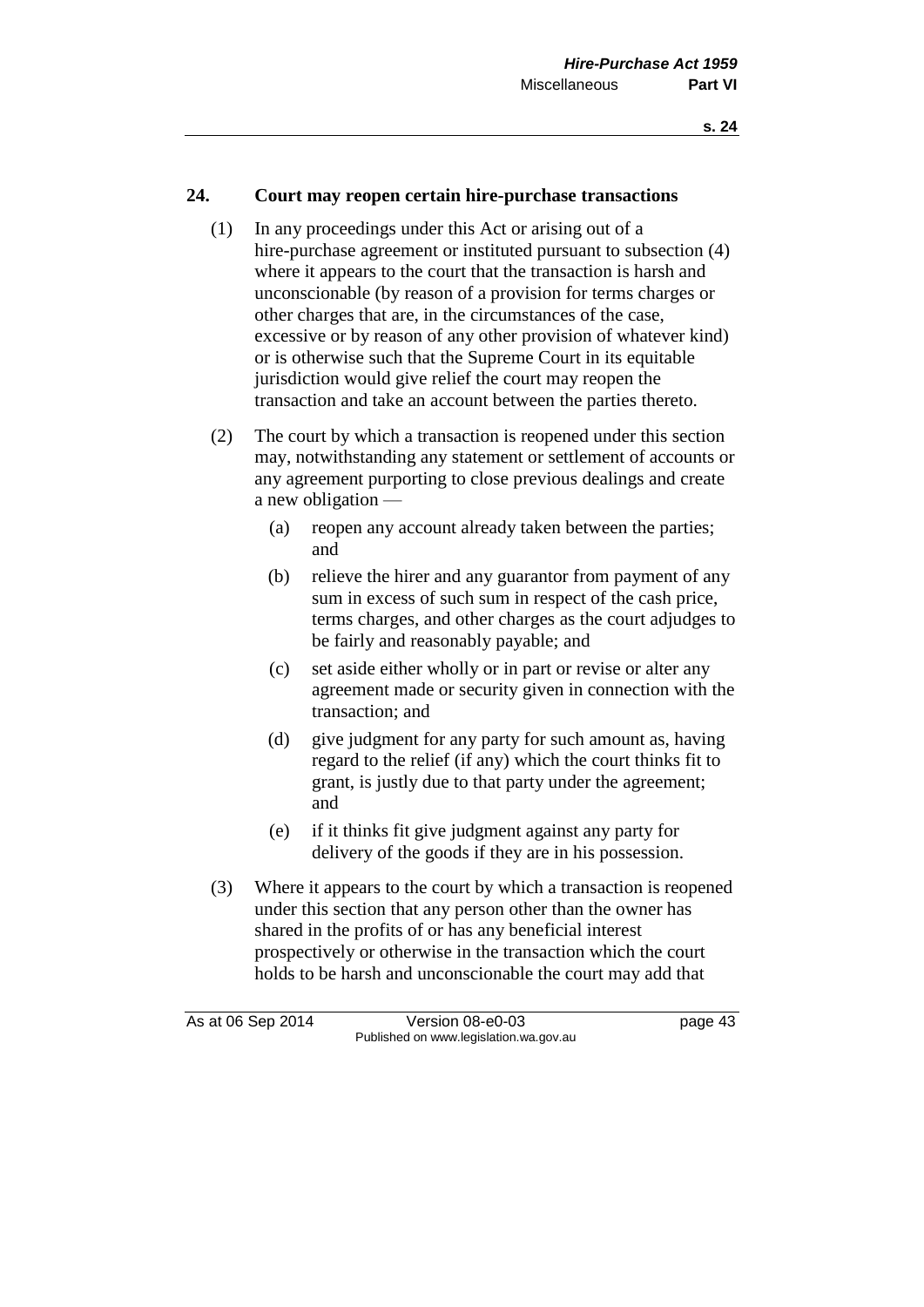person as a party to the proceedings and may give judgment against that person for such amount as it thinks fit or for delivery of the goods if they are in his possession and the court may make such other order in respect of that person as it thinks fit.

- (4) Proceedings may be instituted in the Magistrates Court, or The District Court of Western Australia established under the *District Court of Western Australia Act 1969*, irrespective of any limit which would otherwise apply to the jurisdiction of either of those courts, by the hirer or any guarantor under a hire-purchase agreement for the purpose of obtaining relief under this section.
- (5) In any proceedings under this section the court has and may exercise all or any of the powers conferred by subsections (1), (2) and (3) notwithstanding that the time for the payment of any of the amounts payable under the agreement may not have arrived.
- (6) A hirer or guarantor under a hire-purchase agreement is not entitled to institute proceedings under this section —
	- (a) where the owner has taken possession of the goods comprised in the agreement — after the expiration of a period of 4 months from the time when the owner serves on the hirer the notice required by section 13(3) to be served on him; or
	- (b) in any other case after the expiration of a period of 4 months from the time when the transaction is closed.

*[Section 24 amended: No. 107 of 1973 s. 20; No. 59 of 2004 s. 141.]*

# **25. Repossessing certain goods from farmers**

- $(1)$  Where
	- (a) goods consisting of a harvester, binder, tractor, plough or other agricultural implement or a motor truck, motor

page 44 Version 08-e0-03 As at 06 Sep 2014 Published on www.legislation.wa.gov.au

**s. 25**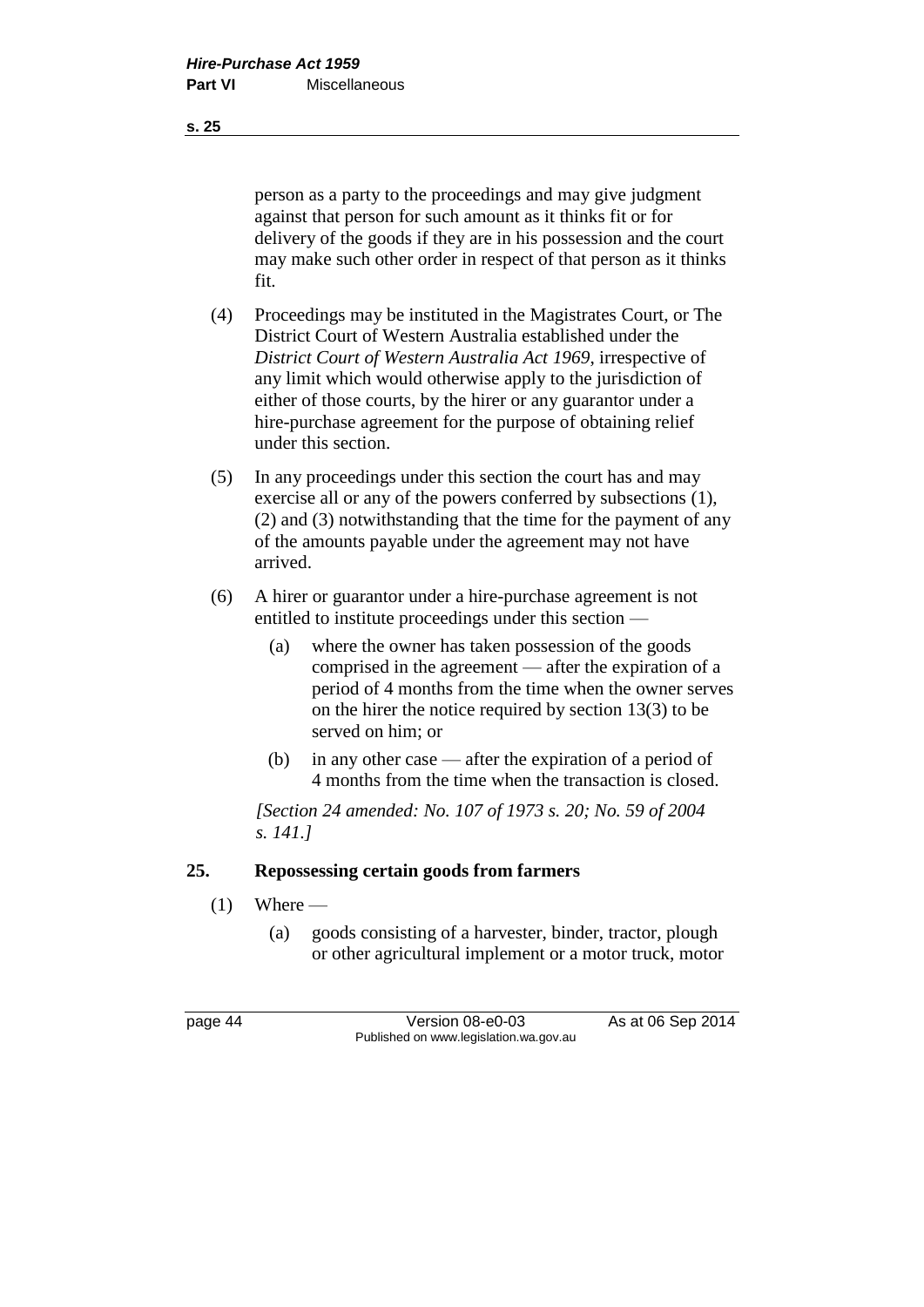cycle, motor utility truck are comprised in a hire-purchase agreement; and

(b) the hirer is a farmer,

the period fixed by any notice of intention to take possession of the goods served under section 13(1) shall, notwithstanding the period specified in that subsection, be a period of not less than 30 days after the service of the notice.

- (2) The farmer may, within the period fixed by the notice, apply to the Magistrates Court for an order restraining the owner from taking possession of the goods.
- (3) If the court is satisfied that, within 12 months from the date of the application, the farmer will have a reasonable prospect of being able to pay all instalments due and owing on that date, the court may make an order restraining the owner from taking possession of the goods for such period not exceeding 12 months as the court fixes.
- (4) An order under subsection (3) may include such terms and conditions, including conditions as to payment of instalments, as the court thinks fit.
- (5) In this section, *farmer* means any person principally engaged in agriculture, pasturage, horticulture, viticulture, apiculture, poultry farming, dairy farming, or any other business consisting of the cultivation of soil, the gathering in of crops or the rearing of livestock.

*[Section 25 amended: No. 107 of 1973 s. 21; No. 59 of 2004 s. 141.]*

# **26. Lien of worker on hired goods**

(1) Subject to subsection (2), where a worker does work upon goods comprised in a hire-purchase agreement in such circumstances that, if the goods were the property of the hirer, the worker would be entitled to a lien on the goods for the value

As at 06 Sep 2014 Version 08-e0-03 page 45 Published on www.legislation.wa.gov.au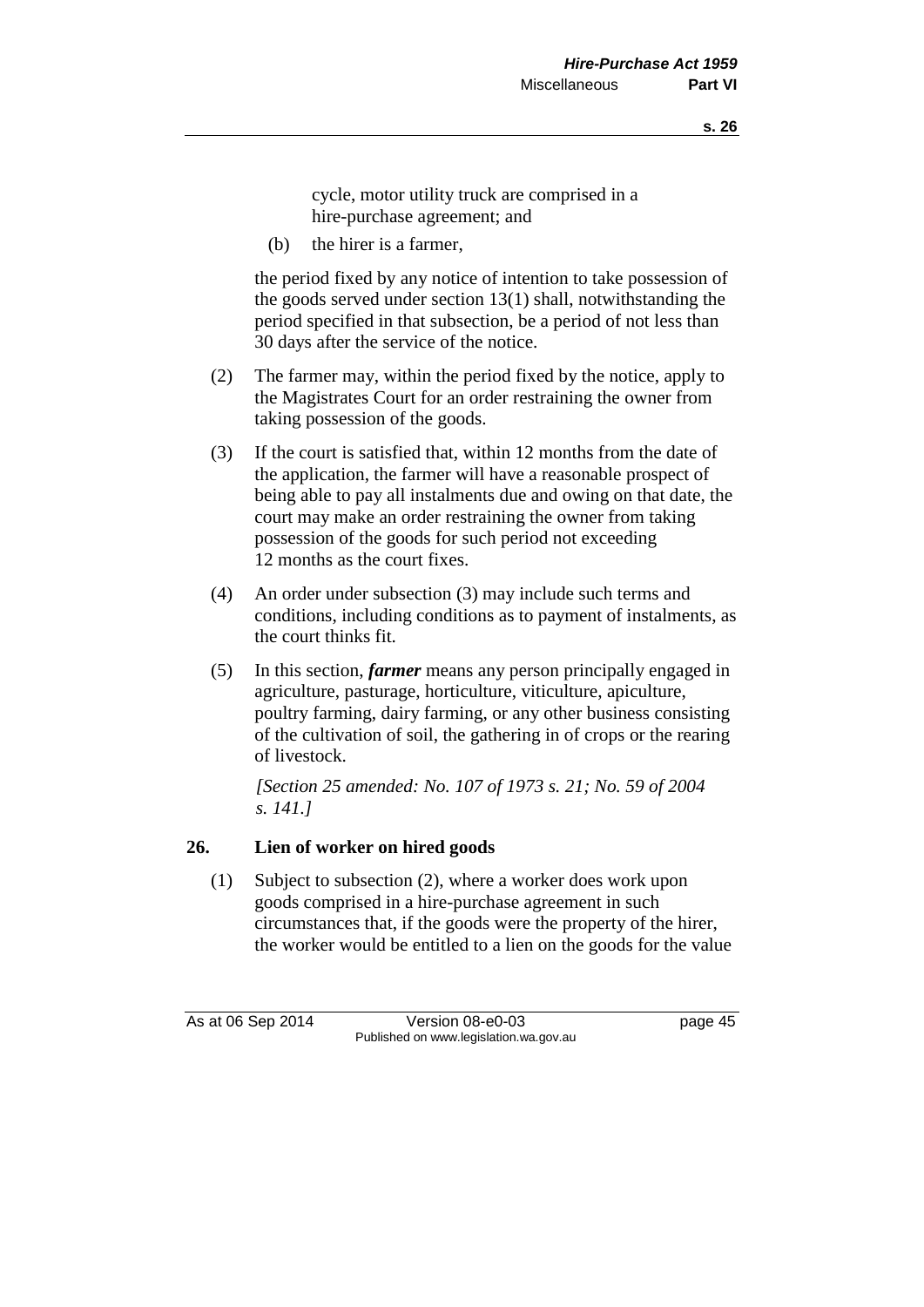#### **s. 27**

of his work, he is entitled to a lien notwithstanding that the goods are not the property of the hirer.

(2) The lien is not enforceable against the owner if the hire-purchase agreement contains a provision prohibiting the creation of a lien by the hirer and the worker had notice of that provision before doing the work upon the goods.

# **27. Hired goods that have become fixtures**

- (1) Goods comprised in a hire-purchase agreement which, at the time of the making of the agreement, were not fixtures to land shall not, in respect of the period during which the agreement remains in force, be treated as fixtures to land.
- (2) Notwithstanding anything contained in subsection (1), the owner is not entitled to repossess goods which have been affixed to a dwelling-house if, after the goods have become so affixed, any person other than the hirer has *bona fide* acquired for valuable consideration an interest in the land without notice of the rights of the owner of the goods.

# **28. Provisions in agreements that are void**

- (1) Any provision in any agreement or other document whereby
	- (a) any right conferred on the hirer by this Act to determine a hire-purchase agreement is excluded or restricted; or
	- (b) a liability beyond the liability imposed by this Act is imposed on the hirer under a hire-purchase agreement by reason of the determination of the hire-purchase agreement in accordance with this Act; or
	- (c) the hirer under a hire-purchase agreement is subject to any greater liability on the determination, in any manner, of the hire-purchase agreement or of the bailment thereunder, than the liability to which he would be subject if the hire-purchase agreement were determined in accordance with this Act; or

page 46 Version 08-e0-03 As at 06 Sep 2014 Published on www.legislation.wa.gov.au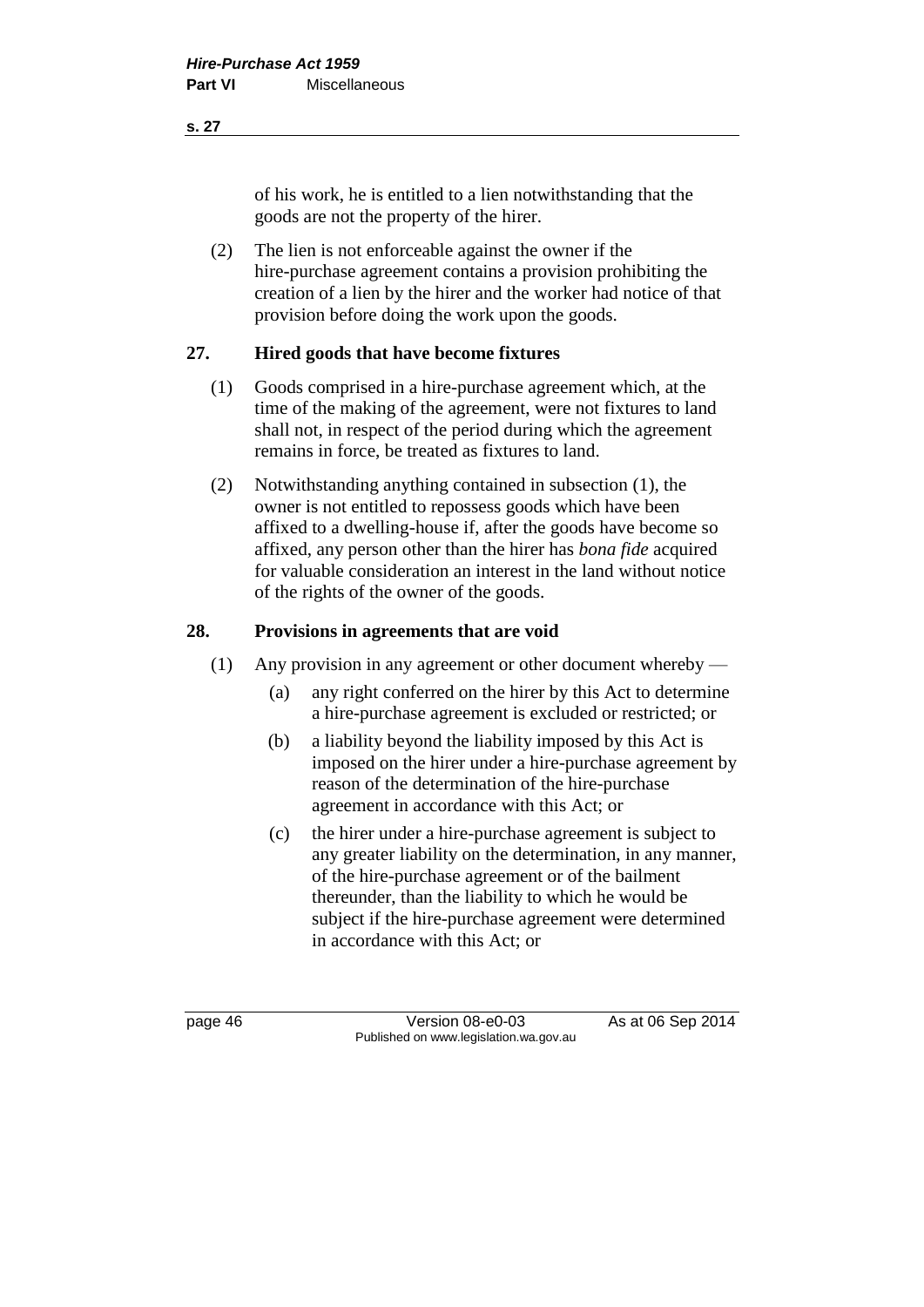- (d) the hirer under a hire-purchase agreement is required to pay any sum (whether or not it is described in the agreement as interest) in respect of any amount due under the hire-purchase agreement but not paid exceeding a sum equal to the simple interest on that amount calculated at the rate of 8% per annum on a daily basis for the period for which it is due and not paid; or
- (e) any person acting on behalf of the owner under a hire-purchase agreement in connection with or in the course of the negotiations leading to the entering into the hire-purchase agreement is to be treated as, or declared to be, the agent of the hirer; or
- (f) the owner under a hire-purchase agreement is relieved from liability for the acts or defaults of any person acting in connection with or in the course of the negotiations leading to the entering into the hire-purchase agreement; or
- (g) the owner under a hire-purchase agreement or any person acting on his behalf is authorised to enter upon any premises for the purpose of taking possession of goods comprised in the hire-purchase agreement or is relieved from liability for any such entry; or
- (h) the operation of a hire-purchase agreement is determined or modified or any person is authorised to repossess any goods comprised in a hire-purchase agreement if the hirer becomes, according to the *Interpretation Act 1984* section 13D, a bankrupt or a person whose affairs are under insolvency laws or commits an act of bankruptcy (whether all or any of these events are named); or
- (i) except as expressly provided by this Act the operation of any provision of this Act is excluded, modified, or restricted,

is void.

As at 06 Sep 2014 Version 08-e0-03 page 47 Published on www.legislation.wa.gov.au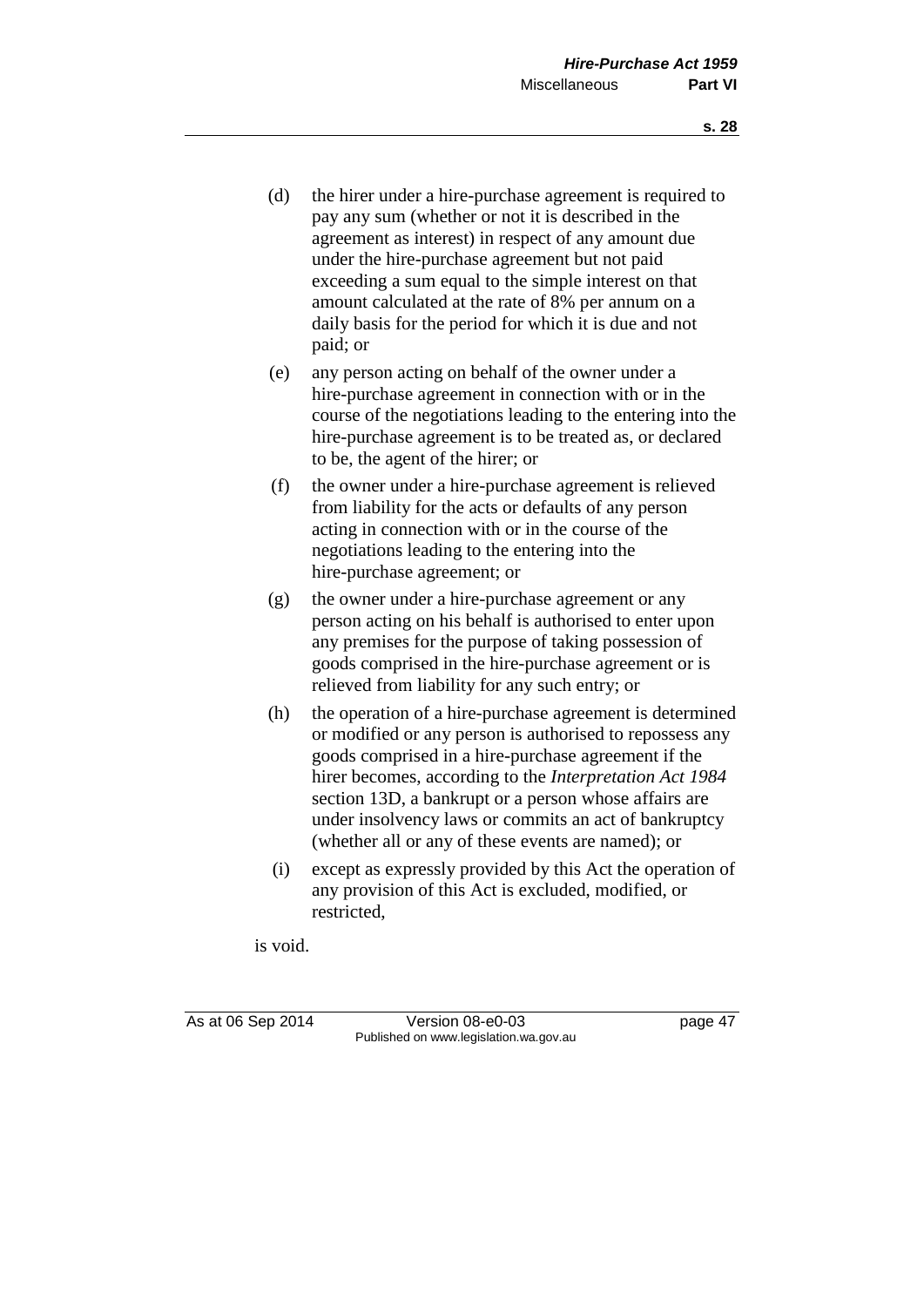(2) Where any agreement or other document contains a provision that is void under subsection (1), the owner under the relevant hire-purchase agreement concerned commits an offence against this Act.

*[Section 28 amended: No. 18 of 2009 s. 42.]*

#### **29. Payments etc. by financiers to dealers, restrictions on**

- (1) If in connection with any goods any person (in this section called the *dealer*) arranges that some other person (in this section called the *financier*) shall —
	- (a) enter into a hire-purchase agreement in relation to those goods with a hirer; or
	- (b) accept any assignment of the dealer's property in the goods comprised in a hire-purchase agreement, or of the dealer's rights under a hire-purchase agreement in respect of those goods; or
	- (c) advance or pay money to the dealer or to some person on his behalf in respect of a hire-purchase agreement in relation to those goods,

the dealer shall not seek, accept, demand or receive from the financier and the financier shall not pay, offer, or grant to the dealer, directly or indirectly, any money or other valuable consideration that, together with the money (if any) paid or payable by or on behalf of the hirer to the dealer and the value of any other consideration (if any) furnished or to be furnished by or on behalf of the hirer to the dealer would exceed the cash price of the goods.

- (2) Notwithstanding anything in subsection  $(1)$ 
	- (a) where the dealer has entered into a contract guaranteeing the performance of the hire-purchase agreement by the hirer, a commission not exceeding one-tenth of the total terms charges payable under the hire-purchase agreement may be paid by the financier to the dealer; and

page 48 Version 08-e0-03 As at 06 Sep 2014 Published on www.legislation.wa.gov.au

**s. 29**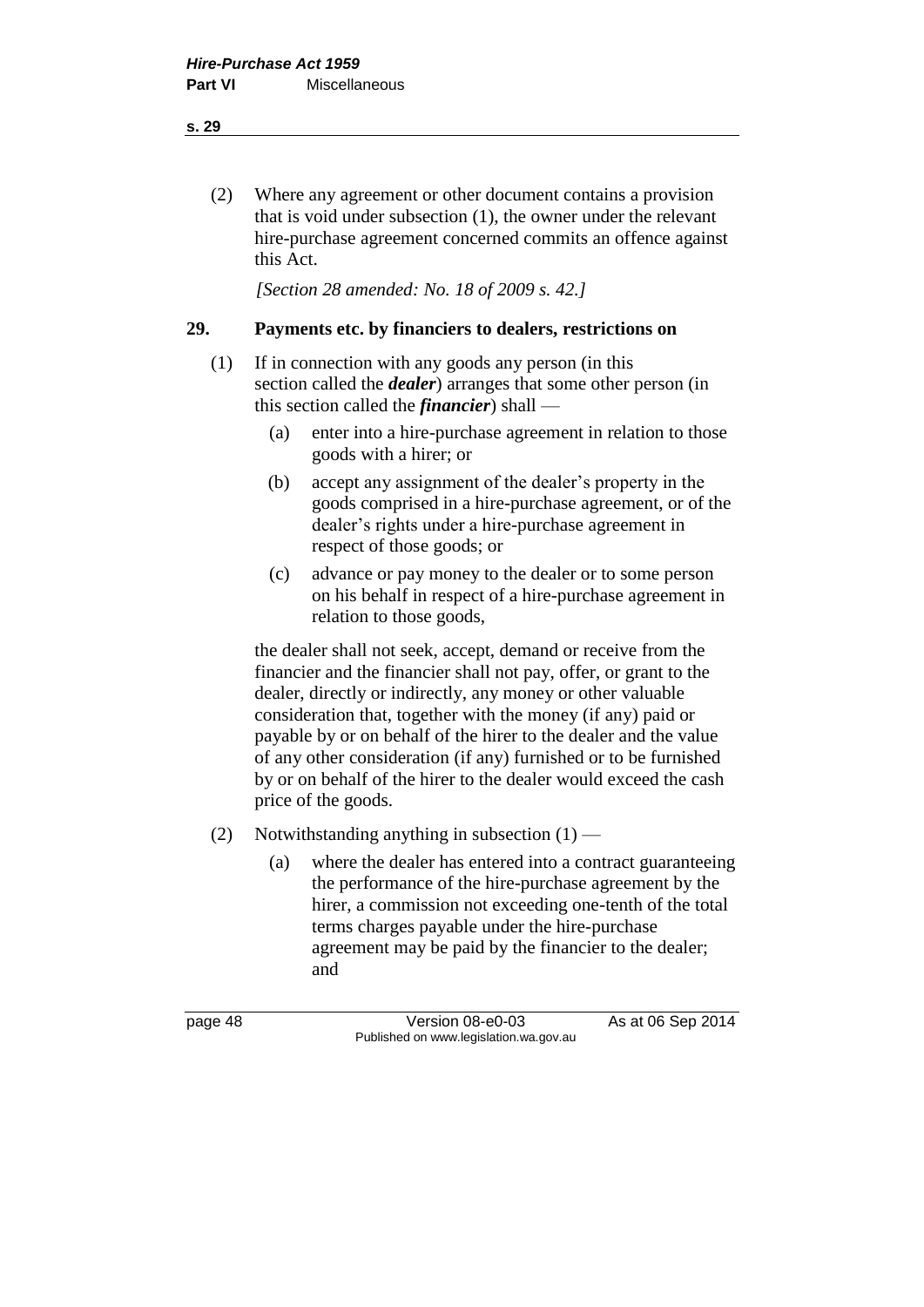(b) where the dealer has agreed with the hirer to maintain or to provide any service for the goods during the currency of the hire-purchase agreement any amount payable under the agreement in respect of the maintenance or service may be paid by the financier to the dealer.

#### **30. Some transactions as to bailment prohibited**

Any person (in this section called the *owner*) who knowingly —

- (a) enters into an agreement for the bailment of goods to any person (in this section called the *hirer*) which agreement does not by itself constitute a hire-purchase agreement; or
- (b) takes from any person (in this section called the *hirer*) an offer in writing that, if accepted, will constitute an agreement for the bailment of goods but will not by itself constitute a hire-purchase agreement,

in association, directly or indirectly, with the making, by the hirer to the owner or to any person associated, directly or indirectly, in business with the owner, of an offer in writing to purchase the goods the subject of the agreement referred to in paragraph (a) or of the offer referred to in paragraph (b), on terms and conditions that, if the offer in writing to purchase the goods is accepted, will constitute a hire-purchase agreement, commits an offence against this Act.

#### **31. Securities collateral to hire-purchase agreements**

Where —

- (a) a bill of exchange or promissory note has been given by a hirer or guarantor under a hire-purchase agreement to the owner in respect of an amount payable under the agreement; and
- (b) the payment in due course of the bill of exchange or promissory note would by virtue of the operation of any provision of this Act or otherwise result in payment of

As at 06 Sep 2014 Version 08-e0-03 page 49 Published on www.legislation.wa.gov.au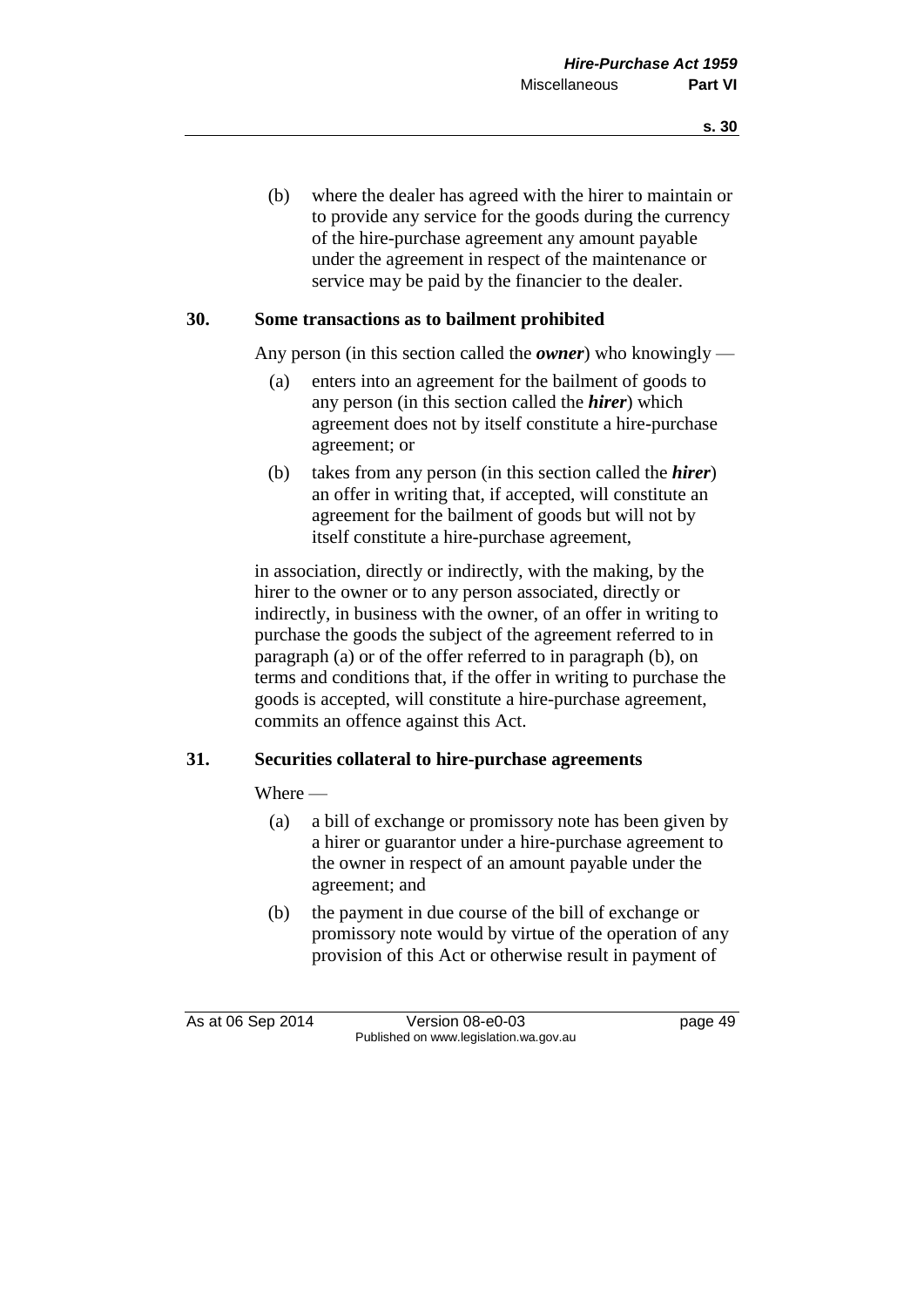an amount in excess of the liability of the hirer under the agreement,

the owner is liable to indemnify the hirer or guarantor, as the case may be, in respect of the amount of the excess.

### **32. False statements by dealers etc. in proposals**

A dealer or his agent or employee who prepares or causes to be prepared any hire-purchase agreement or offer in writing which, if accepted, will constitute a hire-purchase agreement with the intention of bringing about a contractual relationship between an owner and a hirer and which agreement or offer contains to the knowledge of the dealer, his agent, or his employee, as the case may be, any false statement or representation that is false in any material particular commits an offence against this Act and is liable to a penalty of \$5 000.

*[Section 32 amended: No. 107 of 1973 s. 22; No. 37 of 1980 s. 9; No. 78 of 1995 s. 147.]*

# **33. Hirer may be required to state where goods are**

The owner of any goods comprised in a hire-purchase agreement may at any time by notice in writing served on the hirer thereof require him to state in writing where the goods are, or, if the goods are not in his possession, to whom he delivered the goods or the circumstances in which he lost possession of them and any hirer who does not within 14 days after the receipt of the notice give to the owner the statement or who gives a statement containing any information which is to the knowledge of the hirer false, commits an offence against this Act.

#### **34. Fraudulent sale or disposal of goods by hirer**

A person who, by the disposal or sale of any goods comprised in a hire-purchase agreement, or by the removal of the goods, or by any other means defrauds or attempts to defraud the owner, commits an offence against this Act and is liable to a penalty of \$1 000.

*[Section 34 amended: No. 113 of 1965 s. 8; No. 78 of 1995 s. 147.]*

page 50 Version 08-e0-03 As at 06 Sep 2014 Published on www.legislation.wa.gov.au

**s. 32**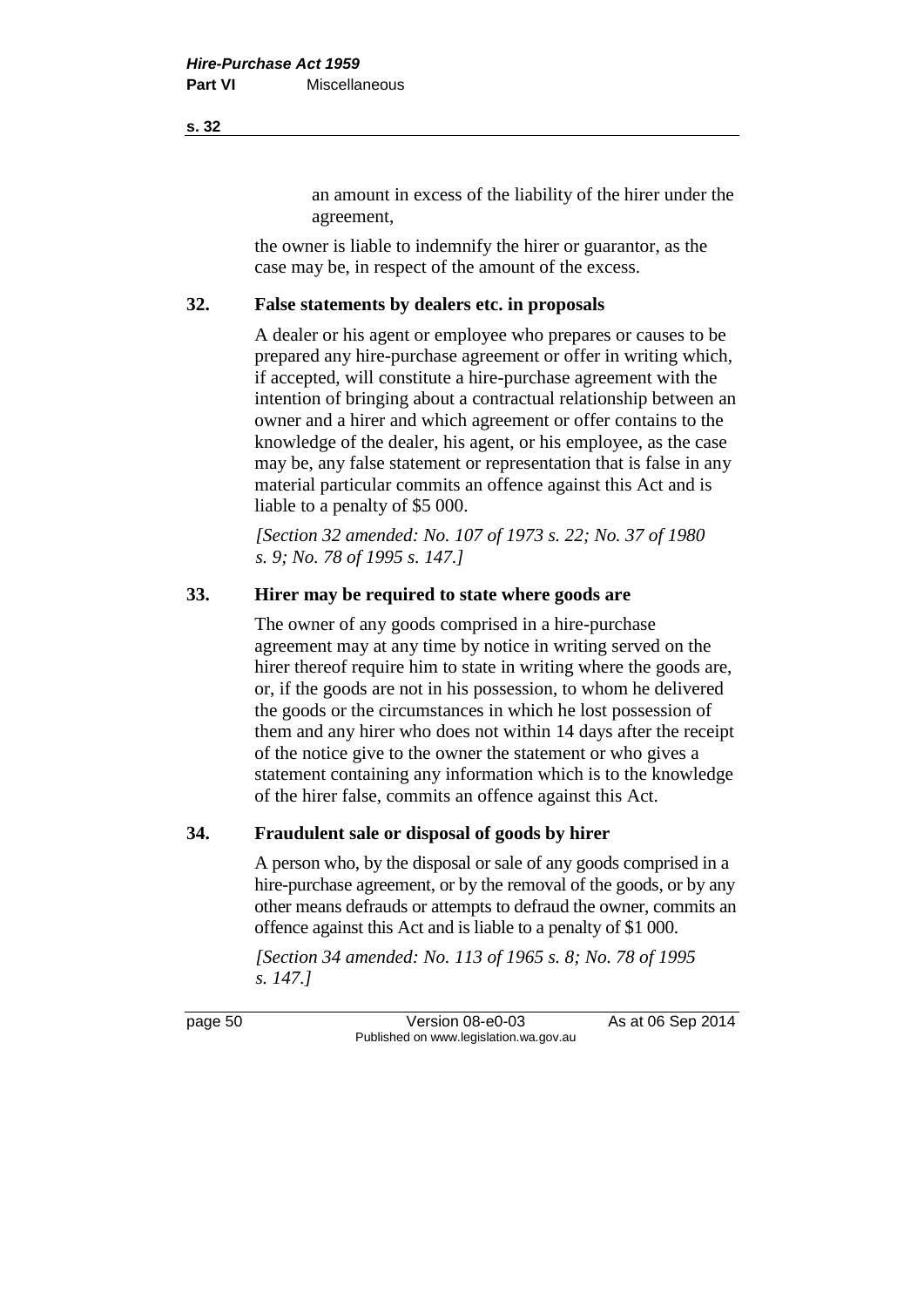#### **35. Court may extend prescribed times**

Any time prescribed by this Act for the service or giving of any notice or other document or for the commencement of proceedings may, on an application made to the Magistrates Court or the court in which the proceedings are proposed to be instituted (either before or after the expiration of that time but after notice to the other party to the hire-purchase agreement) be extended by that court for such further period, and upon such conditions, as the court thinks fit.

*[Section 35 amended: No. 107 of 1973 s. 23; No. 59 of 2004 s. 141.]*

#### **36. Court may order delivery of goods unlawfully detained**

- (1) Upon application made to the Magistrates Court by an owner who is entitled to take possession of any goods comprised in a hire-purchase agreement or by any person acting on behalf of an owner, claiming that the hirer or any person acting on behalf of the hirer has refused or failed to deliver up possession of the goods on the service of a notice of demand made by the owner or by an agent of the owner authorised in that behalf, if it appears to the court hearing the case that the goods are being detained without just cause, the court may order the goods to be delivered up to the owner at or before a time, and at a place, to be specified in the order.
- (2) A person who fails or refuses to comply with an order made under this section commits an offence against this Act.

*[Section 36 amended: No. 107 of 1973 s. 24; No. 59 of 2004 s. 141; No. 8 of 2009 s. 74.]*

#### **36A. Relief against consequences of breach of agreement by hirer**

(1) Where by reason of sickness, unemployment or other reasonable cause of a hirer that was not reasonably foreseeable by him at the time of entering into a hire-purchase agreement, the hirer is temporarily unable to discharge his obligations under the agreement he may by an application in writing to the

As at 06 Sep 2014 Version 08-e0-03 page 51 Published on www.legislation.wa.gov.au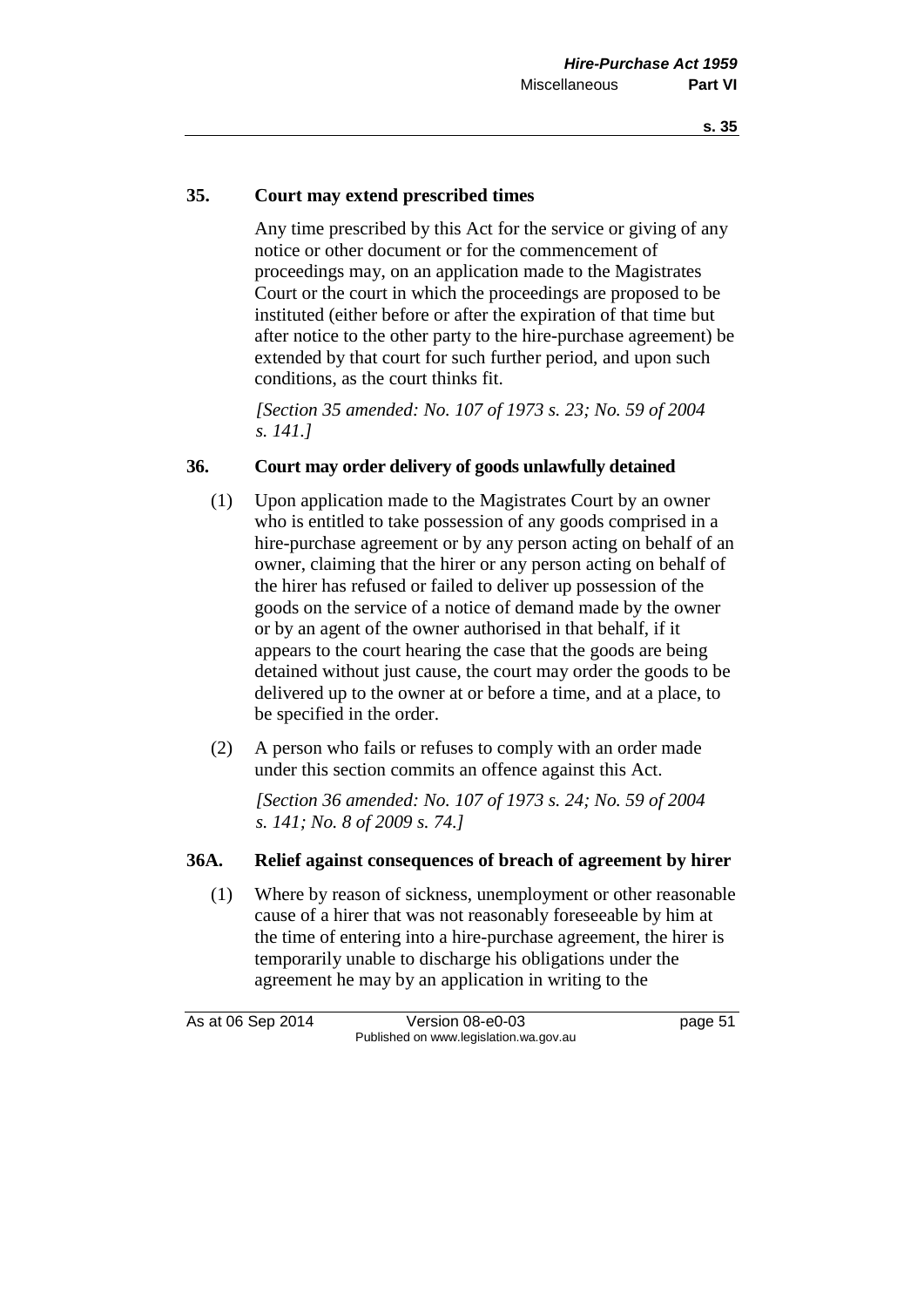#### **s. 36A**

Commissioner, a copy whereof is served on the owner and every guarantor, claim relief against the consequences of breach of the agreement.

- (2) On an application to the Commissioner under this section, the Commissioner, after considering any submissions made by or on behalf of —
	- (a) the hirer; and
	- (b) the owner; and
	- (c) guarantors,

may grant the relief claimed upon such terms and conditions as will, in the opinion of the Commissioner, do justice between the parties to the agreement and the parties to any contract of guarantee relating to the agreement.

- (2a) Relief granted under this section may include a provision, where so requested at the time the application for relief is being considered by the Commissioner, authorising the owner, in lieu of recovering the payment of any sum (whether or not it is described in the agreement as interest) in respect of any amount due under the agreement but not paid, to make a deferral charge in relation to any period in respect of which relief is granted of an amount —
	- (a) which is approved by, and specified in the order made by, the Commissioner; and
	- (b) which does not exceed the additional amount that would have been payable under the agreement had the agreement been entered into for the period as extended by the relief granted together with any insurance payable in respect of a contract arising out of, and in relation to, the relief granted.
- (2b) Where an owner makes a charge authorised by the Commissioner in respect of the deferral in accordance with this section of the payment of an amount payable under the agreement, a default charge is not payable to the owner by the hirer in respect of the amount deferred.

page 52 Version 08-e0-03 As at 06 Sep 2014 Published on www.legislation.wa.gov.au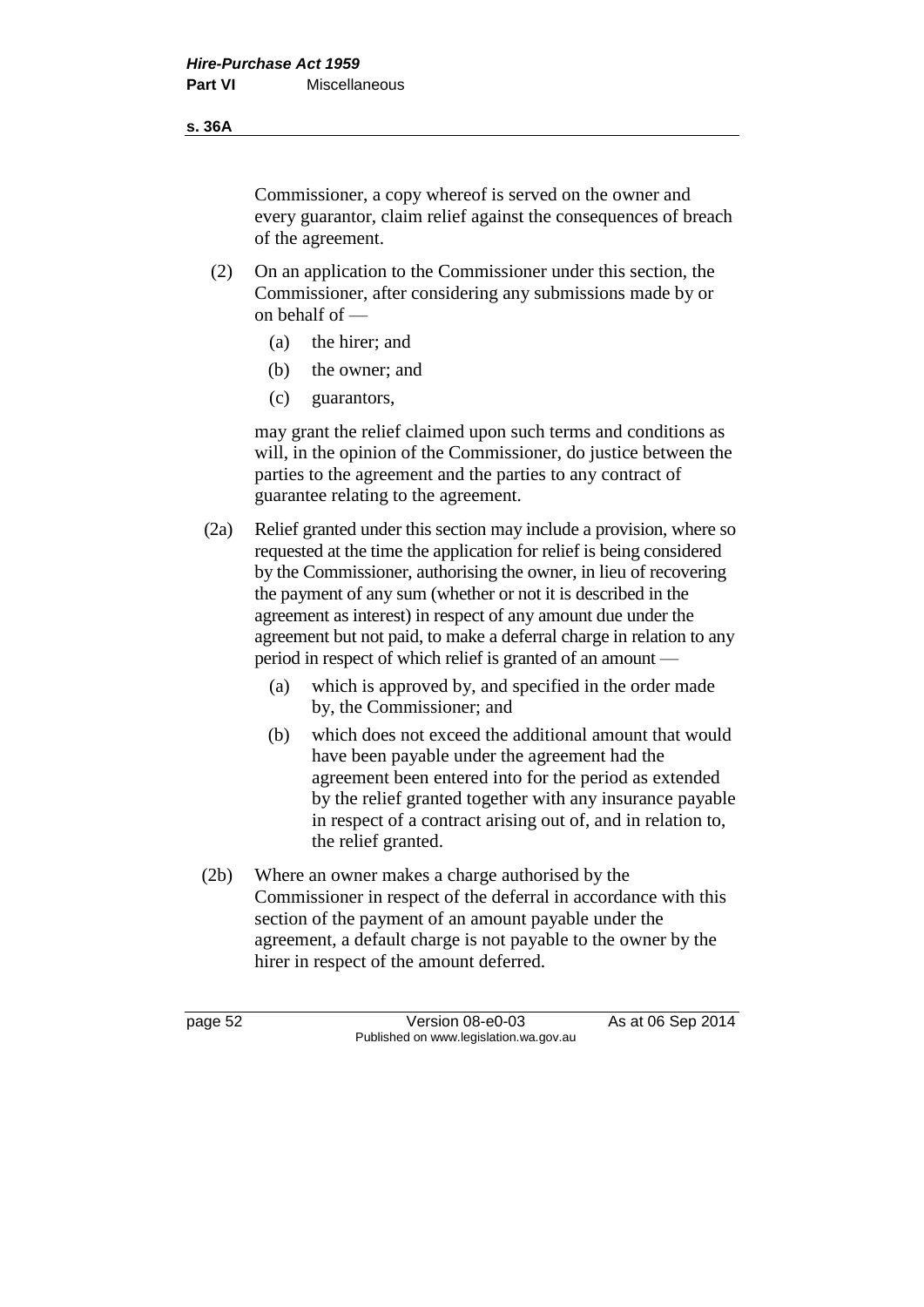- (3) In granting relief under this section the Commissioner
	- (a) may extend the time for payment of any instalment or other amount under the agreement for a period of 3 months from the date of granting the relief or, in exceptional circumstances, for a period of 6 months from that date; and
	- (b) where the hirer has committed any breach of the agreement may re-instate him in the agreement subject to the terms and conditions upon which the relief is granted but otherwise in all respects as if no breach had occurred.
- (4) A grant or refusal of relief by the Commissioner under this section shall be by instrument in writing signed by him and served on the hirer, the owner, and every guarantor.
- (5) Subject to any order of the State Administrative Tribunal on an application under this section, a decision of the Commissioner under this section has effect according to its terms and, where relief is granted thereby, the hire-purchase agreement and any contract of guarantee relating to it are by virtue of this section varied to the extent necessary and as so varied are binding on the parties thereto.
- (6) An owner, hirer, or guarantor, who is a party to a hire-purchase agreement, or a contract of guarantee relating to it, in respect of which a decision has been given by the Commissioner under this section and who is aggrieved thereby, may apply to the State Administrative Tribunal for a review of the decision.

*[Section 36A inserted: No. 107 of 1973 s. 25; amended: No. 37 of 1980 s. 10; No. 102 of 1984 s. 11; No. 1 of 1985 s. 23; No. 55 of 2004 s. 512; No. 12 of 2008 Sch. 1 cl. 15; No. 42 of 2011 s. 54.]*

*[36B. Deleted: No. 102 of 1984 s. 12.]*

As at 06 Sep 2014 Version 08-e0-03 page 53 Published on www.legislation.wa.gov.au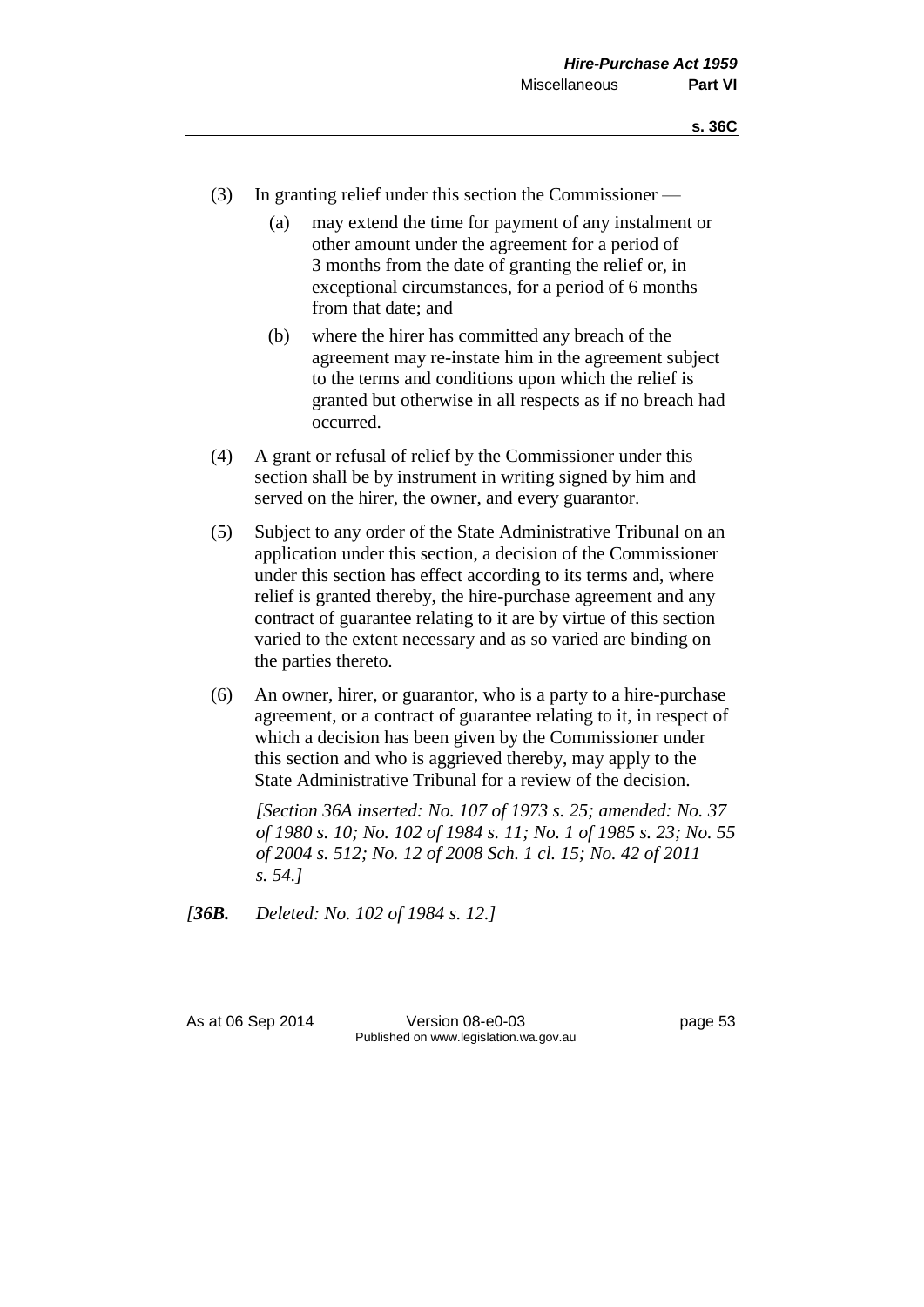#### **s. 36C**

#### **36C. Investigation powers**

The *Fair Trading Act 2010* section 61 and Part 6 of that Act apply to this Act.

*[Section 36C inserted: No. 58 of 2010 s. 187.]*

### **37. Service of notices and proof of service**

- (1) Any notice or document required or authorised to be served on or given or sent to an owner or hirer under this Act may be so served or given or sent —
	- (a) by delivering it to him personally; or
	- (b) by leaving it at his place of abode or business with some other person apparently an inmate thereof or employed there at and apparently of or over the age of 16 years; or
	- (c) by posting it addressed to him at his last known place of abode or business.
- (2) The affidavit or oral evidence of an owner or his servant or agent as to the delivery or posting of any notice or document required to be served by this Act is admissible as *prima facie* evidence of the due service of the notice or document if the deponent swears to the facts necessary to prove due service either from his own knowledge or to his information and belief based on and verified by the records of the owner.

# **37A. Court may dispense with service**

(1) Where this Act requires the service on a person of a notice, statement, or other document or requires that a specified time elapse after such service, the Magistrates Court, if satisfied on an application made by or on behalf of the person required to effect service either that the person to be served is evading service or that for any other reason service has not been and cannot be promptly effected, may order that the requirement for service be dispensed with upon such terms and conditions, if any, as the court thinks fit.

page 54 Version 08-e0-03 As at 06 Sep 2014 Published on www.legislation.wa.gov.au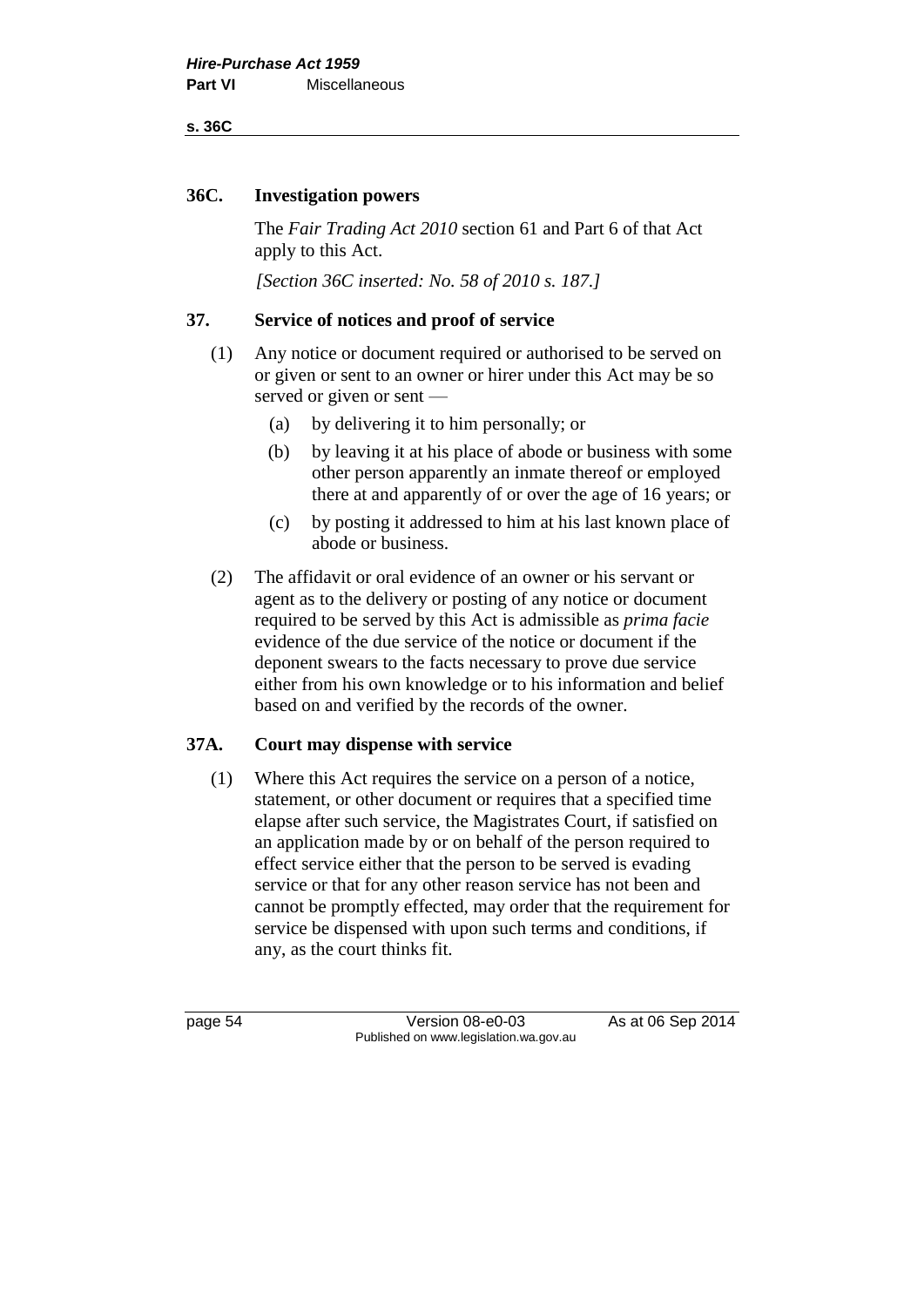- (2) An order under subsection (1) shall have effect, subject to observance of its terms and conditions, to permit any act or thing to which the order dispensing with service relates to be done as if service had been effected or the specified time had elapsed.
- (3) An application under this section may be made whether or not the time for service has expired.
- (4) In this section *serve* includes "give", "deliver", or other similar or cognate expressions.

*[Section 37A inserted: No. 37 of 1980 s. 12; amended: No. 59 of 2004 s. 141.]*

#### **38. Text of prescribed documents to be legible etc.**

- (1) Any prescribed document or part thereof that
	- (a) is in handwriting that is not clear and legible; or
	- (b) is printed in type of a size smaller than 10 point or of a face that is not approved by the Commissioner,

shall, for the purposes of this Act, be deemed not to be in writing.

- (2) In this section, *prescribed document* means
	- (a) any hire-purchase agreement; and
	- (b) any statement under section 3(1); and
	- (c) any copy of an agreement, notice, or statement required by section 4 to be served on a hirer; and
	- (d) any statement required by section  $7(1)$  to be sent to a hirer; and
	- (e) any notice under section 13(1) or (3); and
	- (f) any document, notice, or statement or copy thereof required by section 7(1) or by section 18 to be given to, served on, or sent to a guarantor.

*[Section 38 amended: No. 107 of 1973 s. 26.]*

As at 06 Sep 2014 Version 08-e0-03 page 55 Published on www.legislation.wa.gov.au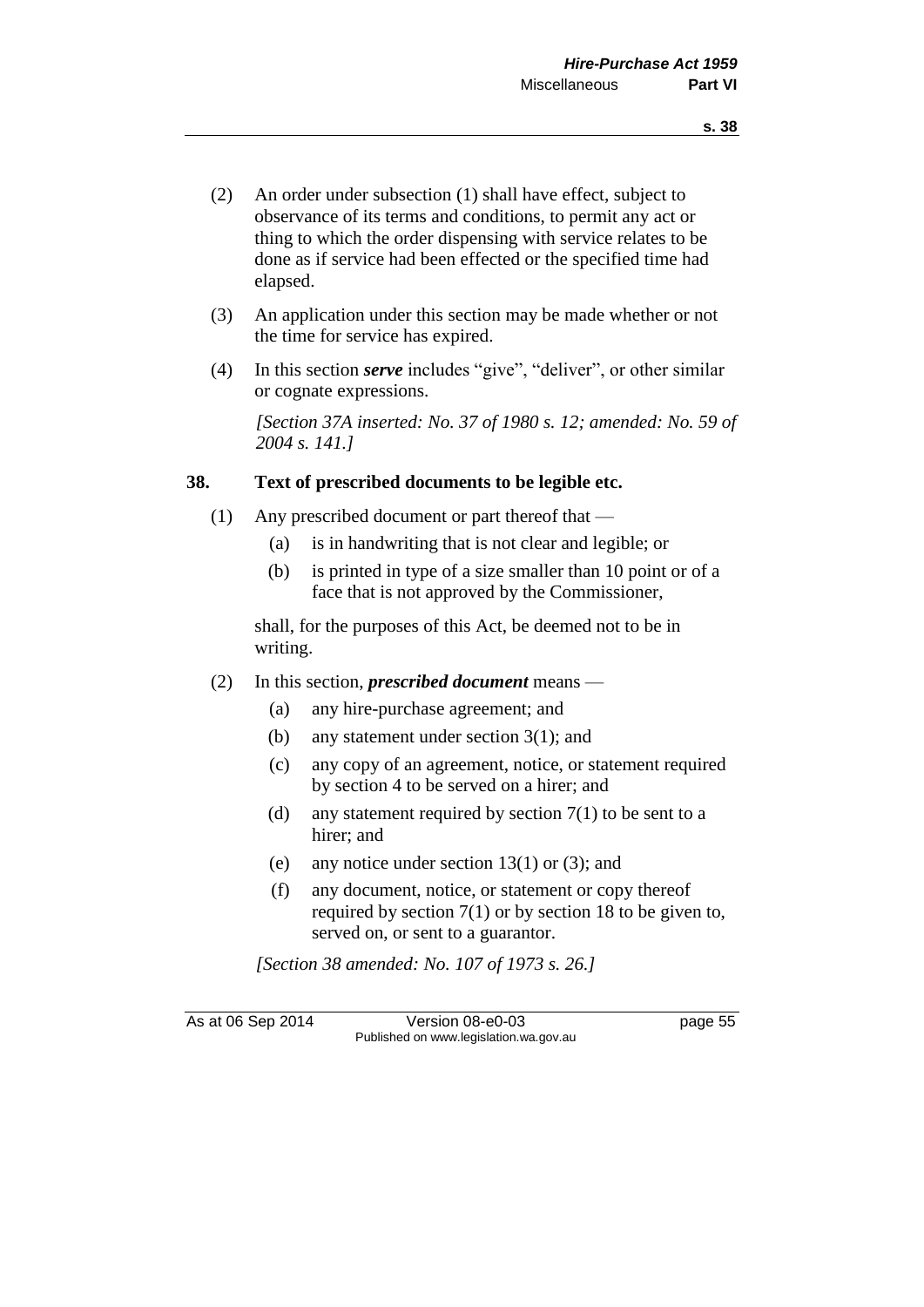**s. 39**

#### **39. General offence and penalty**

- (1) A person who contravenes or fails to comply with any provision of this Act commits an offence against this Act.
- (2) A person who commits an offence against this Act for which no other penalty is expressly provided in this Act, is liable to a penalty of \$1 000.

*[Section 39 amended: No. 107 of 1973 s. 27.]*

#### **40. Time limit for prosecutions**

A prosecution for an offence against this Act may be commenced at any time within 12 months after the commission of the offence.

#### **40A. Regulations**

- (1) The Governor may make such regulations as are contemplated by this Act or as he considers necessary or expedient for the purposes of this Act.
- (2) Without limiting the generality of subsection (1), those regulations may —
	- *[(a)-(g) deleted]*
		- (h) prescribe the matters to which the Commissioner shall have regard in considering applications for relief under section 36A and exercising his powers thereunder.

*[Section 40A inserted: No. 107 of 1973 s. 28; amended: No. 5 of 1974 s. 7; No. 102 of 1984 s. 14.]*

page 56 Version 08-e0-03 As at 06 Sep 2014 Published on www.legislation.wa.gov.au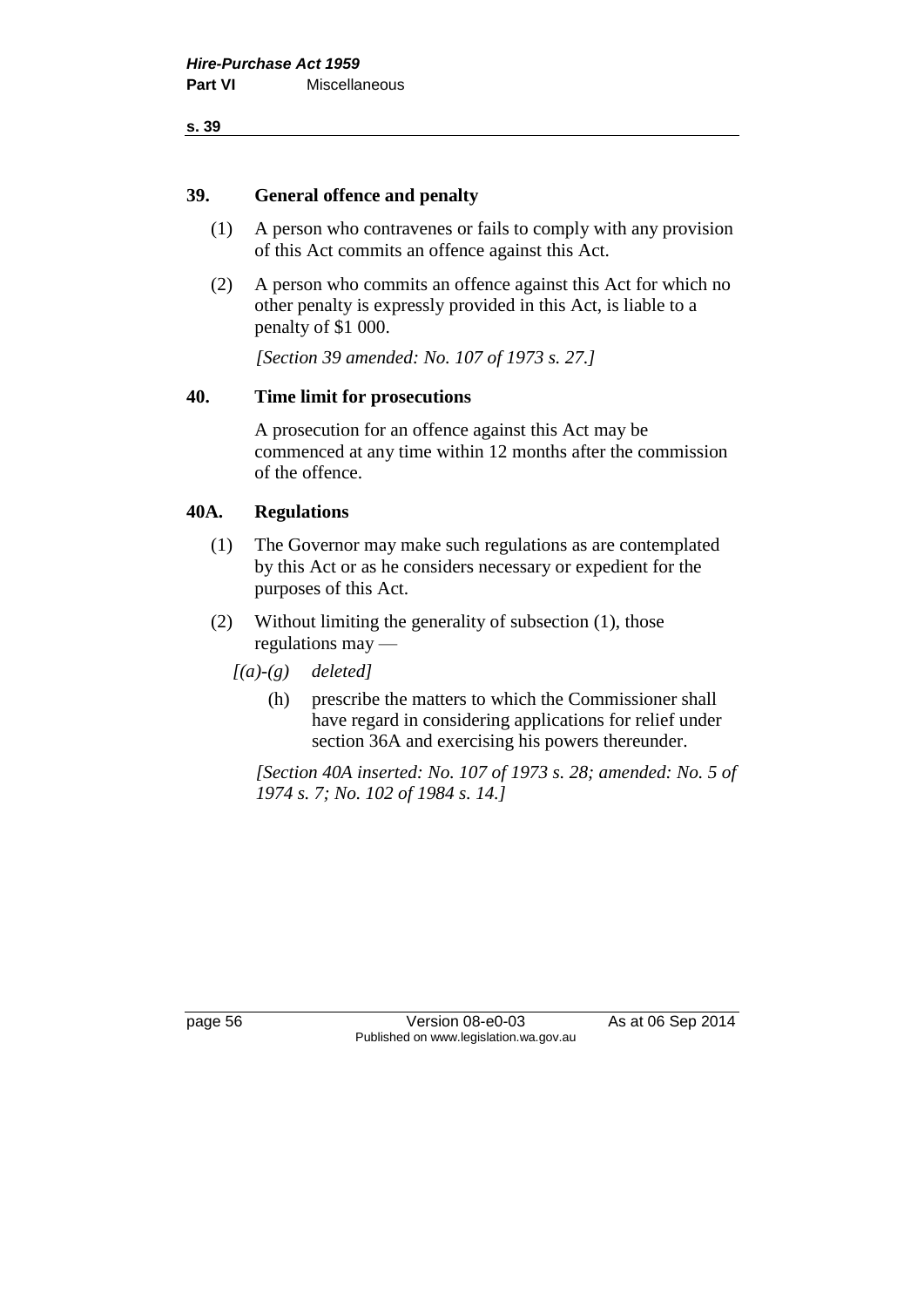# **First Schedule — Statement to be given to hirer**

[s. 3]

*[Heading inserted: No. 19 of 2010 s. 19(5).]*

### **Part 1 — Form of statement**

*[Heading inserted: No. 19 of 2010 s. 19(5).]*

| SUMMARY OF PROPOSED HIRE-PURCHASE AGREEMENT BETWEEN: |  |  |  |
|------------------------------------------------------|--|--|--|
|                                                      |  |  |  |
| <b>Full Name and Address</b>                         |  |  |  |
|                                                      |  |  |  |
|                                                      |  |  |  |
| Name and Address                                     |  |  |  |
|                                                      |  |  |  |
| Name and Address                                     |  |  |  |
|                                                      |  |  |  |
| Name and Address<br>(If applicable)                  |  |  |  |
|                                                      |  |  |  |

| Short Description of Goods —                                                       |                                            | \$     | c |
|------------------------------------------------------------------------------------|--------------------------------------------|--------|---|
|                                                                                    |                                            |        |   |
|                                                                                    | Less Deposit                               |        |   |
|                                                                                    | (a)                                        |        |   |
|                                                                                    | Other $-$<br>(b)                           |        |   |
| New/Secondhand                                                                     | Trade in Allowance                         |        |   |
|                                                                                    |                                            | .<br>. | . |
| <b>INSTALMENTS</b>                                                                 | ,,                                         | .      |   |
| (Insert here clearly the commencing date,<br>frequency, and duration of instalment | <b>Vehicle Registration</b><br>, 1         |        | . |
| payments)                                                                          |                                            | .      |   |
|                                                                                    |                                            |        |   |
| To (Person and Address)                                                            | (Percentage Rate)                          |        |   |
|                                                                                    | <b>Balance Originally Payable</b>          |        |   |
|                                                                                    |                                            |        |   |
|                                                                                    |                                            | .      |   |
| Final Payment of                                                                   | <b>TOTAL AMOUNT</b><br>(Including Deposit) |        |   |

As at 06 Sep 2014 Version 08-e0-03 page 57 Published on www.legislation.wa.gov.au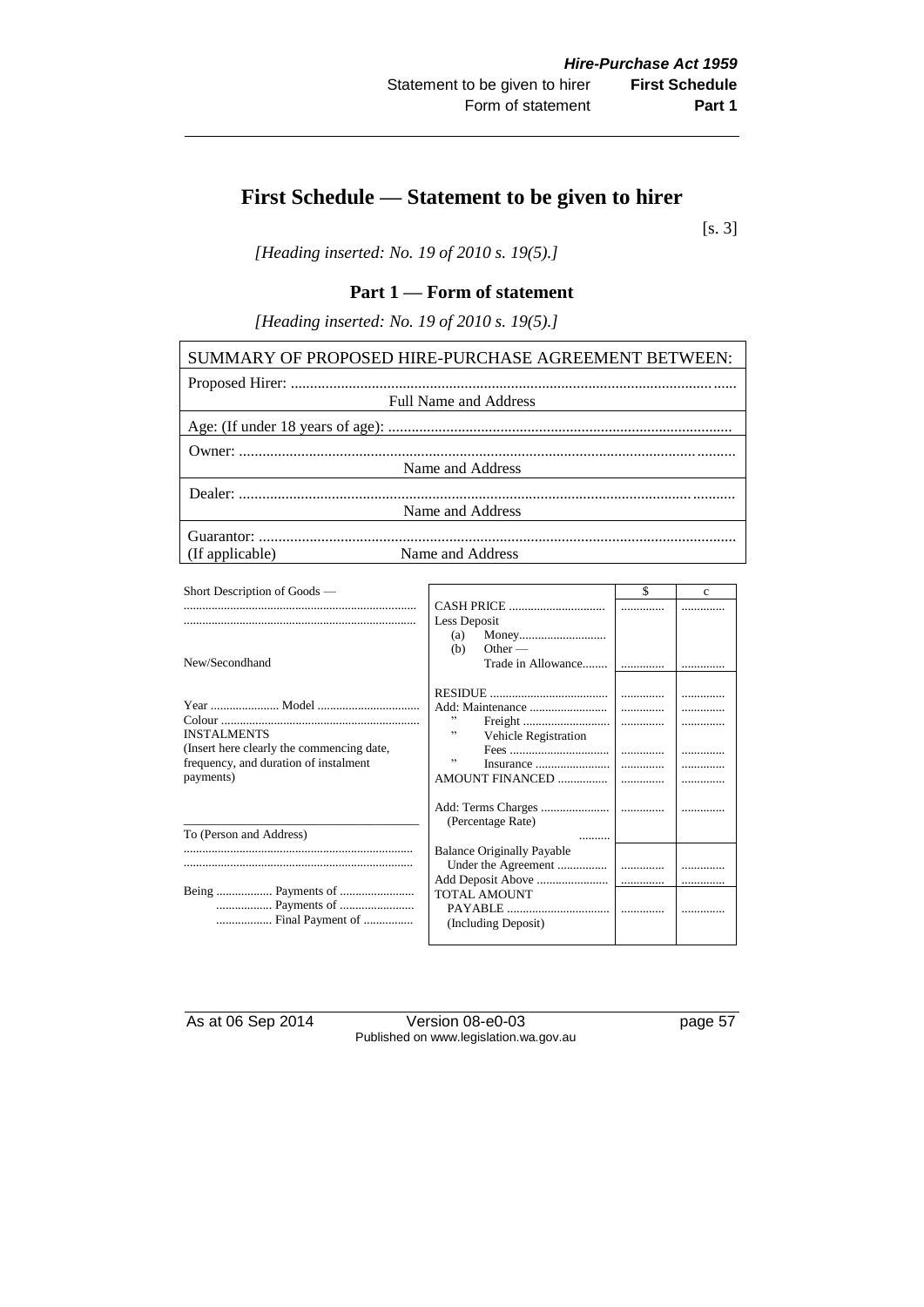#### FOR ATTENTION OF PROPOSED HIRER:

THE HIRER IS REMINDED THAT TERMS CHARGES MAY DIFFER FROM ONE HIRE-PURCHASE CREDIT PROVIDER TO ANOTHER AND IT WILL BE IN HIS BEST INTERESTS TO MAKE ENQUIRIES TO SATISFY HIMSELF THAT HE IS RECEIVING THE BEST DEAL IN TERMS CHARGES.

FOR ATTENTION OF GUARANTOR (If applicable):

THIS SUMMARY IS SENT TO YOU AS PROSPECTIVE GUARANTOR OF .............

.............................................................................................................................................

AS A GUARANTOR YOU WOULD HAVE CERTAIN RIGHTS UNDER THE *HIRE-PURCHASE ACT 1959* — IN PARTICULAR SEE SECTIONS 4, 7, 13, 14, 18, 19, 24, 31, 36A.;

#### REBATE ON TERMS CHARGES

(there shall be inserted under this heading, in the same type as the clause above "FOR ATTENTION OF PROPOSED HIRER", such explanation of the hirer's right to statutory rebate as is prescribed).

#### **Part 2 — Furniture**

#### *[Heading inserted: No. 19 of 2010 s. 19(6).]*

Chairs, tables, desks and bureaus, kitchenettes, cupboards, beds, divans, lounges or settees, dressing tables, wardrobes, lowboys, lamp stands and lamp shades, hall stands, bookcases, mattresses, pillows and pillow cases, cushions, quilts and bedspreads, blankets, sheets, table cloths, curtains and curtain materials, pictures and picture frames, floor coverings, door mats, window treatments, blinds and awnings-interior and exterior, wall mirrors, vases, cooking utensils, cutlery, sewing machines, bassinets, perambulators, chests, smokers' stands, glassware and traymobiles but not any of the foregoing which are powered or heated by electricity.

> *[First Schedule amended: No. 107 of 1973 s. 29; No. 42 of 2011 s. 55.]*

page 58 Version 08-e0-03 As at 06 Sep 2014 Published on www.legislation.wa.gov.au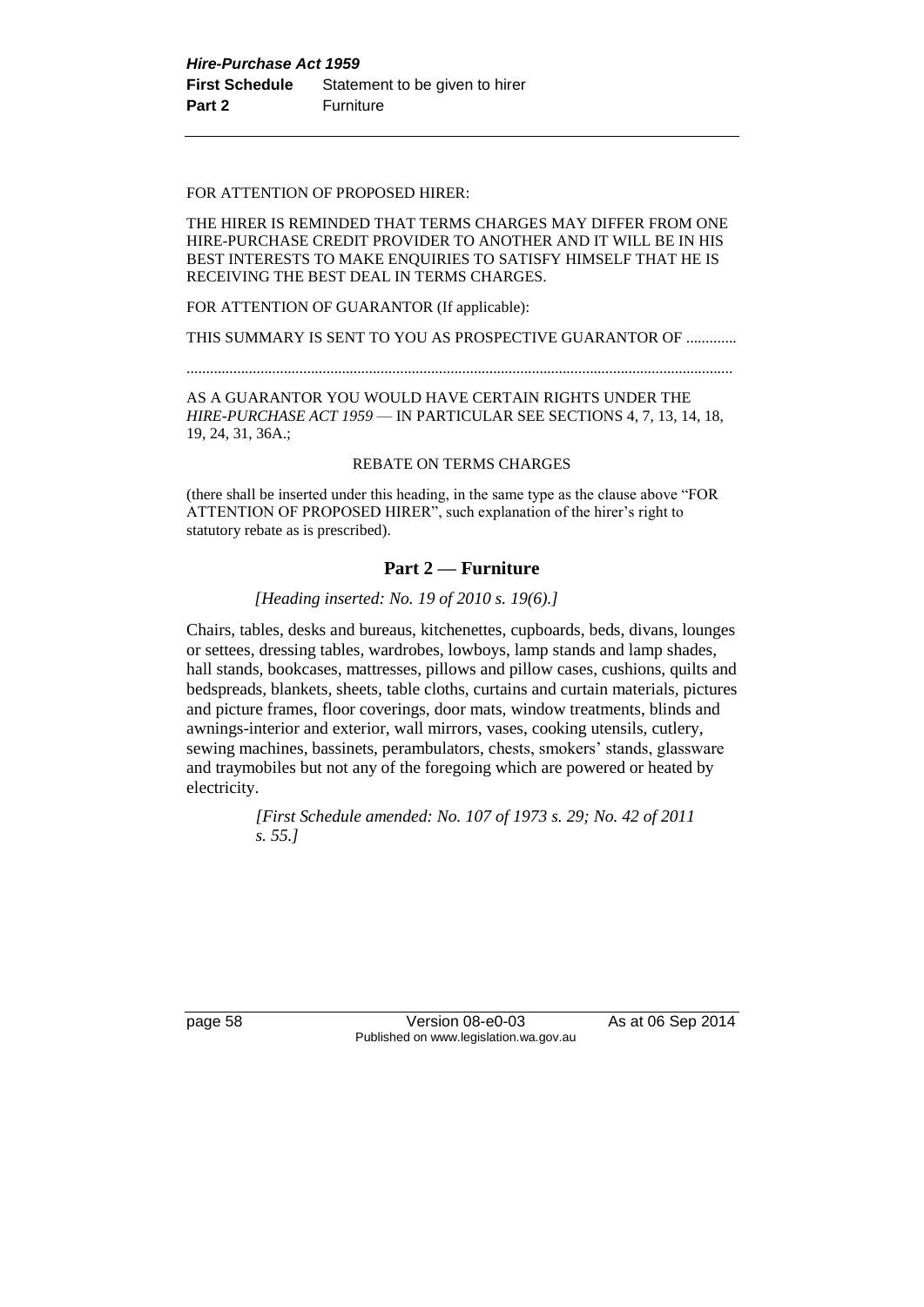# **Second Schedule — Advice to hirers**

[s. 4 and 18]

*[Heading inserted: No. 19 of 2010 s. 19(7).]*

Under the provisions of the *Hire-Purchase Act 1959* —

- (a) you and each of your guarantors (if any) are entitled to a copy of the agreement and a statement of the amount that you owe if you make a written request to the owner for them; each of you may not request a copy or a statement more than once in 3 months;
- (b) each of your guarantors (if any) is entitled to a copy of the contract of guarantee if he makes a written request to the owner for it; he may not request a copy more than once in 3 months;
- (c) with the written consent of the owner you can assign your rights under the hire-purchase agreement and he may not unreasonably refuse his consent; for details of the procedure of assignment see *Hire-Purchase Act 1959*, section 9;
- (d) you have the right to complete the agreement at any time and if you do you will be entitled to a rebate of some of the charges payable under the agreement; for details see *Hire-Purchase Act 1959*, section 11 and see also the regulations made under that Act;
- (e) if you are unable to pay your instalments you are entitled to return the goods to the owner at your own expense in accordance with section 12 of the *Hire-Purchase Act 1959*, and if you do you will have like rights to a person whose goods have been repossessed by the owner under Division 5 of Part III of the *Hire-Purchase Act 1959* — for details see sections 12, 13, 14, 15, 16, and 17 of that Act.

Note — Where this advice is sent to a guarantor it shall be endorsed as follows —

This advice is sent to you as guarantor of .................................................. ......................................................................................................................

As a guarantor you have certain rights under the *Hire-Purchase Act 1959* — in particular see sections 7, 13, 14, 18, 19, 24, 31 and 36A.

*[Second Schedule inserted: No. 107 of 1973 s. 29.]*

As at 06 Sep 2014 Version 08-e0-03 page 59 Published on www.legislation.wa.gov.au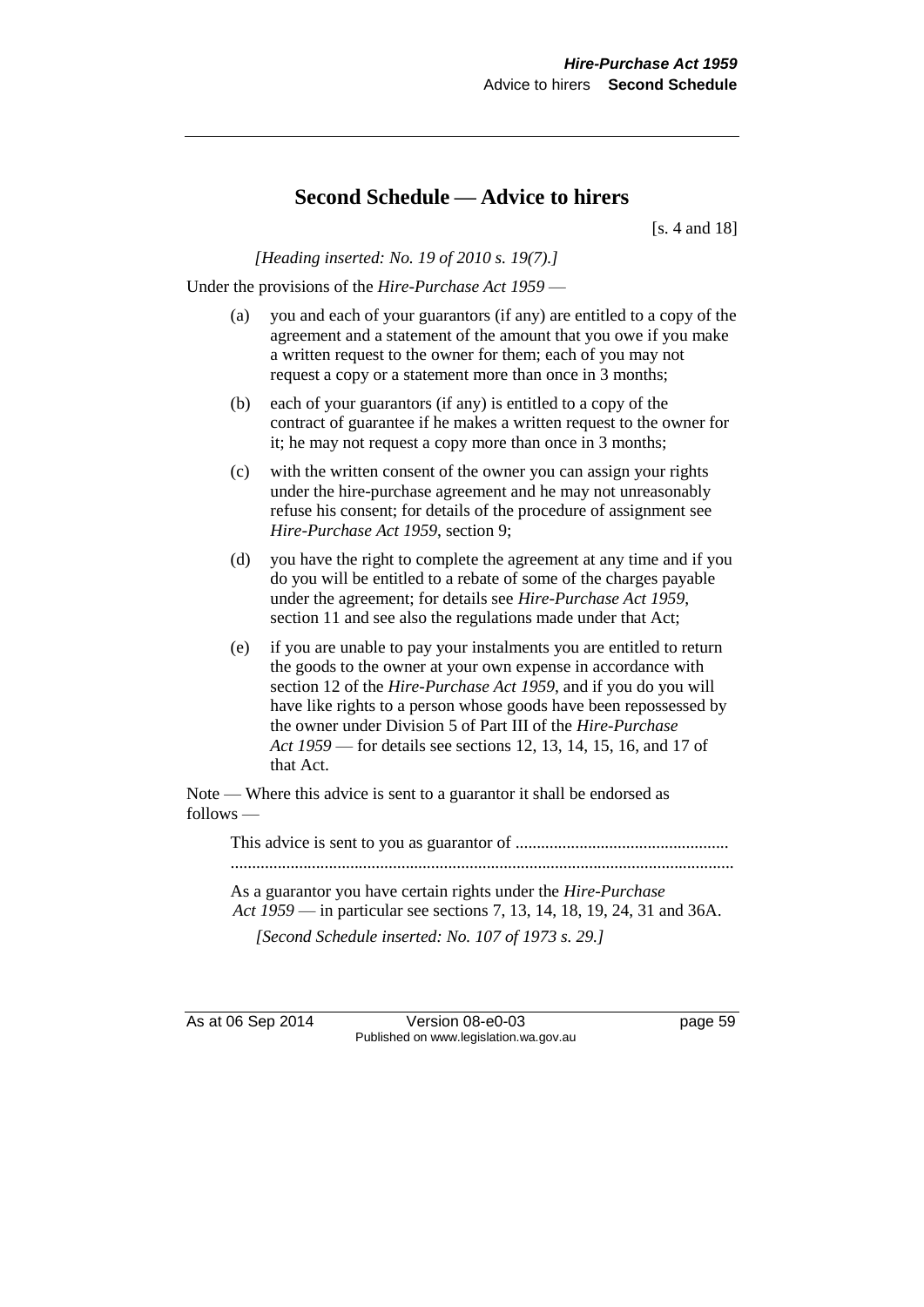# **Third Schedule — Notice of intention to repossess**

[s. 13(1)]

*[Heading inserted: No. 19 of 2010 s. 19(8).]*

| (insert name of hirer)                                                            |              |
|-----------------------------------------------------------------------------------|--------------|
|                                                                                   |              |
| 20, intends to retake possession of the goods after the expiration of $\bar{ }$   |              |
| days from the service of this notice on the hirer and every one of his guarantors |              |
|                                                                                   |              |
|                                                                                   |              |
|                                                                                   |              |
|                                                                                   |              |
|                                                                                   |              |
| Arrears under agreement to  /  / 20                                               | $\mathbb{S}$ |

\* Insert description of goods.

<sup>†</sup> Insert number of days, not being less than 7, or, where the hirer is a farmer and s. 25 of the Act applies not being less than 30.

*[Third Schedule inserted: No. 107 of 1973 s. 29.]*

page 60 Version 08-e0-03 As at 06 Sep 2014 Published on www.legislation.wa.gov.au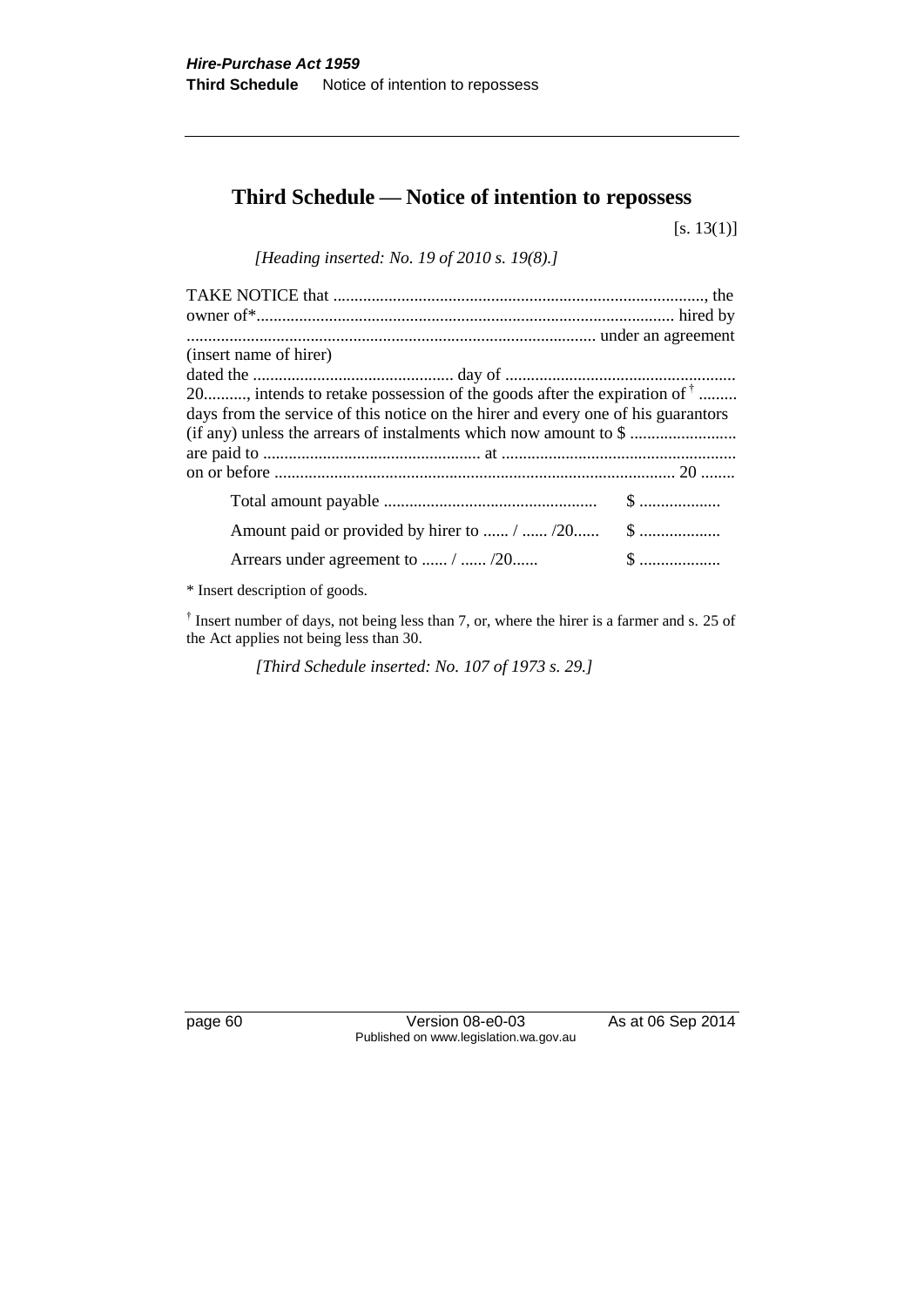# **Fourth Schedule — Advice to hirers**

[s. 11(3), 13(3), 14, 15 and 24(6)]

*[Heading inserted: No. 19 of 2010 s. 19(9).]*

Now that the goods you hired have been repossessed you will be entitled to get them back —

(a) if, within 21 days; you require the owner, by notice in writing signed by you or your agent, to redeliver the goods to you and if, within 14 days after giving the notice, you reinstate the agreement by paying the arrears and remedy the following breaches of the agreement (or pay the owner's expenses in remedying them):

The owner's estimate of the amount you must pay to reinstate the agreement is —

(b) if, within 21 days, you give notice of your intention to finalise the agreement and pay the balance due under the agreement and cost of the repossession:

 $-$  *or*  $-$ 

The owner's estimate of the amount required to finalise the agreement is —

| Total amount payable under the agreement  \$ |  |
|----------------------------------------------|--|
|                                              |  |
|                                              |  |
|                                              |  |
|                                              |  |
|                                              |  |
|                                              |  |

As at 06 Sep 2014 Version 08-e0-03 page 61 Published on www.legislation.wa.gov.au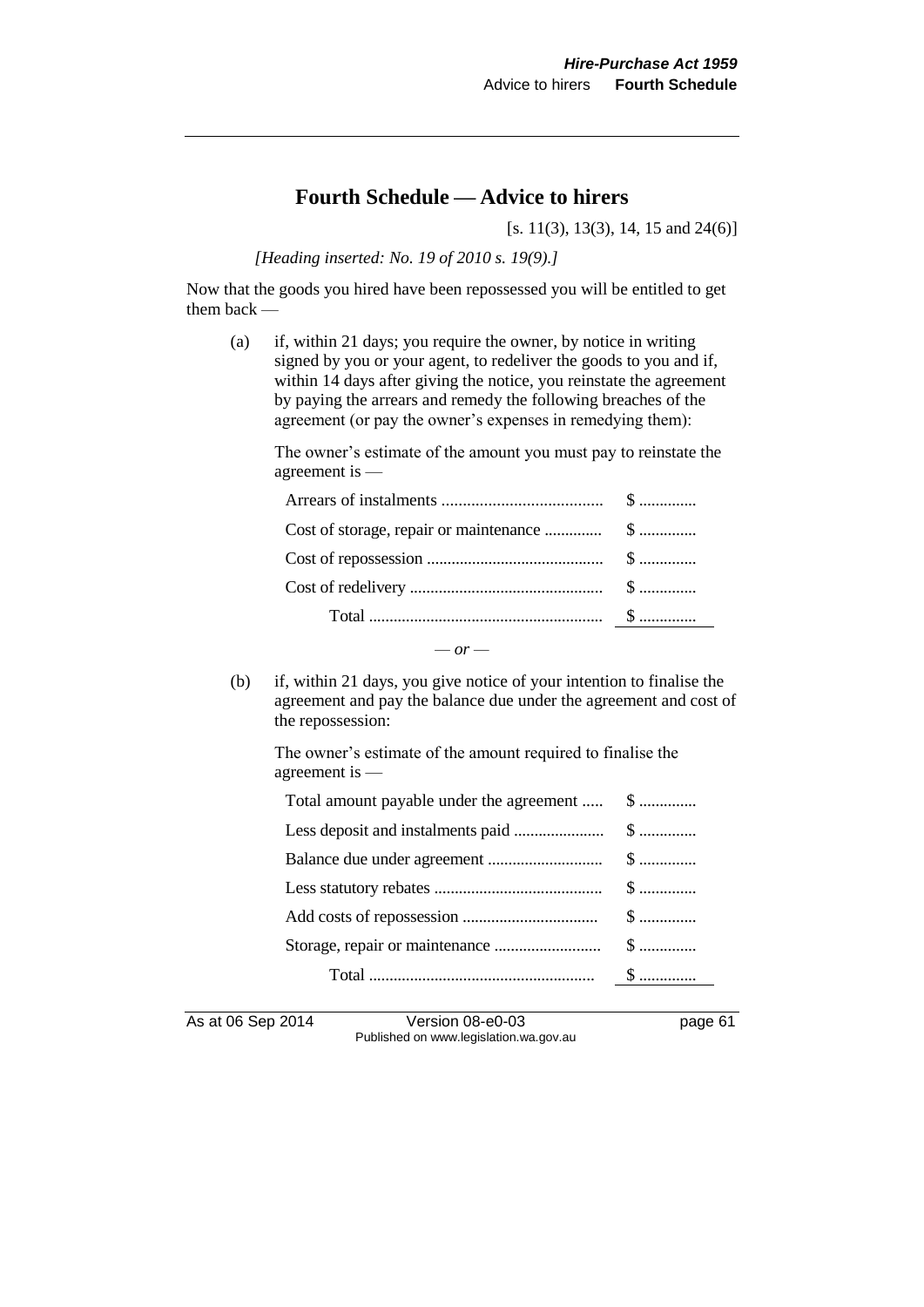*If you don't reinstate or finalise the agreement* you will be liable for the owner's loss unless the value of the goods repossessed is sufficient to cover your liability. If the value of the goods is more than sufficient to cover your liability you will be entitled to a refund.

The owner's estimate of the value of the goods repossessed is \$ ................

On the basis of that estimate you are — \* entitled to a refund of \$ ..................................

liable to pay the owner \$ ..................................

*Note.* — You may give a written notice to the owner requiring the owner to sell the goods to any cash buyer you can introduce who is willing to pay the owner's estimate of the value, i.e., †

> \* Strike out whichever inapplicable. † Insert owner's estimate of value.

#### DO NOT DELAY.

Action to enforce your rights should be taken at once. You will lose your rights 21 days after the service on, or posting of this notice, to you and every one of your guarantors (if any) if you do not take action.

If you think you have any rights under the *Hire-Purchase Act 1959*, you should seek advice at once.

*Note. — Where this notice is sent to a guarantor it shall be endorsed as follows —*

This notice is sent to you as guarantor of .................................................................

.....................................................................................................................................

As guarantor you have certain rights under the *Hire-Purchase Act 1959*, and you should seek advice at once.

*[Fourth Schedule amended: No. 107 of 1973 s. 29.]*

page 62 Version 08-e0-03 As at 06 Sep 2014 Published on www.legislation.wa.gov.au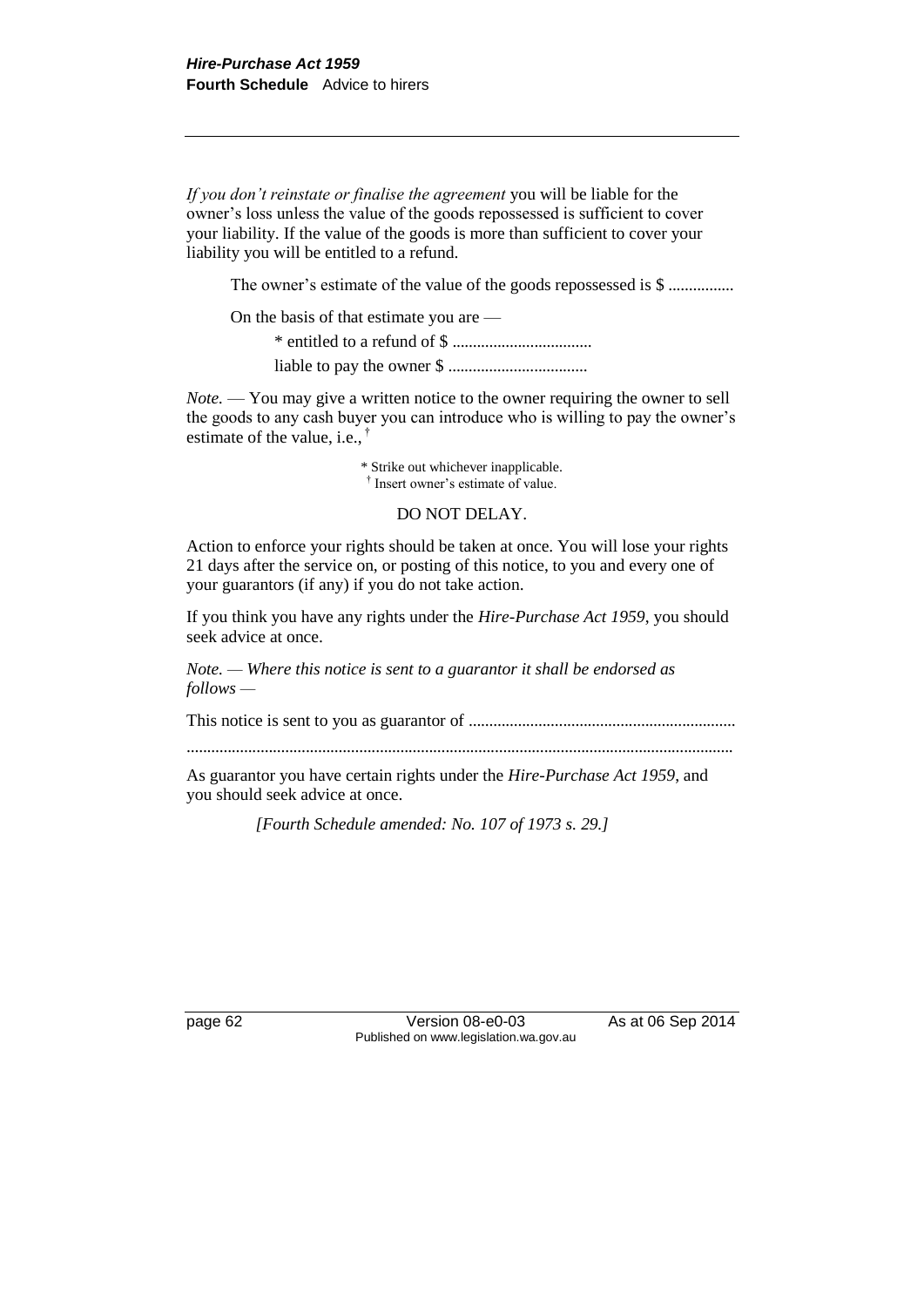# **Fifth Schedule — Formula for calculating percentage rate of terms charges**

 $[s. 3(2)(e)(ix)]$ 

*[Heading inserted: No. 19 of 2010 s. 19(10).]*

#### **1. Formula for calculating percentage rate of terms charges**

- (1) The rate at which the terms charges accrues upon the principal is that nominal annual percentage rate (correct to within one-half of one per cent) which, when applied to the unpaid balances of the principal calculated according to the actuarial method will yield a sum equal to the total amount of the terms charges.
- (2A) In lieu of applying the actuarial method above, where repayment of the principal and terms charges is to be made by equal regular periodic payments, the first of which is to fall due at the end of the first period, then the nominal annual percentage rate referred to in paragraph (1) may be calculated in accordance with the following formulae: —
	- (a) to calculate the flat rate of interest per cent:

$$
F = \frac{100 \text{ c x t}}{n \text{ x P}}
$$

(b) to convert the flat rate of interest per cent into the nominal annual percentage rate:

$$
R = \frac{2 nF (300 c + nF)}{2 n^2 F + 300 c (n + 1)}
$$

where (in each case)

- " $F$ " = the flat rate of interest per cent
- " $c$ " = the number of payments per annum
- "t" = the total amount of the terms charges
- " $n$ " = the number of payments
- " $P$ " = the amount financed
- " $R$ " = the nominal annual percentage rate
- (2B) For the purpose of applying the above formulae, all payments shall be deemed to be equal if the variance between any one payment only and all other payments does not exceed 5%.

As at 06 Sep 2014 Version 08-e0-03 page 63 Published on www.legislation.wa.gov.au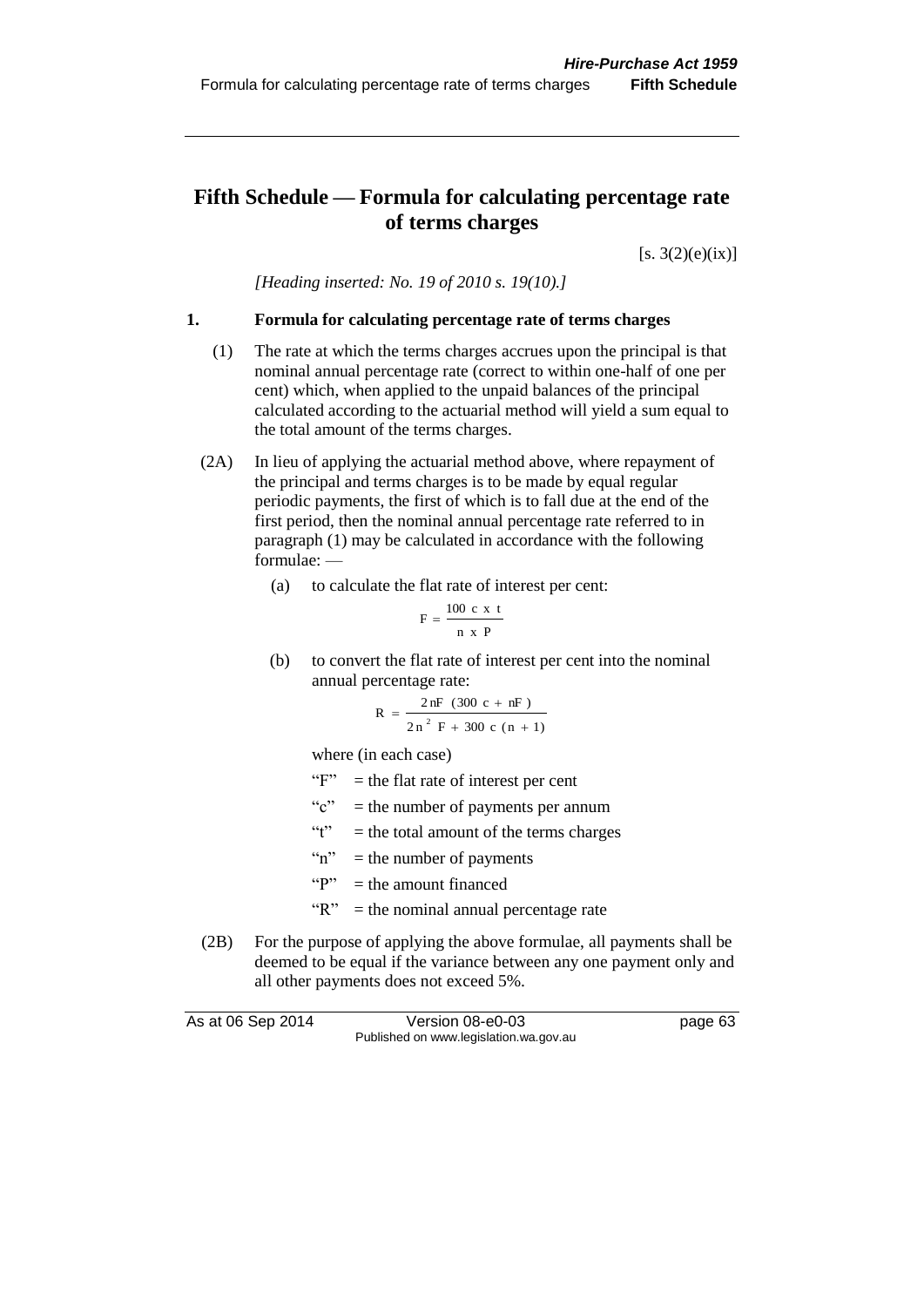(3) The disclosure of a percentage rate which is greater than the percentage rate required to be disclosed by either of the above methods shall be a sufficient disclosure.

*[Fifth Schedule inserted: No. 107 of 1973 s. 29; amended: No. 19 of 2010 s. 51.]*

page 64 Version 08-e0-03 As at 06 Sep 2014 Published on www.legislation.wa.gov.au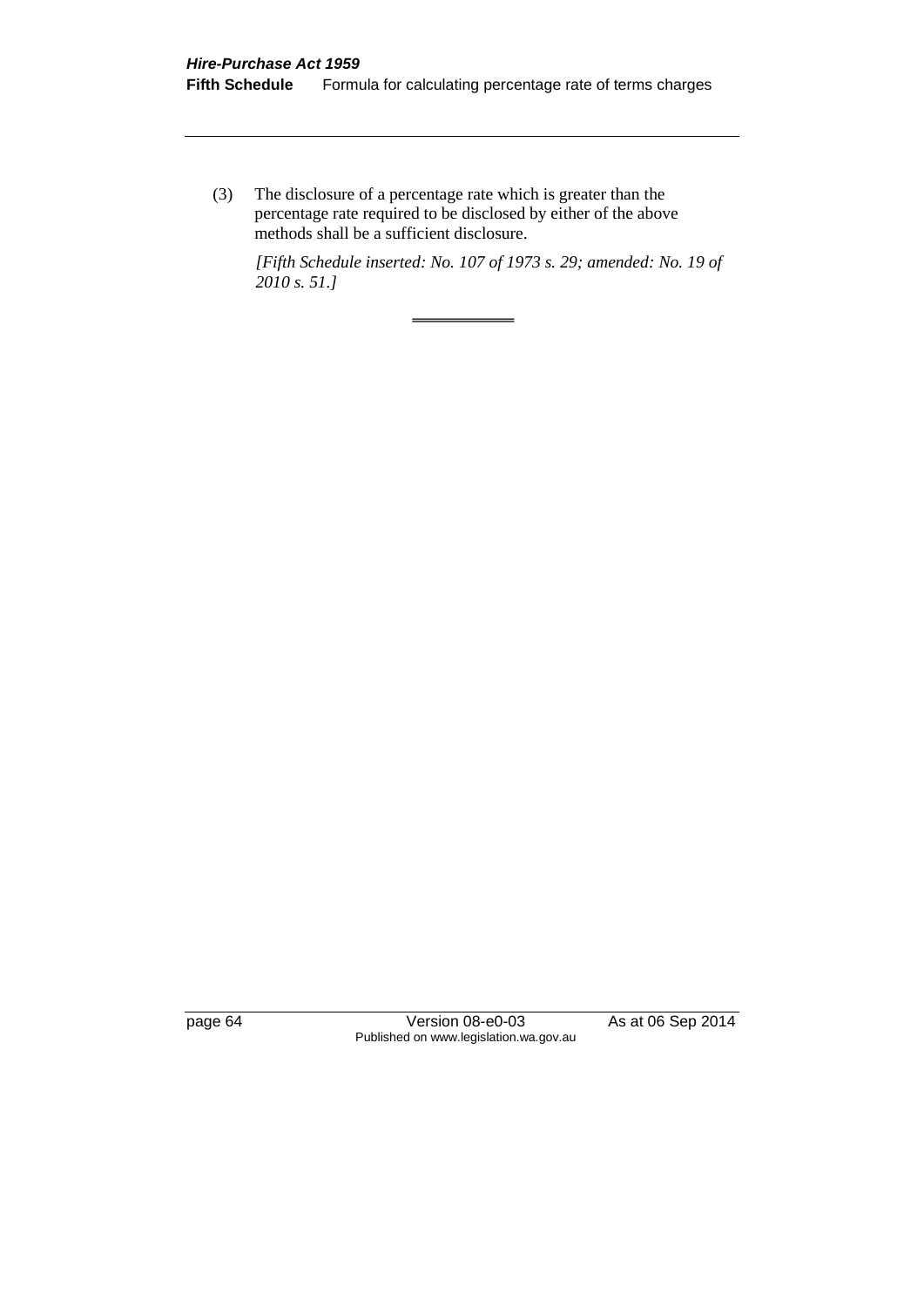### **Notes**

<sup>1</sup> This is a compilation of the *Hire-Purchase Act 1959* and includes the amendments made by the other written laws referred to in the following table. The table also contains information about any reprint.

# **Compilation table**

| <b>Short title</b>     | <b>Number</b><br>and vear              | Assent     | <b>Commencement</b>                                                |
|------------------------|----------------------------------------|------------|--------------------------------------------------------------------|
| Hire-Purchase Act 1959 | 58 of 1959<br>$(8$ Eliz. II<br>No. 58) | 3 Dec 1959 | 31 Mar 1960 (see s. 1(2) and<br><i>Gazette</i> 26 Feb 1960 p. 475) |

#### **Reprint of the** *Hire-Purchase Act 1959* **authorised 14 Jan 1963**

| Decimal Currency<br>Act 1965            | 113 of 1965 | 21 Dec 1965 | Act other than s. 4-9:<br>21 Dec 1965 (see s. 2(1));<br>s. 4-9: 14 Feb 1966 (see s. $2(2)$ )                                                                                                                                                                                                                                        |
|-----------------------------------------|-------------|-------------|-------------------------------------------------------------------------------------------------------------------------------------------------------------------------------------------------------------------------------------------------------------------------------------------------------------------------------------|
| Hire-Purchase Act<br>Amendment Act 1973 | 107 of 1973 | 4 Jan 1974  | s. 1-3 except para. (a), 4 except<br>para. $(a)(ii)-(v)$ and the<br>provision in para. $(a)(vii)$ in<br>respect of the interpretation of<br>"Local Court", and para. (b), 19<br>and 28: 1 Apr 1975 (see s. 2<br>and Gazette 24 Jan 1975<br>p. 173);<br>balance: 15 Sep 1975 (see s. 2)<br>and <i>Gazette</i> 5 Sep 1975<br>p. 3184) |
| Hire-Purchase Act<br>Amendment Act 1974 | 5 of 1974   | 19 Sep 1974 | Act other than s. 4-7:<br>19 Sep 1974 (see s. 2(1));<br>s. 4-7: 1 Apr 1975 (see s. 2(2)<br>and (3) and Gazette<br>24 Jan 1975 p. 173)                                                                                                                                                                                               |
| listed above)                           |             |             | Reprint of the <i>Hire-Purchase Act 1959</i> approved 3 Dec 1975 (includes amendments                                                                                                                                                                                                                                               |
| Hire-Purchase Act<br>Amendment Act 1976 | 82 of 1976  | 21 Oct 1976 | 13 Dec 1976 (see s. 2 and<br>Gazette 3 Dec 1976 p. 4835)                                                                                                                                                                                                                                                                            |
| Hire-Purchase<br>Amendment Act 1980     | 37 of 1980  | 5 Nov 1980  | 1 Jan 1981 (see s. 2 and <i>Gazette</i><br>28 Nov 1980 p. 3998)                                                                                                                                                                                                                                                                     |
| Hire-Purchase<br>Amendment Act          | 88 of 1980  | 9 Dec 1980  | 1 Feb 1981 (see s. 2 and<br><i>Gazette</i> 16 Jan 1981 p. 102)                                                                                                                                                                                                                                                                      |

*Amendment Act (No. 2) 1980*

As at 06 Sep 2014 Version 08-e0-03 page 65 Published on www.legislation.wa.gov.au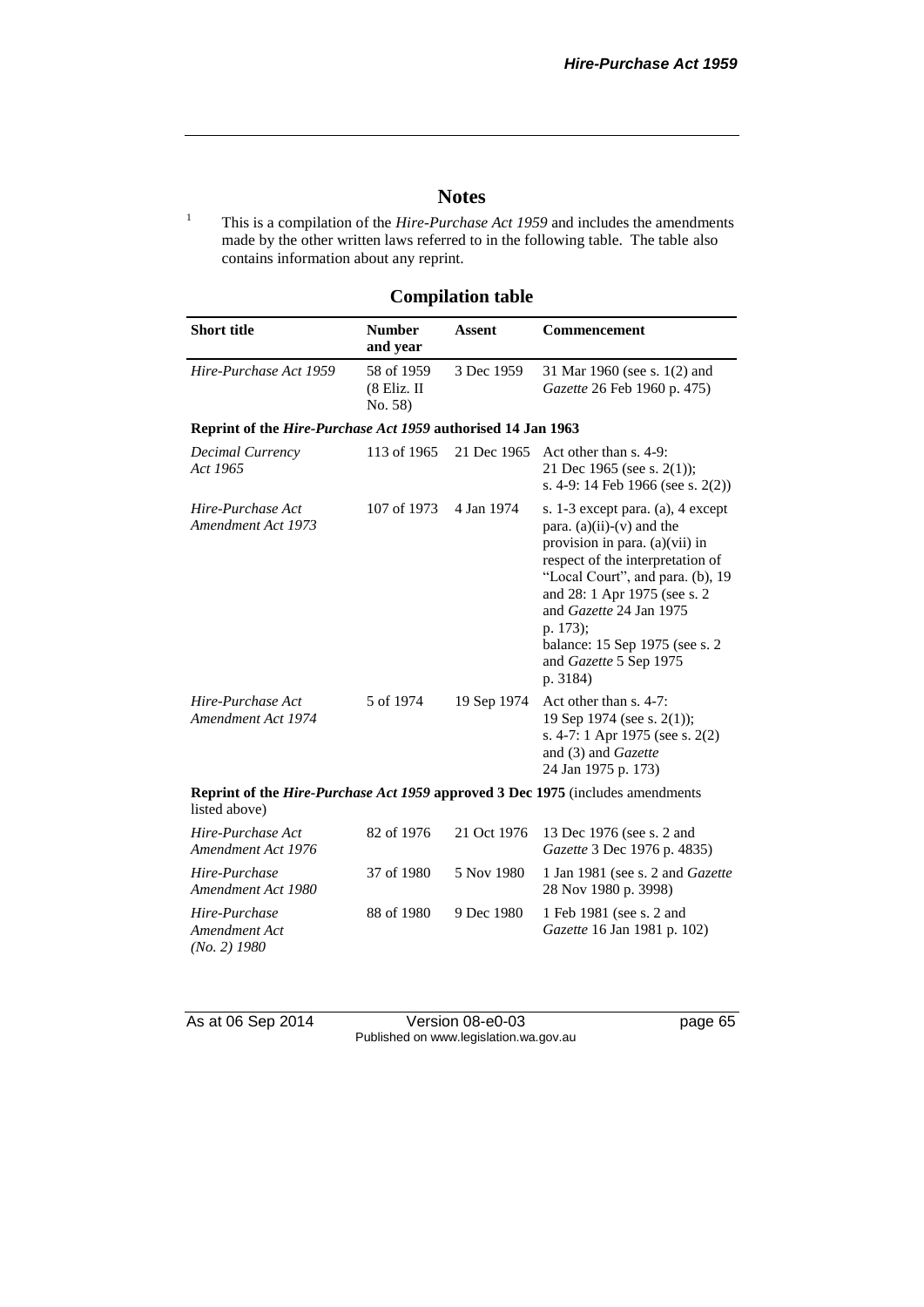| <b>Short title</b>                                                                                      | <b>Number</b><br>and year | Assent      | <b>Commencement</b>                                                                             |  |
|---------------------------------------------------------------------------------------------------------|---------------------------|-------------|-------------------------------------------------------------------------------------------------|--|
| <b>Reprint of the Hire-Purchase Act 1959 approved 27 Oct 1981</b> (includes amendments<br>listed above) |                           |             |                                                                                                 |  |
| Acts Amendment and<br>Repeal (Credit) Act 1984<br>Pt. V                                                 | 102 of 1984               | 19 Dec 1984 | 31 Mar 1985 (see s. 2 and<br>Gazette 8 Mar 1985 p. 867)                                         |  |
| Acts Amendment<br>(Department for<br><b>Community Services</b> )<br>Act 1984 Pt. VII                    | 121 of 1984               | 19 Dec 1984 | 1 Jan 1985 (see s. 2 and <i>Gazette</i><br>28 Dec 1984 p. 4197)                                 |  |
| Acts Amendment<br>(Consumer Affairs)<br>Act 1985 Pt. IV (s. 18-23)                                      | 1 of 1985                 | 8 Mar 1985  | s. 18 and 20: 6 Apr 1983 (see<br>s. $2(1)$ ;<br>s. 19 and 21-23: 8 Mar 1985<br>(see s. $2(3)$ ) |  |
| above)                                                                                                  |                           |             | Reprint of the Hire-Purchase Act 1959 as at 5 Feb 1986 (includes amendments listed              |  |
| <b>Acts Amendment (Public</b><br>Sector Management)<br>Act 1994 s. 19                                   | 32 of 1994                | 29 Jun 1994 | 1 Oct 1994 (see s. 2 and<br>Gazette 30 Sep 1994 p. 4948)                                        |  |
| Hire-Purchase<br>Amendment Act 1995                                                                     | 43 of 1995                | 17 Oct 1995 | 17 Oct 1995 (see s. 2)                                                                          |  |
| Sentencing<br>(Consequential<br>Provisions) Act 1995<br>s. 147                                          | 78 of 1995                | 16 Jan 1996 | 4 Nov 1996 (see s. 2 and<br>Gazette 25 Oct 1996 p. 5632)                                        |  |
| Consumer Credit<br>(Western Australia)<br>Act 1996 s. 13                                                | 30 of 1996                | 10 Sep 1996 | 1 Nov 1996 (see s. 2)                                                                           |  |
| <b>Statutes (Repeals and</b><br>Minor Amendments)<br>Act 1997 s. 39(10) and 72                          | 57 of 1997                | 15 Dec 1997 | 15 Dec 1997 (see s. $2(1)$ )                                                                    |  |
| above)                                                                                                  |                           |             | Reprint of the Hire-Purchase Act 1959 as at 12 May 2000 (includes amendments listed             |  |
| Rail Freight System<br>Act 2000 Pt. 5 Div. 3                                                            | 13 of 2000                | 8 Jun 2000  | 30 Jun 2000 (see s. 2(1) and<br>Gazette 30 Jun 2000 p. 3397)                                    |  |
| Statutes (Repeals and<br>Minor Amendments)<br>Act 2000 s. 53                                            | 24 of 2000                | 4 Jul 2000  | 4 Jul 2000 (see s. 2)                                                                           |  |

page 66 Version 08-e0-03 As at 06 Sep 2014 Published on www.legislation.wa.gov.au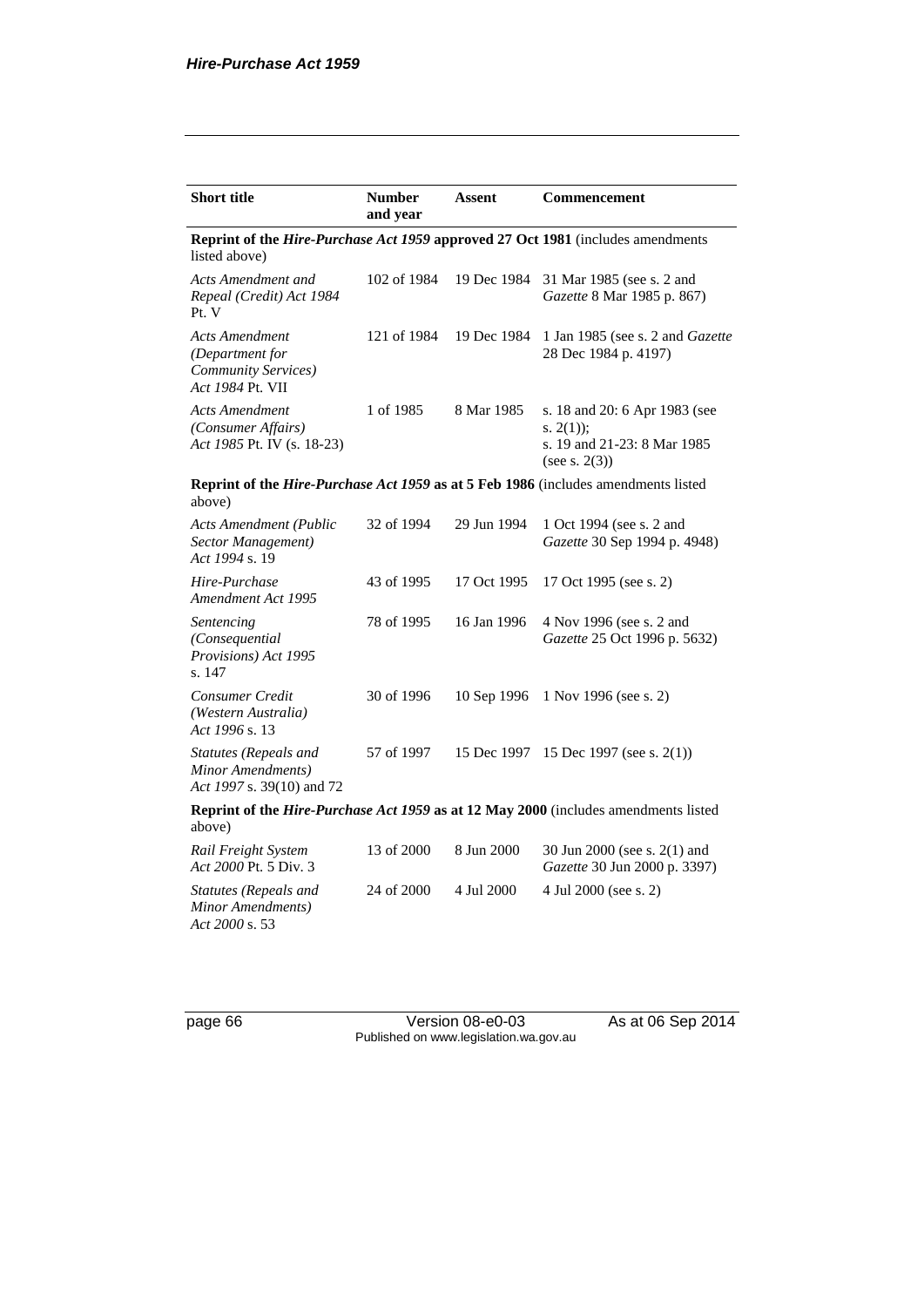| <b>Short title</b>                                                                                                    | <b>Number</b><br>and year                                       | <b>Assent</b> | Commencement                                                                                           |  |  |
|-----------------------------------------------------------------------------------------------------------------------|-----------------------------------------------------------------|---------------|--------------------------------------------------------------------------------------------------------|--|--|
| Acts Amendment and<br>Repeal (Competition<br>Policy) Act 2003 Pt. 9                                                   | 70 of 2003                                                      | 15 Dec 2003   | 1 May 2004 (see s. 2 and<br>Gazette 20 Apr 2004 p. 1297)                                               |  |  |
| Revenue Laws Amendment<br>and Repeal Act 2004 s. 39                                                                   | 12 of 2004                                                      | 29 Jun 2004   | 29 Jun 2004 (see s. 2(1))                                                                              |  |  |
| Reprint 6: The <i>Hire-Purchase Act 1959</i> as at 2 Jul 2004 (includes amendments listed<br>above)                   |                                                                 |               |                                                                                                        |  |  |
| Children and Community<br>Services Act 2004<br>Sch. 2 cl. 13                                                          | 34 of 2004                                                      | 20 Oct 2004   | 1 Mar 2006 (see s. 2 and<br>Gazette 14 Feb 2006 p. 695)                                                |  |  |
| <b>Courts Legislation</b><br>Amendment and Repeal<br>Act 2004 s. 141 $^2$                                             | 59 of 2004<br>(as amended<br>by No. 2 of<br>2008<br>s. $77(13)$ | 23 Nov 2004   | 1 May 2005 (see s. 2 and<br>Gazette 31 Dec 2004 p. 7128)                                               |  |  |
| State Administrative<br>Tribunal (Conferral of<br>Jurisdiction) Amendment<br>and Repeal Act 2004 Pt. 2<br>Div. $61^3$ | 55 of 2004                                                      | 24 Nov 2004   | 1 Jan 2005 (see s. 2 and Gazette<br>31 Dec 2004 p. 7130)                                               |  |  |
| Criminal Procedure and<br>Appeals (Consequential<br>and Other Provisions)<br>Act 2004 s. 82                           | 84 of 2004                                                      | 16 Dec 2004   | 2 May 2005 (see s. 2 and<br>Gazette 31 Dec 2004 p. 7129<br>(correction in Gazette<br>7 Jan 2005 p. 53) |  |  |
| Machinery of Government<br>(Miscellaneous<br>Amendments) Act 2006<br>Pt. 4 Div. $13^4$                                | 28 of 2006                                                      | 26 Jun 2006   | 1 Jul 2006 (see s. 2 and Gazette<br>27 Jun 2006 p. 2347)                                               |  |  |
| above)                                                                                                                |                                                                 |               | Reprint 7: The Hire-Purchase Act 1959 as at 18 Aug 2006 (includes amendments listed                    |  |  |
| <b>Duties Legislation</b><br>Amendment Act 2008<br>Sch. 1 cl. 15                                                      | 12 of 2008                                                      | 14 Apr 2008   | 1 Jul 2008 (see s. $2(d)$ )                                                                            |  |  |
| Statutes (Repeals and<br><b>Miscellaneous</b><br>Amendments) Act 2009<br>s. 74                                        | 8 of 2009                                                       |               | 21 May 2009 22 May 2009 (see s. 2(b))                                                                  |  |  |
| Acts Amendment<br>(Bankruptcy) Act 2009 s. 42                                                                         | 18 of 2009                                                      | 16 Sep 2009   | 17 Sep 2009 (see s. 2(b))                                                                              |  |  |

As at 06 Sep 2014 Version 08-e0-03 page 67 Published on www.legislation.wa.gov.au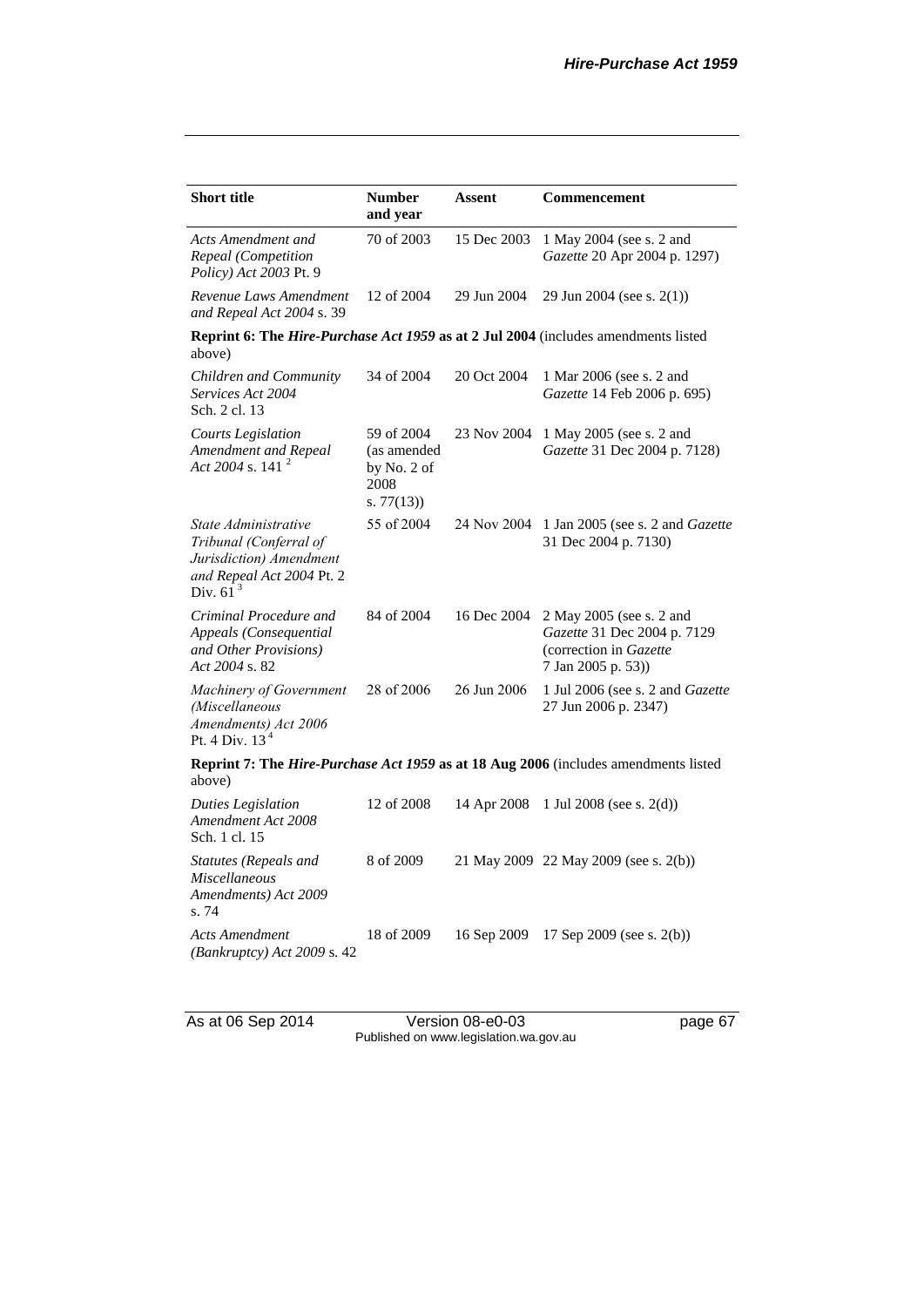| <b>Short title</b>                                                                                          | <b>Number</b><br>and year | Assent      | Commencement                                                                                                     |  |
|-------------------------------------------------------------------------------------------------------------|---------------------------|-------------|------------------------------------------------------------------------------------------------------------------|--|
| Credit (Commonwealth<br>Powers) (Transitional and<br>Consequential Provisions)<br>Act 2010 s. 11            | 14 of 2010                | 25 Jun 2010 | 1 Jul 2010 (see s. 2(b) and<br>Gazette 30 Jun 2010 p. 3185)                                                      |  |
| Standardisation of<br>Formatting Act 2010 s. 19<br>and $51$                                                 | 19 of 2010                | 28 Jun 2010 | 11 Sep 2010 (see s. 2(b) and<br>Gazette 10 Sep 2010 p. 4341)                                                     |  |
| Acts Amendment (Fair<br><i>Trading</i> ) <i>Act</i> 2010 s. 187                                             | 58 of 2010                | 8 Dec 2010  | 1 Jan 2011 (see s. $2(c)$ and<br><i>Gazette</i> 24 Dec 2010 p. 6805)                                             |  |
| <b>Reprint 8: The <i>Hire-Purchase Act 1959</i> as at 18 Feb 2011</b> (includes amendments listed<br>above) |                           |             |                                                                                                                  |  |
| <b>Personal Property</b><br>Securities (Consequential<br>Repeals and Amendments)<br>Act 2011 Pt. 4 Div. 6   | 42 of 2011                | 4 Oct 2011  | 30 Jan 2012 (see s. 2(c) and<br>Cwlth Legislative Instrument<br>No. F2011L02397 cl. 5<br>registered 21 Nov 2011) |  |
| <b>Statutes (Repeals and</b><br>Minor Amendments)<br>Act 2014 s. 25                                         | 17 of 2014                | 2 Jul 2014  | 6 Sep 2014 (see s. $2(b)$ and<br><i>Gazette</i> 5 Sep 2014 p. 3213)                                              |  |

<sup>2</sup> The *Courts Legislation Amendment and Repeal Act 2004* Sch. 2 cl. 24 was deleted by the *Criminal Law and Evidence Amendment Act 2008* s. 77(13).

<sup>3</sup> The *State Administrative Tribunal (Conferral of Jurisdiction) Amendment and Repeal Act 2004* Pt. 5, the *State Administrative Tribunal Act 2004* s. 167 and 169, and the *State Administrative Tribunal Regulations 2004* r. 28 and 42 deal with certain transitional issues some of which may be relevant for this Act.

<sup>4</sup> The *Machinery of Government (Miscellaneous Amendments) Act 2006* Pt. 4 Div. 23 (other than s. 151) (as amended by *Acts Amendment (Fair Trading) Act 2010* s. 184) reads as follows:

# **Division 23 — Transitional provisions**

- *[151. Deleted: No. 58 of 2010 s. 184.]*
- **152. Commissioner for Corporate Affairs and Registrar of Co-operative and Financial Institutions**
	- (1) A thing done or omitted to be done by, to or in relation to, the Commissioner for Corporate Affairs before commencement under, or for the purposes of, the *Companies (Co-operative) Act 1943* has the same effect after commencement as if it had been done or omitted by, to or in relation to, the Registrar as defined in that Act as in force after commencement.

page 68 Version 08-e0-03 As at 06 Sep 2014 Published on www.legislation.wa.gov.au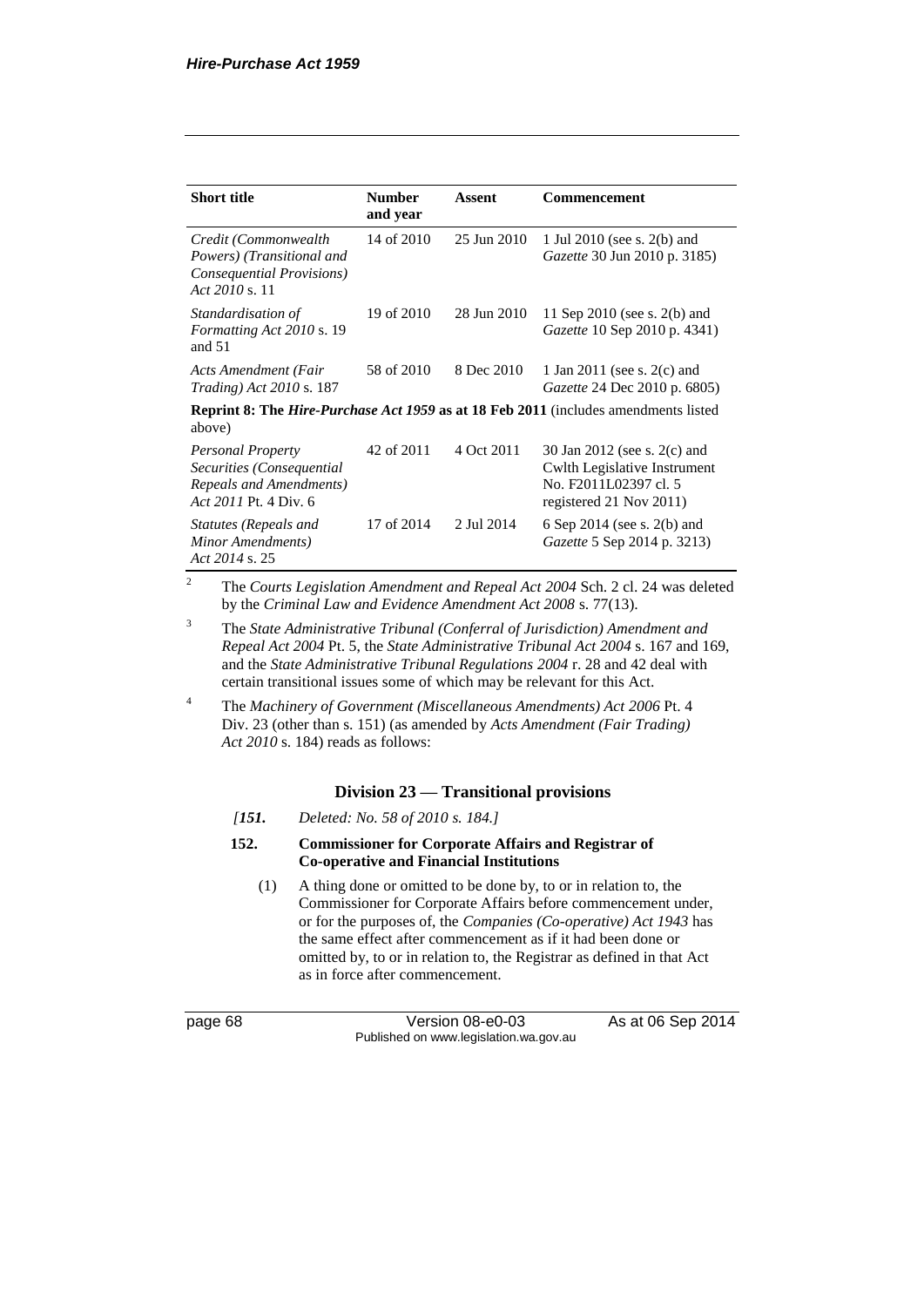(2) A thing done or omitted to be done by, to or in relation to, the Registrar of Co-operative and Financial Institutions before commencement under, or for the purposes of, the *Co-operative and Provident Societies Act 1903* has the same effect after commencement as if it had been done or omitted by, to or in relation to, the Registrar as defined in that Act as in force after commencement.

#### **153.** *Consumer Affairs Act 1971*

Each office in existence immediately before commencement because of section 15(1) of the *Consumer Affairs Act 1971* does not cease merely because that subsection is repealed by this Act.

### **154.** *Petroleum Products Pricing Act 1983*

Each office in existence immediately before commencement because of section 5(2)(b) of the *Petroleum Products Pricing Act 1983* does not cease merely because that paragraph is deleted by this Act.

## **155. Interpretation**

In this Division —

*commencement* means the time at which this Division comes into operation;

*Commissioner for Fair Trading* means the Commissioner for Fair Trading referred to in section 15 of the *Consumer Affairs Act 1971* as in force before commencement;

*Prices Commissioner* means the Prices Commissioner referred to in section 5(1) of the *Petroleum Products Pricing Act 1983* as in force before commencement.

As at 06 Sep 2014 Version 08-e0-03 page 69 Published on www.legislation.wa.gov.au